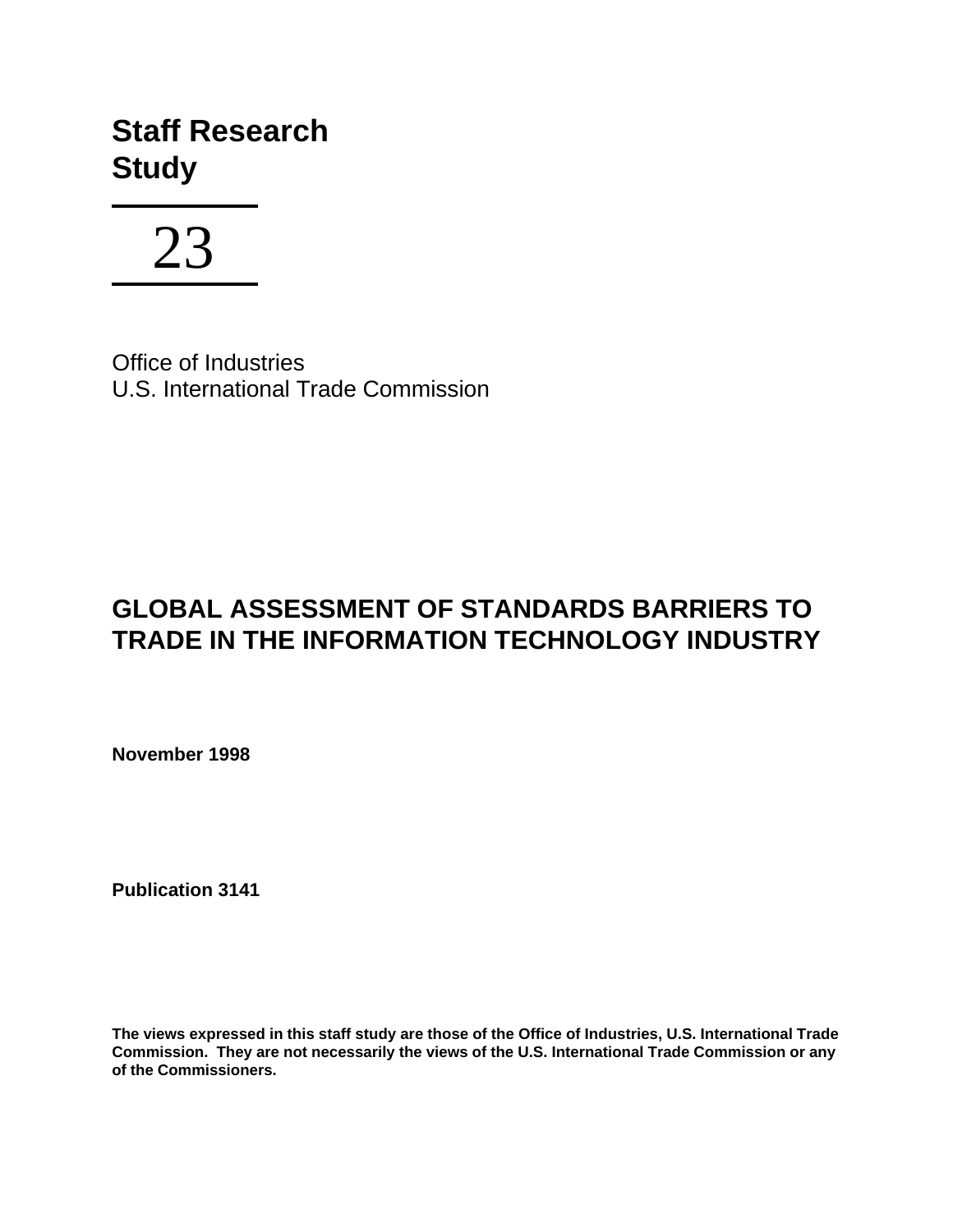## **U.S. INTERNATIONAL TRADE COMMISSION**

#### **Office of Industries**

l

 $\overline{a}$ 

Vern Simpson, Director

*Project Leader* Christopher Johnson

*Principal Authors* Christopher Johnson and Danielle Kriz Electronic Technology and Equipment Branch

*under the direction of* Sylvia McDonough, Chief Electronic Technology and Equipment Branch and Norman McLennan, Chief Electronics and Transportation Division

> *Support Staff* Wanda Tolson

 *Design Assistance by* Monica Reed

**Address all communications to Secretary to the Commission United States International Trade Commission Washington, DC 20436**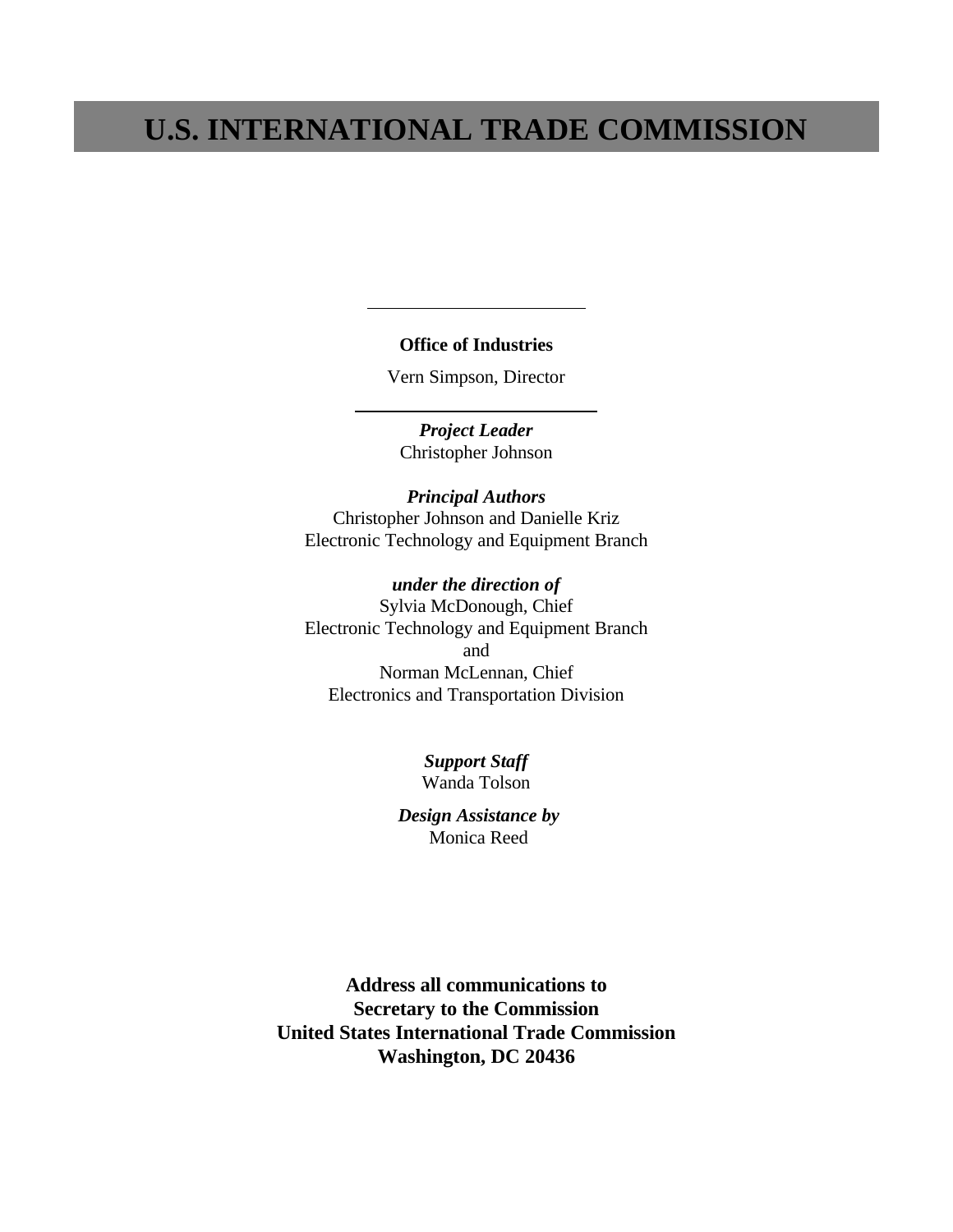# **CONTENTS**

|                                                                                | Page     |
|--------------------------------------------------------------------------------|----------|
| Executive summary manual contract to the summary                               | iii      |
| Chapter 1: Introduction <b>Chapter 1: Introduction</b>                         | $1 - 1$  |
|                                                                                | $1 - 1$  |
|                                                                                | $1 - 3$  |
|                                                                                | $1-3$    |
| <b>Chapter 2: The information technology industry </b>                         | $2 - 1$  |
|                                                                                | $2 - 1$  |
| Addressing tariff and nontariff barriers: The Information Technology Agreement | $2 - 4$  |
| <b>Chapter 3: The role of standards in the IT industry</b>                     | $3 - 1$  |
|                                                                                | $3 - 1$  |
|                                                                                | $3 - 4$  |
|                                                                                | $3 - 7$  |
| Standards policies and strategies in the United States, Europe, and Japan      | $3 - 7$  |
|                                                                                | $3-10$   |
|                                                                                | $3 - 13$ |
|                                                                                | $3 - 17$ |
|                                                                                | $3-19$   |
|                                                                                | $3-19$   |
| World Trade Organization Agreement on Technical Barriers to Trade              | $3 - 20$ |
|                                                                                | $3 - 20$ |
|                                                                                | $3 - 20$ |
|                                                                                | $3 - 21$ |
|                                                                                | $3 - 22$ |
| <b>Chapter 4: Examination of effects of standards-related</b>                  |          |
|                                                                                | $4 - 1$  |
|                                                                                | 4-1      |
|                                                                                | $4 - 3$  |
|                                                                                | $4 - 6$  |
|                                                                                | $4 - 8$  |
|                                                                                |          |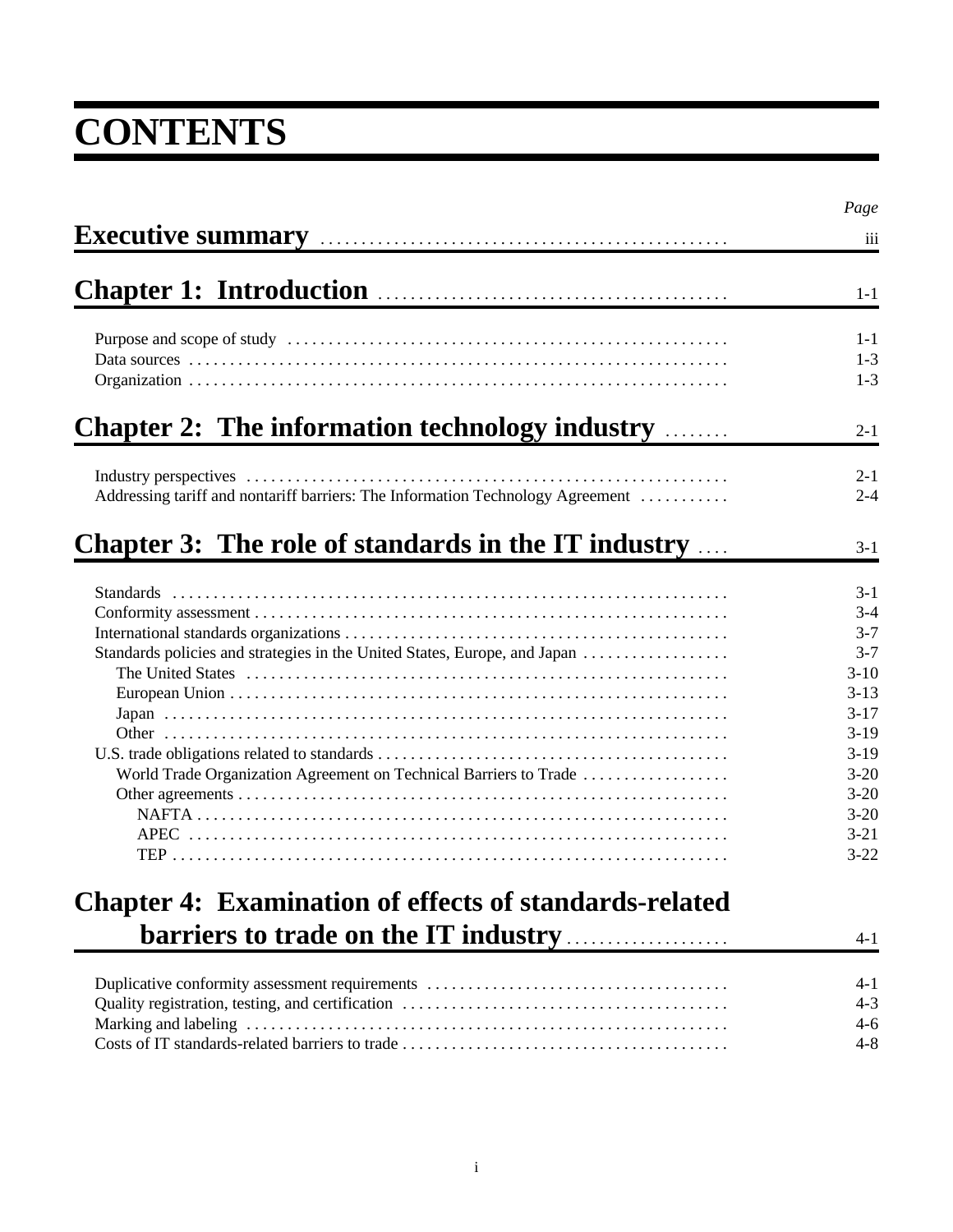# **CONTENTS***--continued*

|                                                               | Page     |
|---------------------------------------------------------------|----------|
| <b>Chapter 5: Principal findings and recent proposals for</b> |          |
| <b>reducing IT standards-related barriers to trade</b>        | $5 - 1$  |
|                                                               | $5 - 1$  |
|                                                               | $5-2$    |
|                                                               | $5-2$    |
|                                                               | $5 - 7$  |
|                                                               | $5 - 8$  |
|                                                               | $5-9$    |
|                                                               | $5 - 12$ |
| <b>Figures</b>                                                |          |
| $2 - 1$ .                                                     | $2 - 2$  |
|                                                               | $2 - 3$  |

# **Tables**

| 2-1. Product landscape: Major products covered by the Information Technology Agreement      | $2 - 5$ |
|---------------------------------------------------------------------------------------------|---------|
|                                                                                             | $3 - 5$ |
| 5-1. Annex to the APEC Telecommunications Ministerial Declaration: indicative schedule for  |         |
| early voluntary sectoral liberalization in the mutual recognition arrangement on conformity |         |
|                                                                                             | $5 - 5$ |
| 5-2. Selected countries whose technical regulations already accept supplier's declaration   |         |
| based on international electromagnetic compatibility or electrical safety standards         | $5-10$  |

# **Appendices**

|  | $C-1$ |
|--|-------|
|  |       |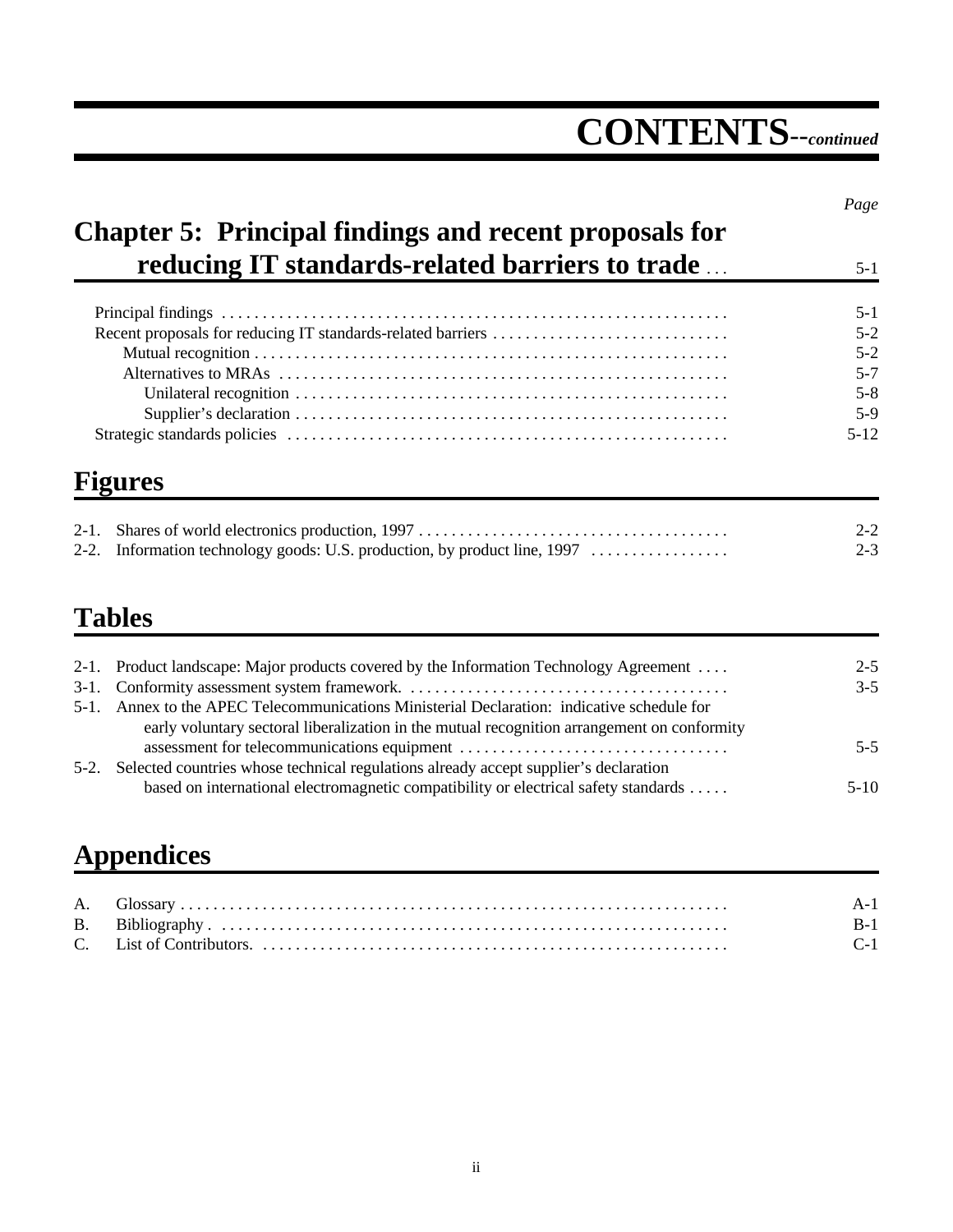# **Executive Summary**

The importance of facilitating increased trade and investment in the information technology (IT) industry was reflected in the Uruguay Round tariff reductions on many IT products and, more recently, in the speed at which negotiations for the Information Technology Agreement (ITA) were concluded. As tariffs on IT products have been reduced and face elimination in global markets, nontariff barriers have emerged as the most important obstacles to trade for IT producers. Among these, standards-related barriers to trade have been identified as among the most important and costly for producers of computer hardware, software, and telecommunications equipment. The principal findings of this assessment of standards barriers to trade in the information technology industry are presented below.

- ! Standards often serve important economic and social goals by facilitating production, reducing transaction costs, and protecting health, safety, and the environment. However, standards and the means by which government regulators assess the conformance of products, processes, or quality management systems to government-mandated standards (formally known as technical regulations) also may be used to protect domestic IT industries.
- ! In the United States, government plays a much smaller role in standards-setting activities than it does in Europe and Japan. U.S. standards are more often established by private firms participating in voluntary standards bodies. In contrast, in Europe and Japan the government has been much more involved in the standards process. IT industry observers assert that both Japan and the European Union have had more active and concerted government strategies than the United States in promoting their respective standards and standard systems in world markets. Many U.S. industry observers assert that the decentralized, industry-led U.S. standards system has resulted in a more innovative and competitive U.S. industry. However, some foreign government and industry officials state that the decentralized U.S. approach to standards results in a fragmented U.S. market that is difficult for outside firms to penetrate.
- ! Despite the differences among standards strategies and systems, a number of countries' principal technical regulations related to IT standards are based on the same international standards and used for the same general purposes: to provide for workers' safety and to minimize the effects of electromagnetic interference generated from IT and electrical products on countries' telecommunications networks and radio spectrums. The main differences among countries are related primarily to the means required to prove conformity to such technical regulations.
- ! U.S. IT producers have encountered standards-related barriers in international markets such as unnecessary quality systems assurance, onerous testing and certification requirements, and differing marking and labeling requirements. However, for most computer hardware, software, and telecommunications equipment manufacturers, the standards-related barriers of most significance are the need to undergo multiple conformity assessment procedures to meet duplicative government technical regulations. This is despite the fact that the United States and a number of its trading partners use the same international standards as the basis of their IT technical regulations.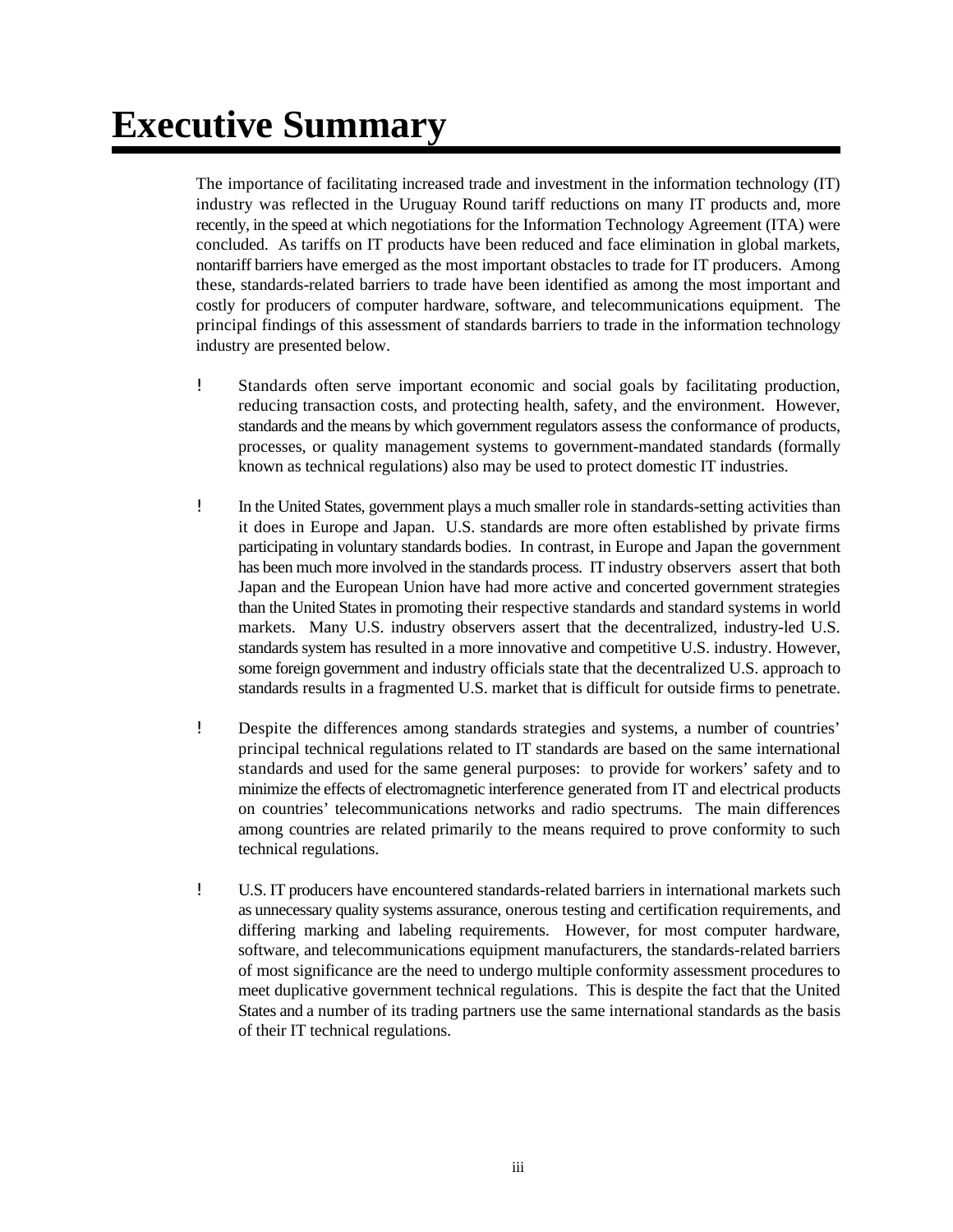- ! Thus far, there has been little quantitative analysis of the effects of these barriers to trade on IT producers. Although this study does not itself provide empirical estimates of the costs of standards-related barriers, it does present some estimates made by private and other public sector sources that suggest the magnitude of the costs incurred by such measures.
- ! The Information Technology Industry Council has estimated that duplication in mandatory U.S. and European Union testing and certification for computers, telecommunications equipment, and other information technology products costs U.S. companies and consumers more than \$1.3 billion annually. Meanwhile, a comprehensive examination by the Organization for Economic Cooperation and Development (OECD) of various OECD countries' telecommunications terminal type approval requirements shows that meeting the varying requirements accounts for slightly over 2 percent of the price of exported products. These represent just the direct costs of such measures. Total global welfare costs of such measures could be many times higher but more empirical work needs to be done to measure such costs. More recent studies completed by the National Research Council, the Brookings Institution, and the OECD also suggest that the costs of standards-related barriers to trade on the IT industry are significant.
- ! Sometimes the costs to IT companies of having to assure compliance to requirements through conformity assessment in multiple markets may be reduced by the establishment of agreements known as mutual recognition agreements (MRAs). A number of policy experts assert that such agreements between governments to recognize national conformity assessment mechanisms have a potential to facilitate trade. MRAs appear to work best in overcoming differences in testing and certification requirements for specific industries that have traditionally experienced a high level of government regulation, such as the telecommunications equipment industry.
- ! However, although MRAs may be appropriate in some cases, they may not always be the most cost-effective means for reducing standards-related barriers to trade on traditionally lessregulated IT products. For instance, while seeking international compatibility in conformity assessment, the possibility of an MRA may require countries with less regulated systems than other negotiating countries to introduce more regulation than may be necessary. This is of particular concern to the U.S. industry since less regulation tends to be the rule in the United States, especially in high-technology segments of the industry such as the computer and software sectors.
- ! U.S. industry and trade officials point out that in addition to considering MRAs as possible tools for overcoming multiple testing and conformity assessment requirements in international markets, alternative, and potentially less-trade-restrictive, means for accomplishing the objectives of technical regulations should be considered. For example, unilateral recognition of other countries' conformity assessment results and supplier's declaration of conformity are alternative approaches to reducing burdens on IT exporters caused by duplicative conformity assessment requirements. However, the challenge to IT industry representatives and trade officials is convincing government regulators that such alternatives will not compromise regulators' obligations for ascertaining the safety of IT workers and consumers and the efficient operation of public telecommunications networks.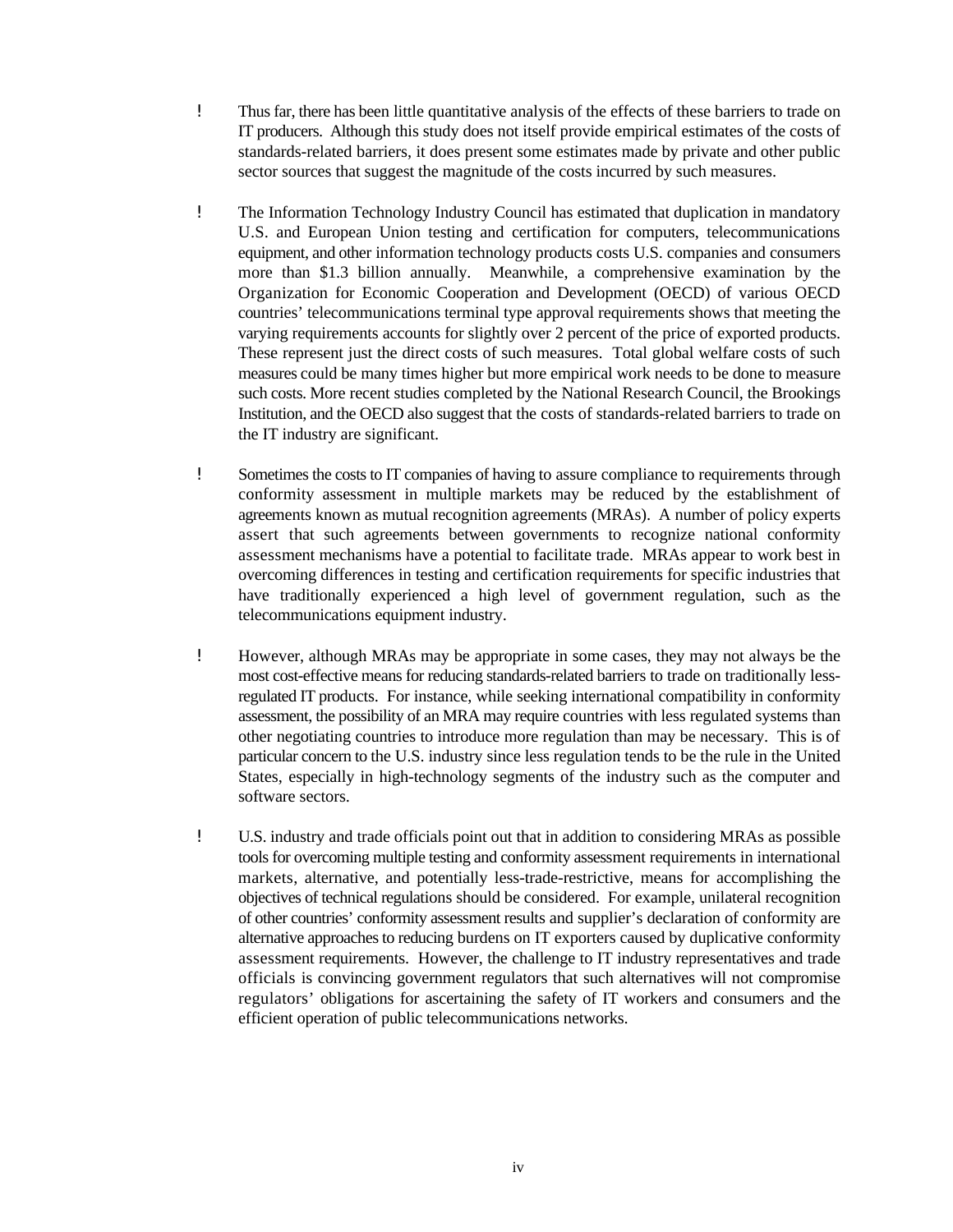# **CHAPTER 1 INTRODUCTION**

## **Purpose and Scope of Study**

The purpose of this study is to assess certain standards-related barriers to trade (also known as technical barriers to trade)<sup>1</sup> of particular interest to the global information technology (IT) industry.<sup>2</sup> These include duplicative conformity assessment<sup>3</sup> requirements; onerous quality registration, testing, certification, and marking and labeling requirements; and strategic standards policies of some major IT-producing countries. The study will focus on the computer hardware, software, and telecommunications equipment sectors of the IT industry.

As tariffs are reduced as a result of the Uruguay Round Agreements and other trade liberalization initiatives, nontariff measures are emerging as the most important barriers to trade for U.S. companies.<sup>4</sup> Among these measures, standards-related barriers, including standards, testing, certification, labeling, and conformity assessment requirements, are among the impediments that have surfaced as major concerns to U.S. industry representatives and government trade negotiators.

The interest in standards-related barriers is reflected in the efforts put forward during the Uruguay Round of multilateral trade negotiations to conclude a new Agreement on Technical Barriers to Trade (TBT). Standards-related measures also have received special attention in the North American Free Trade Agreement (NAFTA), the Asia-Pacific Economic Cooperation (APEC) forum, the United States-European Transatlantic Economic Partnership (TEP), discussions on expanding the Information Technology Agreement (ITA), and the Organization for Economic Cooperation and Development (OECD)'s work on regulatory reform.

<sup>&</sup>lt;sup>1</sup> The formal term used for "standards-related barrier to trade" in the World Trade Organization (WTO) is "technical barrier to trade" (see appendix A for a glossary of important terms used in this report). Some of the most important of these standards-related measures include certification, testing, labeling, and conformity assessment requirements. Such trade barriers are dealt with under the WTO's Agreement on Technical Barriers to Trade (TBT).

 $<sup>2</sup>$  An important distinction to be made in any discussion of standards-related barriers to trade is between</sup> voluntary and government-mandated standards (or technical regulations). The TBT defines a voluntary standard as a "[d]ocument approved by a recognized body, that provides, for common and repeated use, rules, guidelines or characteristics for products or related processes and production methods, with which *compliance is not mandatory*." This is in contrast with the TBT definition of a technical regulation (which is really a mandatory standard), as a "[d]ocument which lays down product characteristics or their related processes and production methods, including the applicable administrative provisions, with which *compliance is mandatory*." The TBT states that both voluntary standards and technical regulations "may also include or deal exclusively with terminology, symbols, packaging, marking or labelling requirements as they apply to a product, process or production method."

<sup>&</sup>lt;sup>3</sup> Conformity assessment is defined as any activity concerned with determining whether a product or process conforms to particular standards or technical regulations. Activities associated with conformity assessment may include testing, certification, accreditation, and quality assurance system registration.

Alan V. Deardorff and Robert M. Stern, *Measurement of Non-Tariff Barriers,* Economics <sup>4</sup> Department Working Papers No. 179 (Paris: Organization for Economic Cooperation and Development (OECD), 1997), p. 3.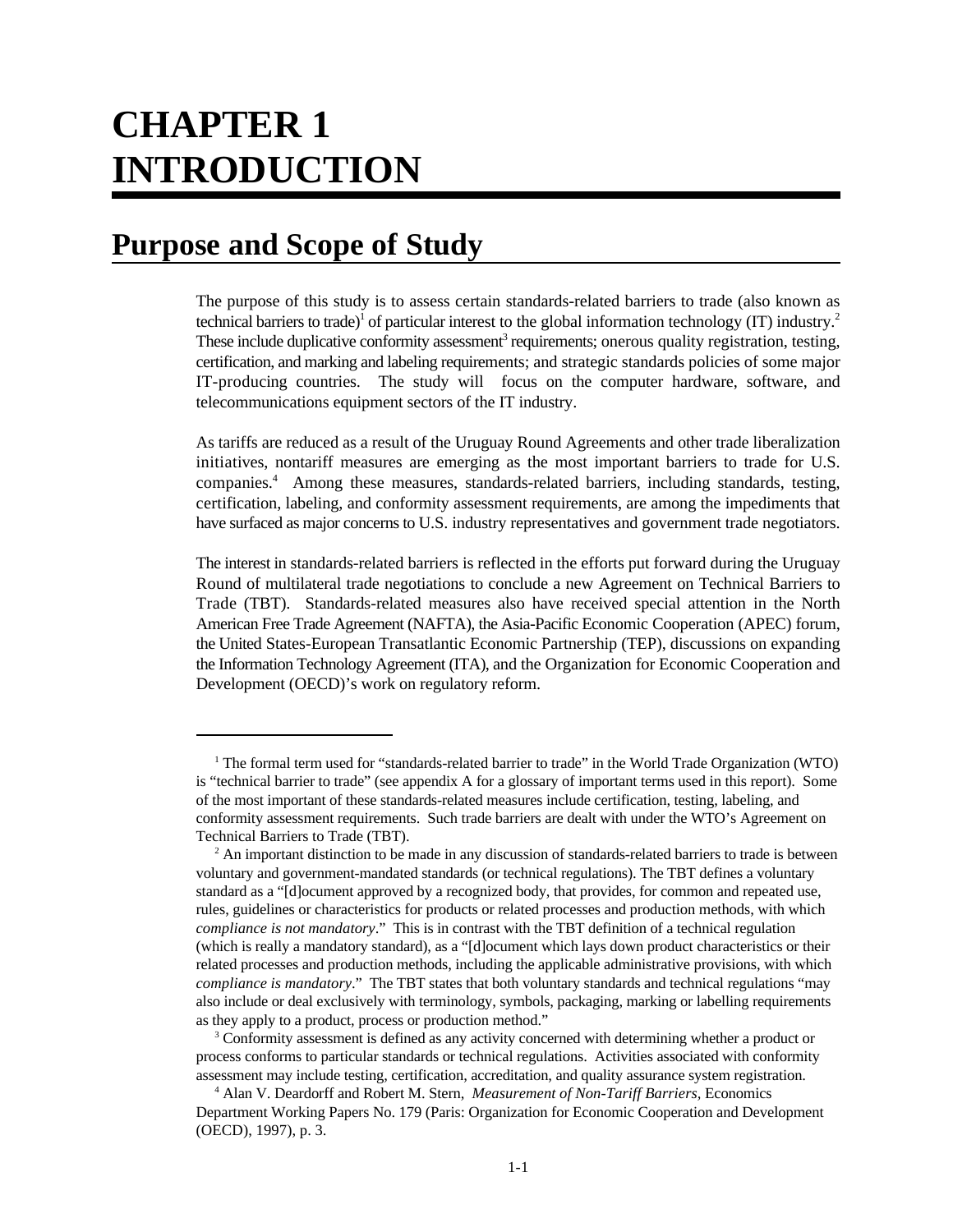Standards-related barriers to trade have become an increasing concern for the IT industry. The United States is currently among the global leaders in the industry, but faces strong competition from Japanese, European, and emerging Asian electronics producers. Due to the perceived importance of IT in the global economy, the United States and its major IT trading partners recently concluded an ITA to address both tariff and nontariff barriers on a broad range of IT equipment and components. These nontariff barriers include discriminatory standards-related practices, a priority concern of the IT industry.

This staff research study does not address all standards-related barriers affecting the global IT industry. Instead, it focuses on several areas of current and practical interest to both industry and government trade officials who are currently in the process of trying to resolve some of these standards-related issues. It provides illustrative examples of how standards-related barriers affect IT firms in the computer hardware, software, and telecommunications equipment sectors, three of the largest segments of the IT industry. The report does not attempt to draw conclusions about which countries, barriers, or products are most affected.

One example of current interest to both industry and government trade officials is the necessity for global IT firms to meet duplicative conformity assessment requirements to sell their products in a number of overseas markets. For instance, suppliers of telecommunications and computer equipment often must prove that their products comply with minimum standards adopted by government agencies as technical regulations for electrical safety and electromagnetic compatibility  $(EMC)<sup>5</sup>$  before such products may be sold in most countries. The problem often is not the technical requirements themselves, which IT industry officials acknowledge are reasonable demands. It is the need to prove product compliance to similar technical regulations, or slight variations<sup>6</sup> in such regulations, repeatedly, across countries, that results in substantial costs for IT producers.<sup>7</sup>

Other issues of current importance to the IT industry and government policy makers that will be evaluated in this staff study are the proliferation of quality registration, testing, and certification requirements; inconsistent and discriminatory marking and labeling requirements; and the strategic standards policies of some major IT producing countries. In addition, the study evaluates some recent attempts by trading partners to address some of these standards-related barriers through the

<sup>&</sup>lt;sup>5</sup> Electromagnetic compatibility (EMC) is defined as the ability of equipment to function satisfactorily in its electromagnetic environment without introducing intolerable disturbances to anything in that environment. Compliance with EMC standards ensures that any IT equipment does not harm broadcast, computer, and telecommunications networks, or other equipment in the same environment. A related concept, electromagnetic interference (EMI) refers to the degradation of the performance of a device, transmission channel, or system caused by an electromagnetic disturbance. Thus compliance with EMC standards addresses the problem of EMI.

<sup>&</sup>lt;sup>6</sup> Such variations are sometimes referred to as national deviations in standards or technical regulations. Underwriters Laboratories Inc. representative, interview by USITC staff, July 17, 1998.

 $\mathrm{U.S.}$  industry and standards organization representatives, interviews by USITC staff, Sept. 23-24, 1997; U.S. Government trade and regulatory officials, telephone interviews by USITC staff, Oct. 27, 1998; WTO Committee on Technical Barriers to Trade, *Report of the First Triennial Review of the Operation and Implementation of the Agreement on Technical Barriers to Trade*, Geneva, Nov. 18, 1997; OECD, "Product Standards, Conformity Assessment and Regulatory Reform," Annex to *The OECD Report on Regulatory Reform* (Paris: OECD, 1997), pp. 4 and 44; Brian D. Unter, Director, Corporate External Standards, Hewlett-Packard Company, speaking for the Information Technology Industry Council, "Maximizing Customer Benefits--a Global Model for Regulatory Reform," presented to U.S.-China Standards, Testing and Certification Workshop, Washington, DC, Feb. 17-18, 1998; and John S. Wilson, "Triennial Review of the Agreement on Technical Barriers to Trade," Experts Briefing at the World Trade Organization, Geneva, Switzerland, Apr. 18, 1997, pp. 1-12.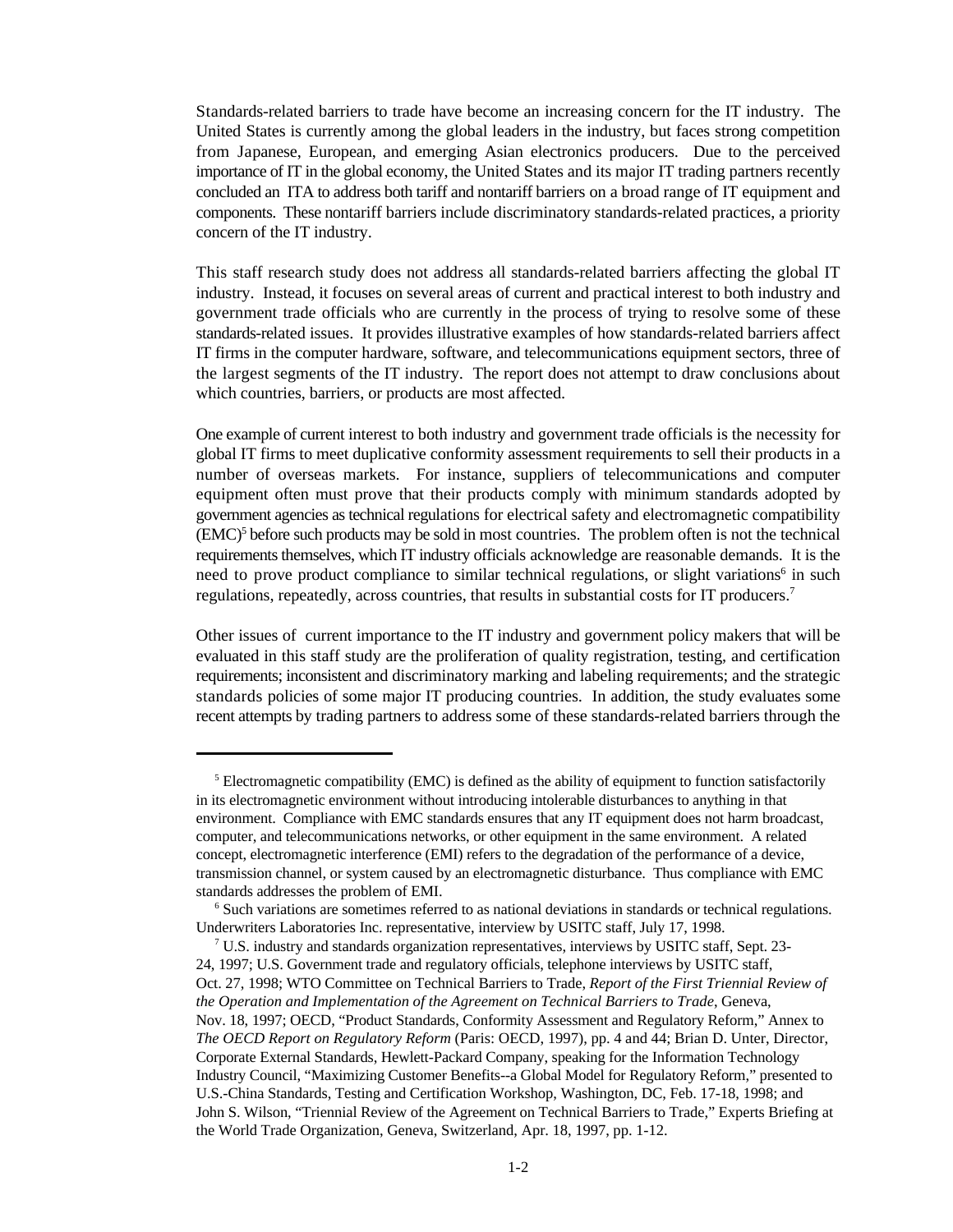establishment of mutual recognition agreements (MRAs), and to consider some alternatives to MRAs presently being discussed among industry, trade, and regulatory officials.

Thus far, there has been little quantitative analysis of the effects of these barriers to trade on IT producers.<sup>8</sup> Although this study does not provide empirical estimates of the costs of standardsrelated barriers, it does present estimates made by other private and public sector sources that suggest the magnitude of the costs incurred by such measures.<sup>9</sup> More importantly, this study outlines some broad standards-related issues of current interest to the IT industry and trade policy makers. By explaining how such issues affect the IT industry in some very specific ways, it may provide the needed groundwork for future quantitative work.

### **Data Sources**

Information on IT standards-related measures was collected through an extensive literature search<sup>10</sup> and through personal and telephone interviews in the United States, Europe, Asia, and Latin America.<sup>11</sup> Production, trade, and other market data for the study were collected from official government and private sector sources in the United States and abroad. Finally, information and views concerning the effects of standards-related measures on the computer hardware, software, and telecommunications equipment sectors were obtained in interviews conducted by Commission staff with representatives of U.S.- and foreign-based companies, government and trade association officials, investment analysts, and consultants.

### **Organization**

This chapter has provided a general background on the purpose, scope, data sources, and organization of this study. Chapter 2 provides a snapshot of the IT industry and market, its

<sup>&</sup>lt;sup>8</sup> In fact, there is a dearth of quantitative work on standards-related barriers to trade in general. Jacques Pelkmans, a senior researcher at the Centre for European Policy Studies, Brussels and Maastricht University, indicates that empirical research on standards-related measures is "scant" and there are "no data sets as they exist, for example, [for] tariffs and trade flows." Dr. Pelkman further states that "only with extensive field work (which is time-consuming and, for this topic, very costly) would it be possible to overcome this gap." Alan O. Sykes, *Product Standards for Internationally Integrated Goods Markets* (Washington, D.C.: The Brookings Institution, 1995), p. 154. A more recent OECD paper finds that "If regulatory and/or certification mechanisms are designed in a way that puts imports at a disadvantage relative to domestic goods, it [standards-related barriers to trade] is one of the hardest NTBs imaginable to quantify." Alan V. Deardorff and Robert M. Stern, *Measurement of Non-Tariff Barriers,* p. 52.

<sup>&</sup>lt;sup>9</sup> National Research Council, *Standards, Conformity Assessment and Trade Into the 21st Century* (Washington DC: National Academy of Sciences, 1995), pp. 104-112; John S. Wilson, "Triennial Review of the Agreement on Technical Barriers to Trade," pp. 1-12; Juergen Mueller, *Research on the "Cost of Non-Europe" - Basic Findings - Volume 10 - The Benefits of Completing the Internal Market for Telecommunication Equipment in the Community* (Luxembourg: Commission of the European Communities, 1988); Group MAC, *Research on the "Cost of Non-Europe" - Basic Findings - Volume 6: Technical Barriers in the EC; An Illustration by Six Industries* (Luxembourg: Commission of the European Communities, 1988); and OECD, *Telecommunications Type Approval: Policies and Procedures for Market Access* (Paris: OECD, 1992), p. 66.

 $^{10}$  See appendix B for a bibliography of publications consulted by USITC staff in connection with this study.

 $<sup>11</sup>$  See appendix C for a list of the individuals, companies, standards organizations, trade associations,</sup> government agencies, and other organizations interviewed by USITC staff in connection with this study.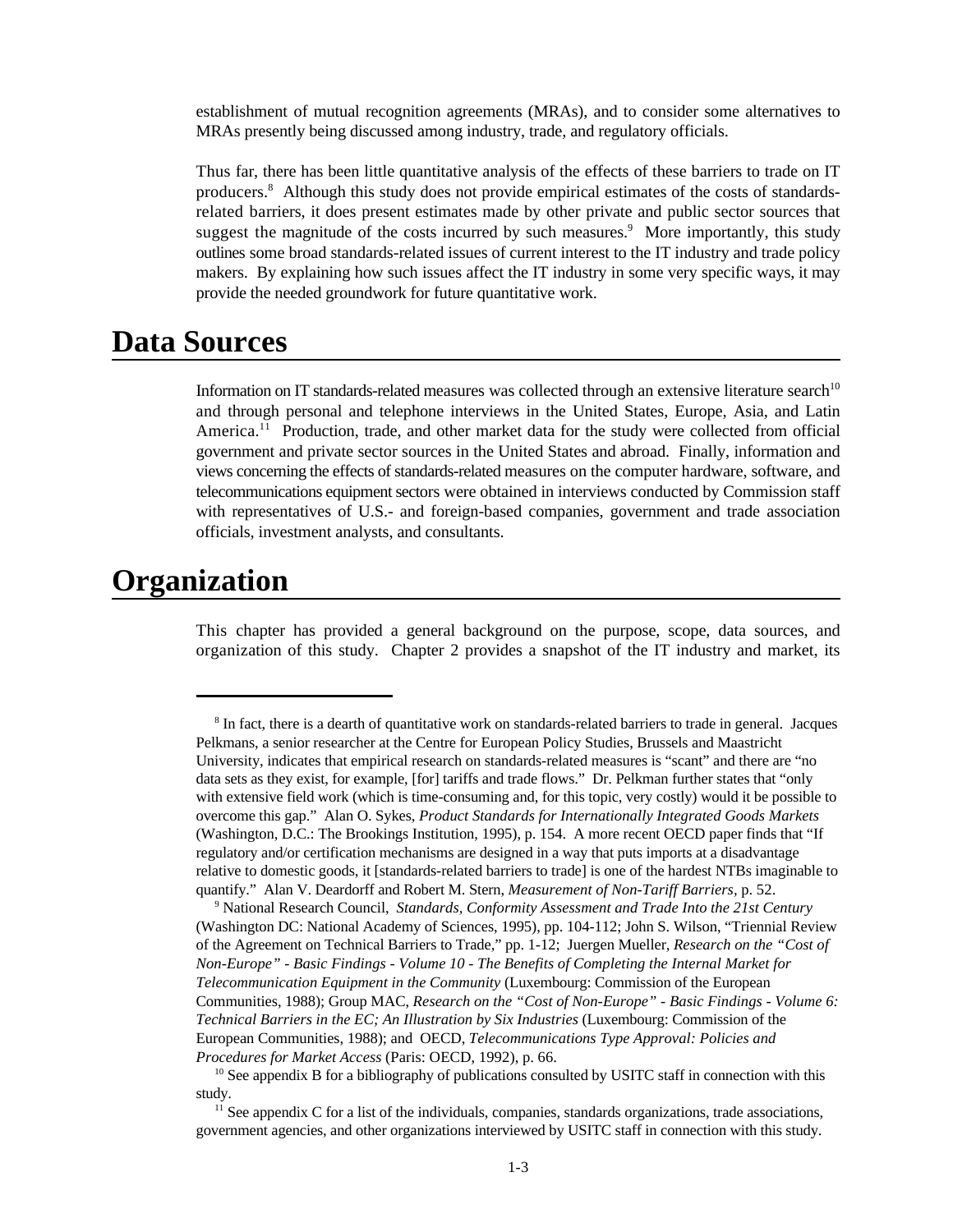importance in the global economy, and the emergence of nontariff barriers, including standardsrelated measures, as major barriers affecting the industry. Chapter 3 discusses the role of standards and conformity assessment in the IT industry, provides an overview of the standards process in the United States, the European Union (EU), Japan, and other important global markets, and describes important international trade agreements and obligations pertaining to standards-related barriers to trade. Chapter 4 examines the effects of certain standards-related barriers to trade on the computer hardware, software, and telecommunications equipment sectors. Finally, chapter 5 concludes with a summary of the findings of this report and evaluates proposals for reducing IT standards-related barriers.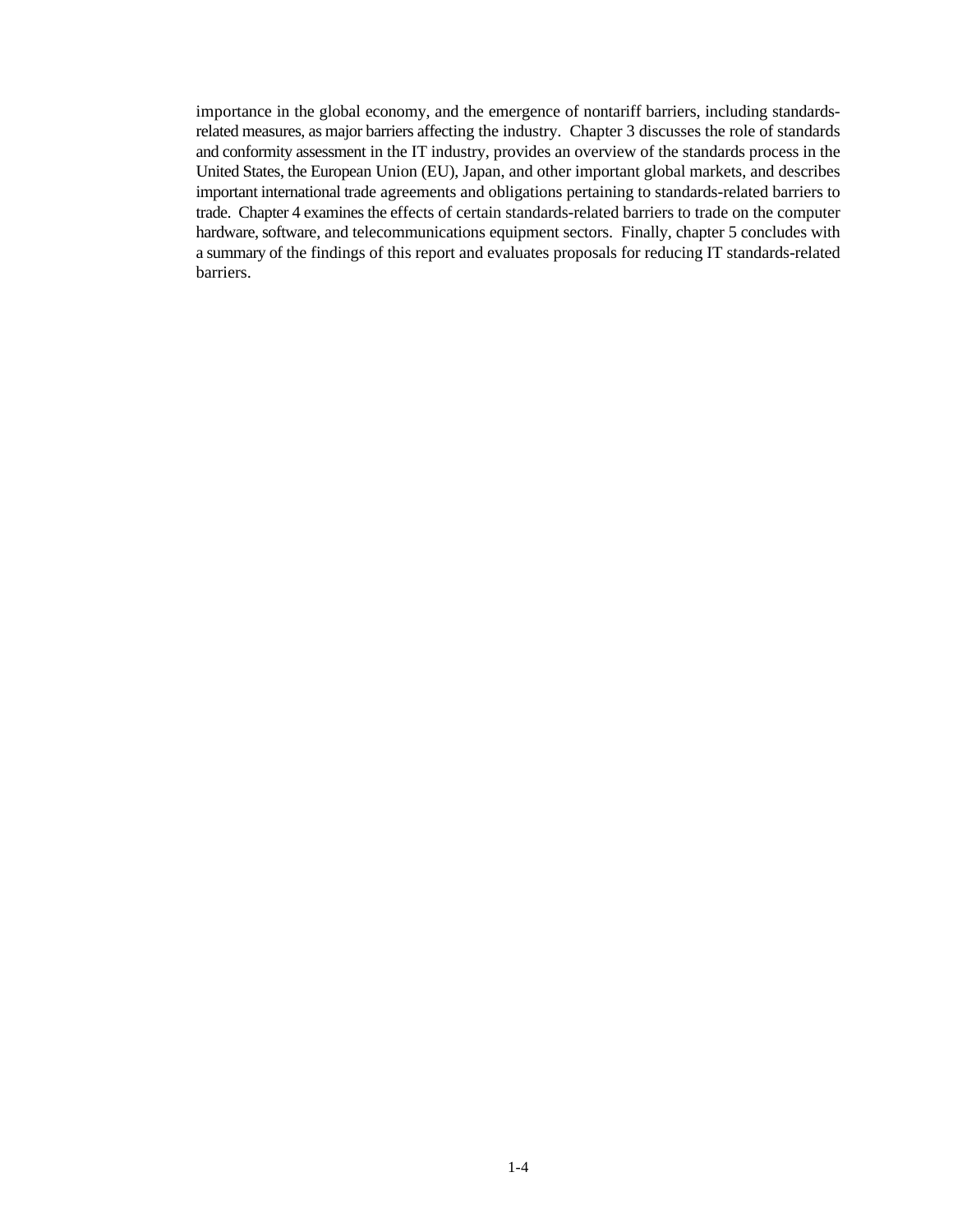# **CHAPTER 2 THE INFORMATION TECHNOLOGY INDUSTRY**

This chapter provides a snapshot of the IT industry and market, its importance in the global economy, and the emergence of nontariff barriers, including standards-related measures, as major barriers affecting the industry. Such barriers can adversely affect IT manufacturers' competitiveness by raising production costs and increasing time to market even as these manufacturers face constantly declining prices and shortened product life cycles. Major IT-producing countries, including the United States, have entered into negotiations to attempt to address these barriers to trade.

## **Industry Perspectives**

The United States is one of the world leaders in the manufacture of IT products. U.S. production of information technology products and components amounted to \$297 billion, or 27 percent of the world total valued at \$1.1 trillion in 1997.<sup>12</sup> However, as figure 2-1 shows, the U.S. IT industry faces competition from Japanese, European, and emerging Asian electronic producers for leadership in this important high-technology industry. U.S., EU, and Japanese producers generally compete in high-value-added areas, such as software, microprocessors, and product design. Meanwhile, emerging Asian countries concentrate on more labor-intensive production of commodity electronic components or final assembly of IT equipment.

The IT industry is increasingly characterized by relentless competition, constantly declining profit margins, and rapid obsolescence. As a result, cost management and speed to market are critical to success. The need to move quickly and at low cost in a competitive global setting make IT producers exceptionally vulnerable to factors that delay market entry. Tariff and nontariff barriers, including standards-related measures, increase IT suppliers' relative costs in important foreign markets and play an important part in determining their international competitiveness.

The IT industry is also characterized by its globalization, with production of commodity electronic components and peripherals and final product assembly largely done abroad, particularly in the rapidly emerging Asian economies where wage costs are lower.<sup>13</sup> IT producers cut costs and enhance competitive positions by securing high quality products and components internationally at the lowest possible prices, setting up foreign production and sales facilities, and entering into international strategic alliances. Because of the number of countries involved and borders crossed in various stages of the IT production and marketing process, standards-related barriers to trade can be particularly costly for IT firms in this globalized industry.

<sup>&</sup>lt;sup>12</sup> USITC staff estimates based on *Yearbook of World Electronics Data 1996* (Oxford: Elsevier Advanced Technology, 1996), Vol. 3, table 2.3.4., p. 13; *Yearbook of World Electronics Data 1998* (United Kingdom: Reed Electronics Research, 1998), pp. 7-15; and official statistics of the U.S. Department of Commerce.

 $13$  A typical PC designed and manufactured in the United States may contain a disk drive from Singapore, a display monitor and motherboard from Taiwan, and a keyboard manufactured in Malaysia.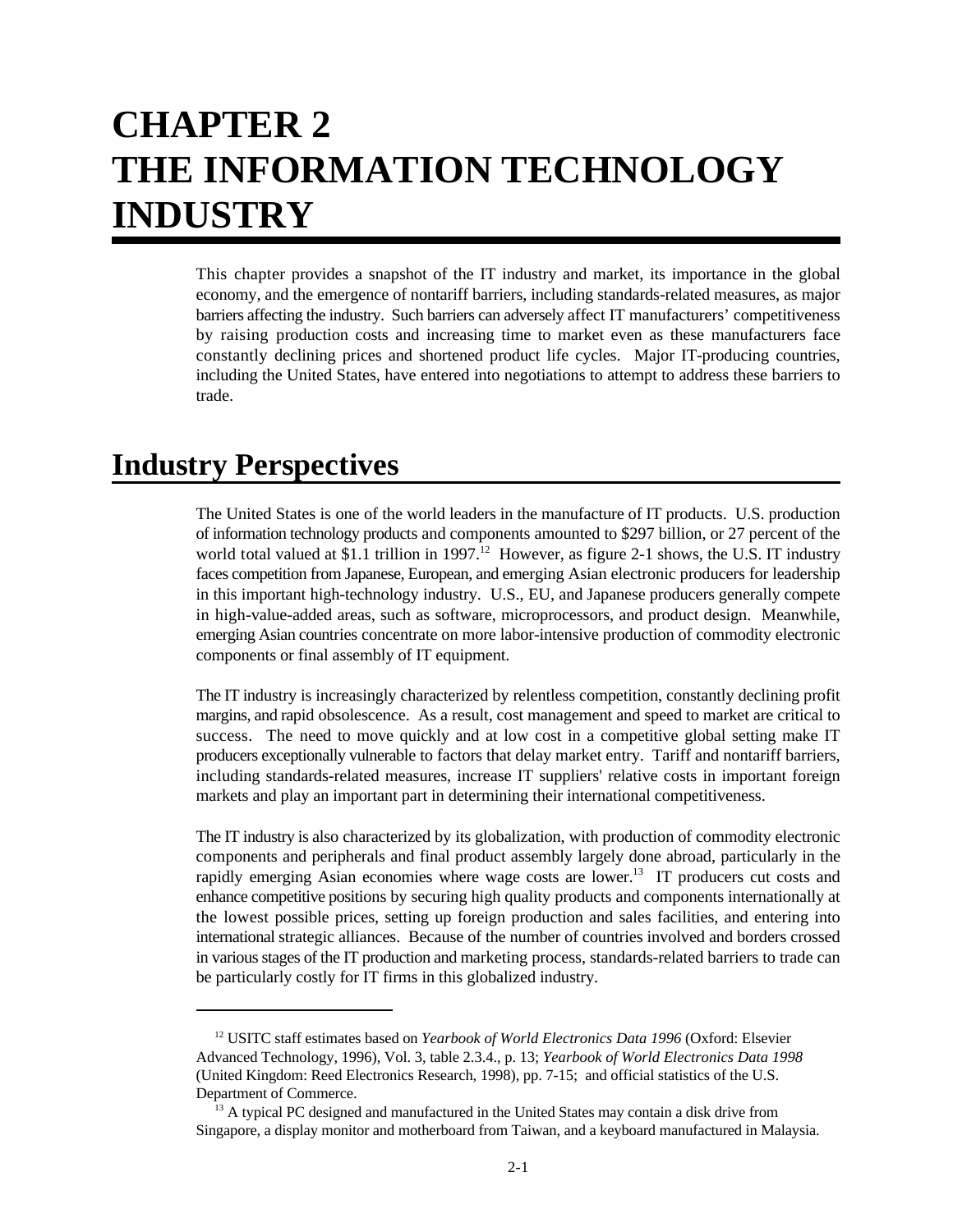#### **Figure 2-1 Shares of world electronics production, 1997**



Source: Reed Electronics Research, *Yearbook of World Electronics Data*, 1998, and USITC staff estimate.

This study focuses on standards-related barriers to trade in the computer hardware, computer software, and telecommunications equipment sectors, three of the largest segments of the IT industry (figure 2-2). U.S. production in these sectors together accounted for \$157 billion, or over one-half of total U.S. IT shipments in 1997. These sectors also accounted for 40 percent of total IT employment in that year.<sup>14</sup>

An important trait of these three sectors is growing technological interdependence and convergence.<sup>15</sup> Improved microprocessor processing capabilities lead to more powerful computers. More powerful computers are able to run more sophisticated software programs. And advanced telecommunications equipment increasingly depends on the latest developments in microprocessor, computer, and software technology to improve its transmission, switching, and networking capabilities. The growing convergence and interdependence of these sectors is particularly evident in the essential role of each in the establishment of the Internet.

<sup>&</sup>lt;sup>14</sup> Compiled by USITC staff from official data of the U.S. Department of Commerce; *Yearbook of World Electronics Data 1996*, Vol. 3, table 2.3.4., p. 13; *Yearbook of World Electronics Data 1998*, pp. 7-15; and data contained in USITC, *Shifts in U.S. Merchandise Trade in 1997*, Inv. No. 332-345, Appendix B, Profile of U.S. Industry and Market, by Industry/Commodity Groups, 1993-97, July 1998.

<sup>&</sup>lt;sup>15</sup> For further discussion on the role convergence plays in the removal of trade barriers in the IT industry, see John S. Wilson, "Telecommunications Liberalization: The Goods and Services Connection," in *Unfinished Business: Telecommunications after the Uruguay Round*, Gary C. Hufbauer and Erika Wada, ed. (Washington, DC: The Institute for International Economics, 1997), pp. 63-85.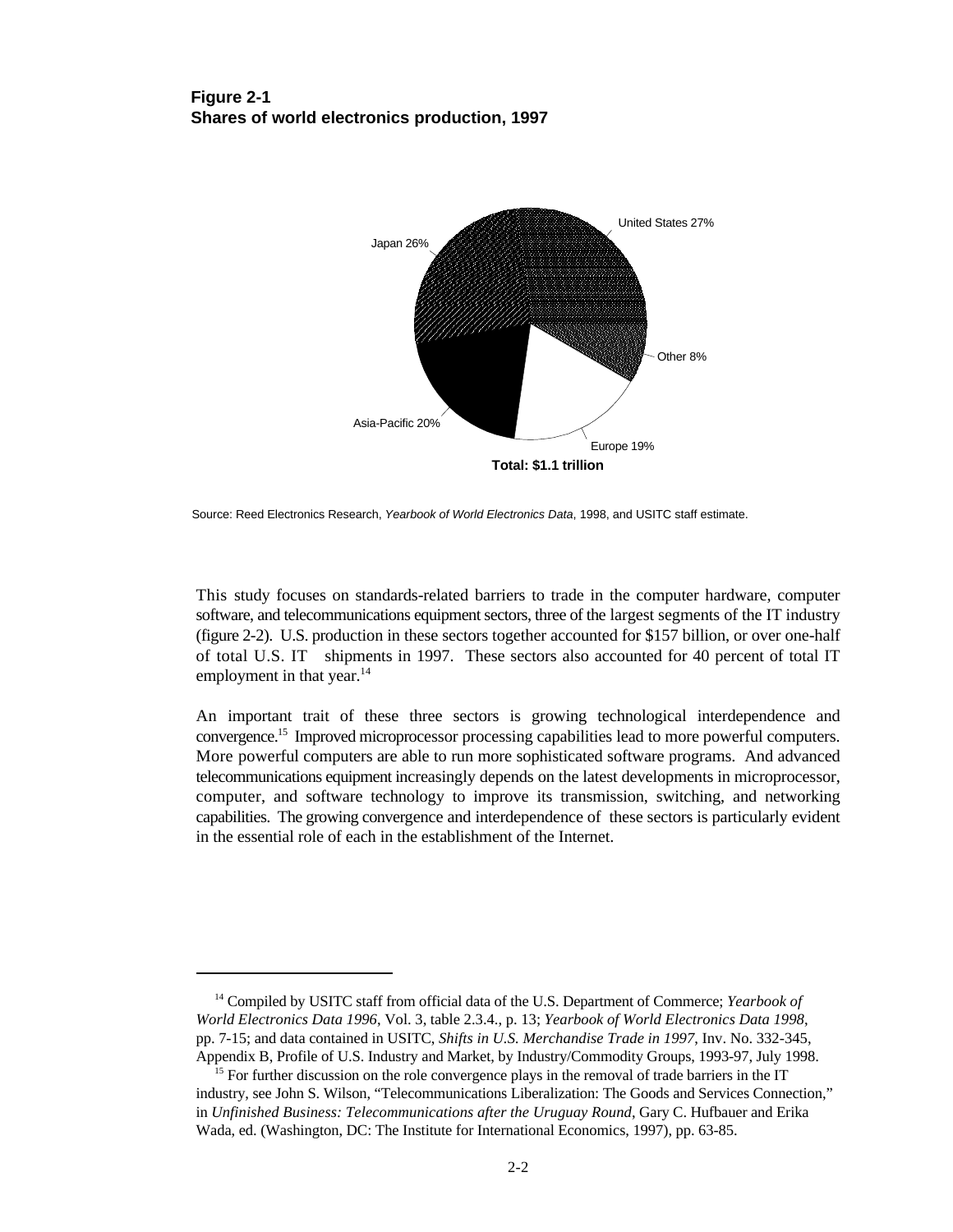#### **Figure 2-2 Information technology goods: U.S. production, by product line, 1997**



**Total: \$297 billion**

Source: Compiled from official statistics of the U.S. Department of Commerce.

The vastly different regulatory environments of the computer and telecommunications equipment sectors also are converging, especially in conformity assessment and other standards-related areas. For example, telecommunications traditionally has been a much more regulated area than computers and software.<sup>16</sup> In most markets, telecommunications equipment to be connected to the public telephone network is required to go through a type approval process, which includes conformity assessment with required standards and technical regulations before it can be sold and installed. Suppliers of such equipment also often face electrical safety tests to verify the level of risk for workers and consumers of electrical equipment, and electromagnetic compatibility tests to ensure that equipment does not harm networks or other equipment in the same environment.

In contrast, computers and software traditionally have not faced such strict regulation. However, with the convergence of technologies, including the increased attachment of computers and peripherals to networks, they have increasingly become subject to some of the same types of technical regulation and conformity assessment requirements historically faced by telecommunications equipment producers.<sup>17</sup> This convergence has led to increased standards-related barriers in certain sectors of the industry, such as the computer sector, at the same time that

<sup>&</sup>lt;sup>16</sup> Paul David and W. Edward Steinmueller, "Standards, Trade, and Competition in the Emerging Global Information Infrastructure Environment," in *Telecommunications Policy*, Vol. 20, No. 10, 1996, p. 1; John Wilson, "Regulatory Reform, Trade and Telecommunications Goods and Services," paper presented at OECD Workshop on Trade Policies and Trade Relations: Regulatory Reform and International Market Openness, Paris, 1997, pp. 1-18; and U.S. telecommunications equipment industry and trade association representatives, telephone interviews by USITC staff, Sept. 26 and Nov. 12, 1997; and June 24, 1998.

 $17$  U.S. IT industry representatives, U.S. and foreign government officials, and representatives of standards organizations, interviews by USITC staff, Sept. 26, 1997; Nov. 17-19, 1997; Feb. 17-18, 1998; and May 6, 1998.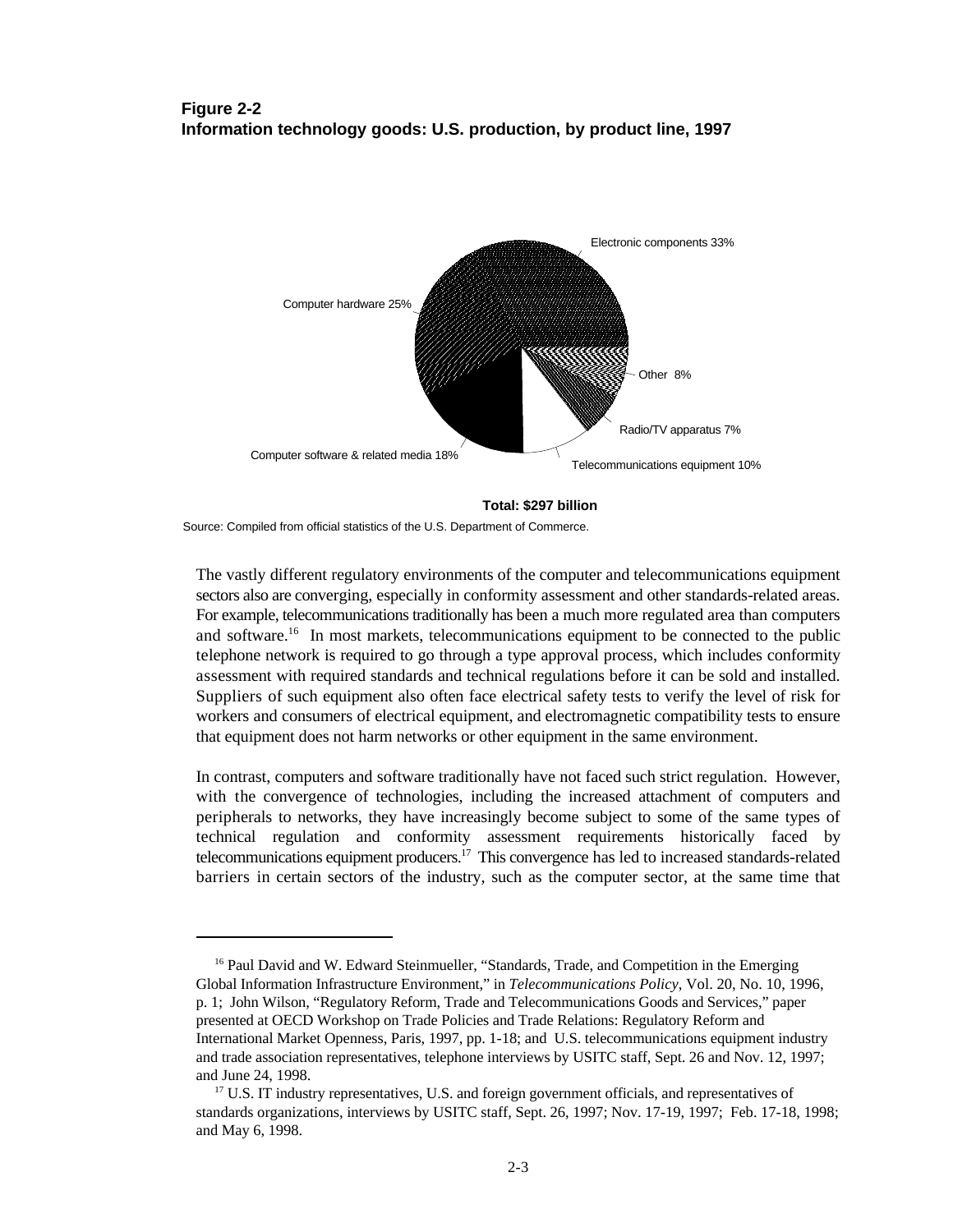standards-related barriers in other sectors, such as the telecommunications equipment sector, are being relaxed in relative terms with liberalization of telecommunications markets worldwide.<sup>18</sup>

## **Addressing Tariff and Nontariff Barriers: The Information Technology Agreement**

To address barriers to trade in the IT industry, an Information Technology Agreement (ITA) was signed by 28 countries or customs territories, including the United States, during the World Trade Organization (WTO) Ministerial meeting in Singapore in December 1996. As of October 1998, the ITA covered 44 countries representing approximately 93 percent of world trade in information technology products. The agreement requires participants to eliminate tariffs on a nondiscriminatory basis on a specific list of IT products by January 1, 2000.<sup>19</sup> These products include computer hardware, computer software, telecommunications equipment, semiconductors, and other electronic components and equipment (table 2-1). Countries involved in negotiations to accede to the WTO, including China and Russia, are expected to join the ITA upon their accession to that organization.

The ITA has increased market access opportunities; however, according to industry observers, some areas still need improvement, especially standards-related issues.<sup>20</sup> Some IT industry representatives assert that the benefits of duty elimination as a result of the ITA could be reduced by nontariff barriers.<sup>21</sup> For instance, U.S. telecommunications equipment producers have pointed out that while the ITA was designed to deal with tariff barriers, "many of the barriers to exports are not tariffs but nontariff barriers."<sup>22</sup> For instance, some of the largest potential export markets, such as Japan, have zero tariffs on IT products but market penetration by foreign producers remains low. Among the nontariff measures cited by IT industry representatives are (1) discriminatory certification, testing, conformity assessment, and other standards-related measures, $23$  (2) unfair marking and labeling requirements,  $24$  and (3) proliferation of quality system registration requirements.  $25$ 

<sup>&</sup>lt;sup>18</sup> Ibid; Paul David and W. Edward Steinmueller, "Standards, Trade, and Competition in the Emerging Global Information Infrastructure Environment," p. 1; and John Wilson, "Regulatory Reform, Trade and Telecommunications Goods and Services," pp. 1-18.

 $19$  This product list is attached to the Ministerial Declaration.

<sup>&</sup>lt;sup>20</sup> John S. Wilson, "Telecommunications Liberalization: The Goods and Services Connection," pp. 63-85.

 $21$  U.S. IT industry representatives, government officials, and representatives of standards organizations, interviews by USITC staff, Sept. 26,. 1997; Nov. 17-19, 1997; Feb. 17-18, 1998; and May 6, 1998.

<sup>&</sup>lt;sup>22</sup> "Spirited Talks Help Uncork Global High-Tech Trade," *Journal of Commerce*, Dec. 13, 1996, p. 14; Seth Schiesel, "Still a Long Road for Freer Global Technology Trade," *New York Times,* Dec. 21, 1996, pp. 37-39; and U.S. industry representatives, telephone interviews by USITC staff, Feb. 10-12, 1997.

<sup>&</sup>lt;sup>23</sup> Division Vice President and Director of Public Policy, Corning, Inc., "The Other Side of the ITA," Testimony Before the House Ways and Means Committee, Subcommittee on Trade, 1997, and U.S. IT industry representatives, government officials, and representatives of standards organizations, interviews by USITC staff, Sept. 26, 1997; Nov. 17-19, 1997; Feb. 17-18, 1998; and May 6, 1998.

 $24$  U.S. industry representatives, interview by USITC staff, Washington, May 5, 1997; and U.S. industry representative, facsimile transmission to USITC staff, May 5, 1997.

 $25$  U.S. IT industry representatives, government officials, and representatives of standards organizations, interviews by USITC staff, Sept. 25, 1997, and Nov. 17-19, 1997.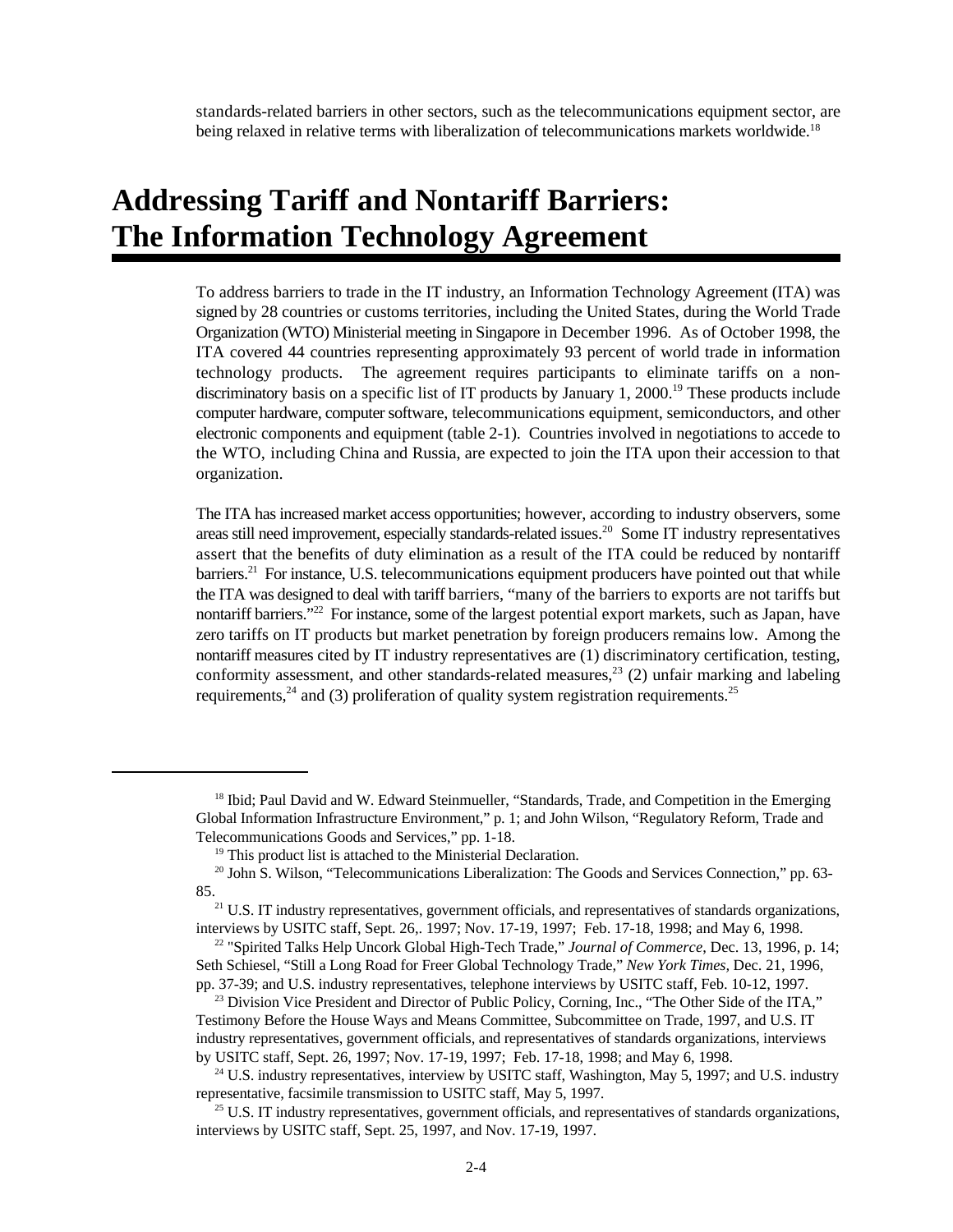| <b>Computer Hardware</b>                                                                                                                                                                                  | <b>Computer Software</b>                                                                                                                                                                                                     | <b>Telecommunications Equipment</b>                                                                                                                                                                                                                            |
|-----------------------------------------------------------------------------------------------------------------------------------------------------------------------------------------------------------|------------------------------------------------------------------------------------------------------------------------------------------------------------------------------------------------------------------------------|----------------------------------------------------------------------------------------------------------------------------------------------------------------------------------------------------------------------------------------------------------------|
| PC's<br>Workstations<br><b>Minicomputers</b><br><b>Mainframes</b><br>Supercomputers<br>CPUs<br>Keyboards<br>Displays<br><b>Printers</b><br>Smart cards<br>Printed circuit board assemblies                | <b>Diskettes</b><br>Floppy disks<br>Magnetic tapes<br>CD-ROM's<br>Application software<br>Multimedia software                                                                                                                | Switching equipment<br><b>Multiplexers</b><br>Facsimile machines<br>Telephone sets<br>Telephone answering devices<br>Voice messaging equipment<br>Cellular phones<br>Cellular transmission systems<br>Satellite network equipment<br><b>Bridges</b><br>Routers |
| Semiconductors and Electronic<br>Components                                                                                                                                                               | Semiconductor Manufacturing and<br><b>Test Equipment</b>                                                                                                                                                                     | <b>Other Electronic Products</b>                                                                                                                                                                                                                               |
| Microprocessors<br>Microcontrollers<br>Memory devices<br>Discrete devices<br><b>Diodes</b><br>Laser devices<br>Optoelectronic devices<br>Passive components<br>Linear circuits<br>Capacitors<br>Resistors | Wafer stepper aligners<br>Wafer handlers<br>Ion implanters<br>Thermal processors<br>Grinding machines<br>Polishing machines<br>Epitaxial deposition machines<br>Laser cutters<br>Certain microscopes<br>Clean room equipment | Analytical instruments<br>Certain office machines<br>Digital photocopiers<br>Indicator panels<br>Automatic teller machines<br>Electronic translators                                                                                                           |

**Table 2-1 Product landscape: Major products covered by the Information Technology Agreement**

Source: World Trade Organization, *Ministerial Declaration of Trade in Information Products*, Singapore, Dec. 13, 1996.

To address industry concerns about remaining standards-related and other nontariff factors affecting global market access for IT products, specific provision was made in the ITA to assure that nontariff measures would not undermine the commitments achieved in that agreement. An annex to the ITA states that participants shall meet periodically to consult on nontariff barriers to trade in IT products as well as to review the product coverage. On September 30, 1997, follow-on discussions among ITA participants, referred to as "ITA II," were launched that included, among other things, consideration of nontariff barriers to IT products. Among the nontariff measures of priority interest to the IT industry were standards, testing, and certification measures. ITA II participants convened at WTO headquarters in Geneva in July and October 1998 and planned to reconvene on November 20, 1998 to resolve some remaining tariff and classification issues and embark on some "serious work on non-tariff measures, in particular with respect to standards."26

 $26$  U.S. Department of State Telegram, message reference No. 130714, "ITA Negotiations to Continue," prepared by USTR, July 18, 1998.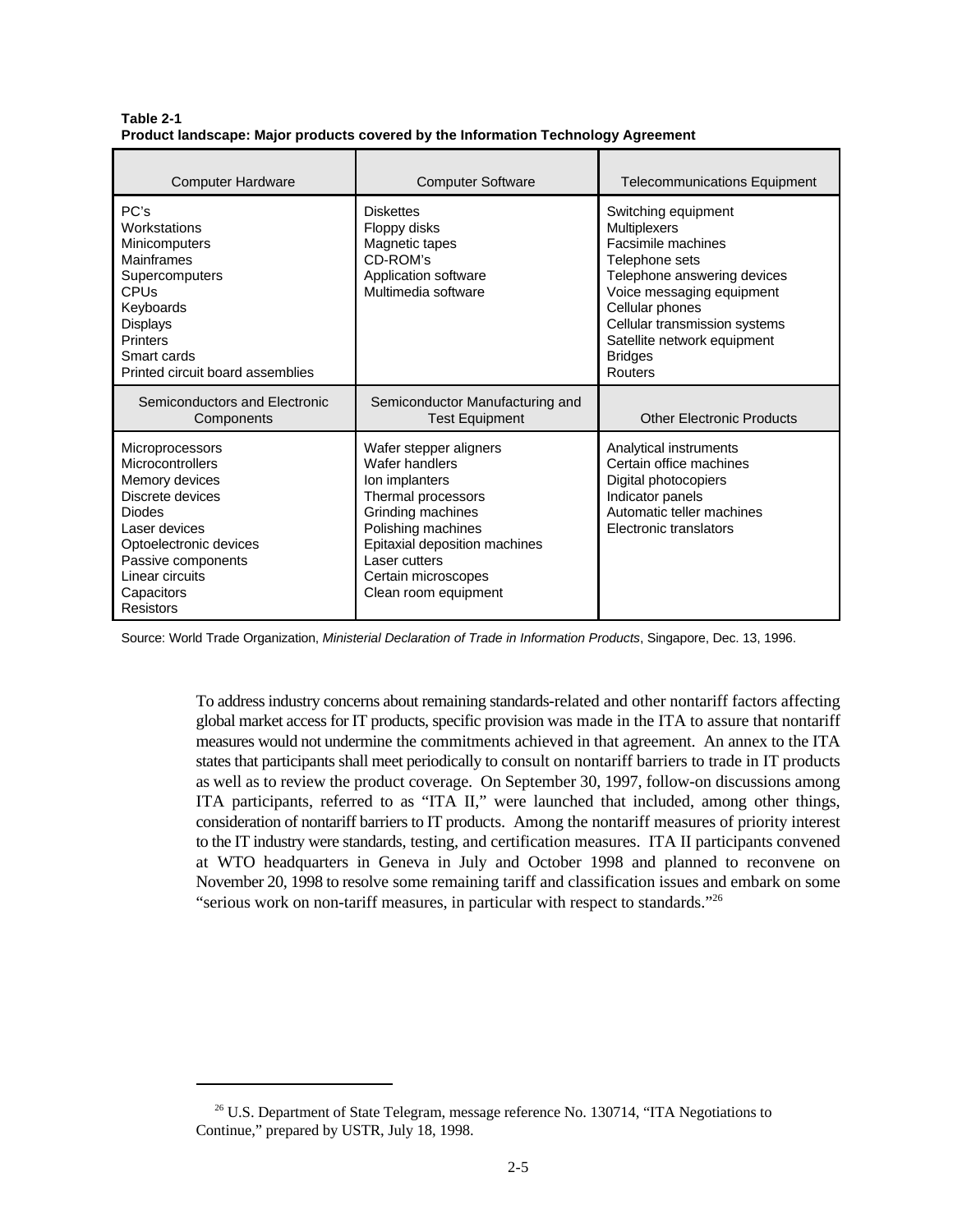# **CHAPTER 3 THE ROLE OF STANDARDS IN THE IT INDUSTRY**

Standards serve important economic and social goals by facilitating production, reducing transaction costs, and protecting health, safety, and the environment.<sup>27</sup> For the IT industry, they also increasingly serve as benchmarks for technological capacity or network compatibility.<sup>28</sup> However, standards, as well as conformity assessment procedures such as testing and certification to ensure compliance with government-mandated standards, may be used to protect domestic industries. The Information Technology Industry Council (ITI), the largest U.S. industry trade association representing computer and other information technology companies, has identified standards-related barriers as the most significant obstacles to trade in the industry.<sup>29</sup> This chapter defines standards, conformity assessment, and testing; outlines the standards processes in the United States, the EU, Japan, and other important global markets, particularly as they relate to IT sectors; describes important international trade agreements and obligations with respect to standards-related barriers to trade; and discusses some recent agreements related to IT standards-related measures concluded by the United States with some of its most important trading partners.

## **Standards**

Standards specify special features and characteristics of products, processes, services, interfaces, and materials.<sup>30</sup> Product standards can establish qualities or requirements to ensure that a product will function safely and effectively.<sup>31</sup> Testing standards define the procedures to be used to assess the performance or other characteristics of a product.<sup>32</sup> Process standards specify requirements to be met by a process, such as manufacturing. Standards may be in written form or simply be commonly used.

Numerous standards may be incorporated in a particular information technology product or manufacturing process to accomplish various desired or required functions. For example, standards specifying data transfer protocols for computers provide manufacturers with information to assist developers in a computer's design. In the rapidly converging IT industry, product interface standards can provide compatibility between previously disparate IT sectors, such as standards

<sup>&</sup>lt;sup>27</sup> National Research Council, *Standards, Conformity Assessment and Trade Into the 21st Century,* p. 9.

<sup>&</sup>lt;sup>28</sup> OECD, "Product Standards, Conformity Assessment, and Regulatory Reform," in *OECD Report on Regulatory Reform* (Paris: OECD, 1997), p. 1.

<sup>&</sup>lt;sup>29</sup> John S. Wilson, "Telecommunications Liberalization: The Goods and Services Connection," pp. 63-85.

<sup>&</sup>lt;sup>30</sup> Maureen Breitenberg, *Index of Products Regulated by Each State* (Gaithersburg, MD: National Bureau of Standards, 1987), pp. 1-20.

<sup>&</sup>lt;sup>31</sup> Maureen A. Breitenberg, National Institute of Standards and Technology, *The ABC's of the U.S. Conformity Assessment System* (NISTIR 6014), Apr. 1997, p. 1.

 $32$  Ibid.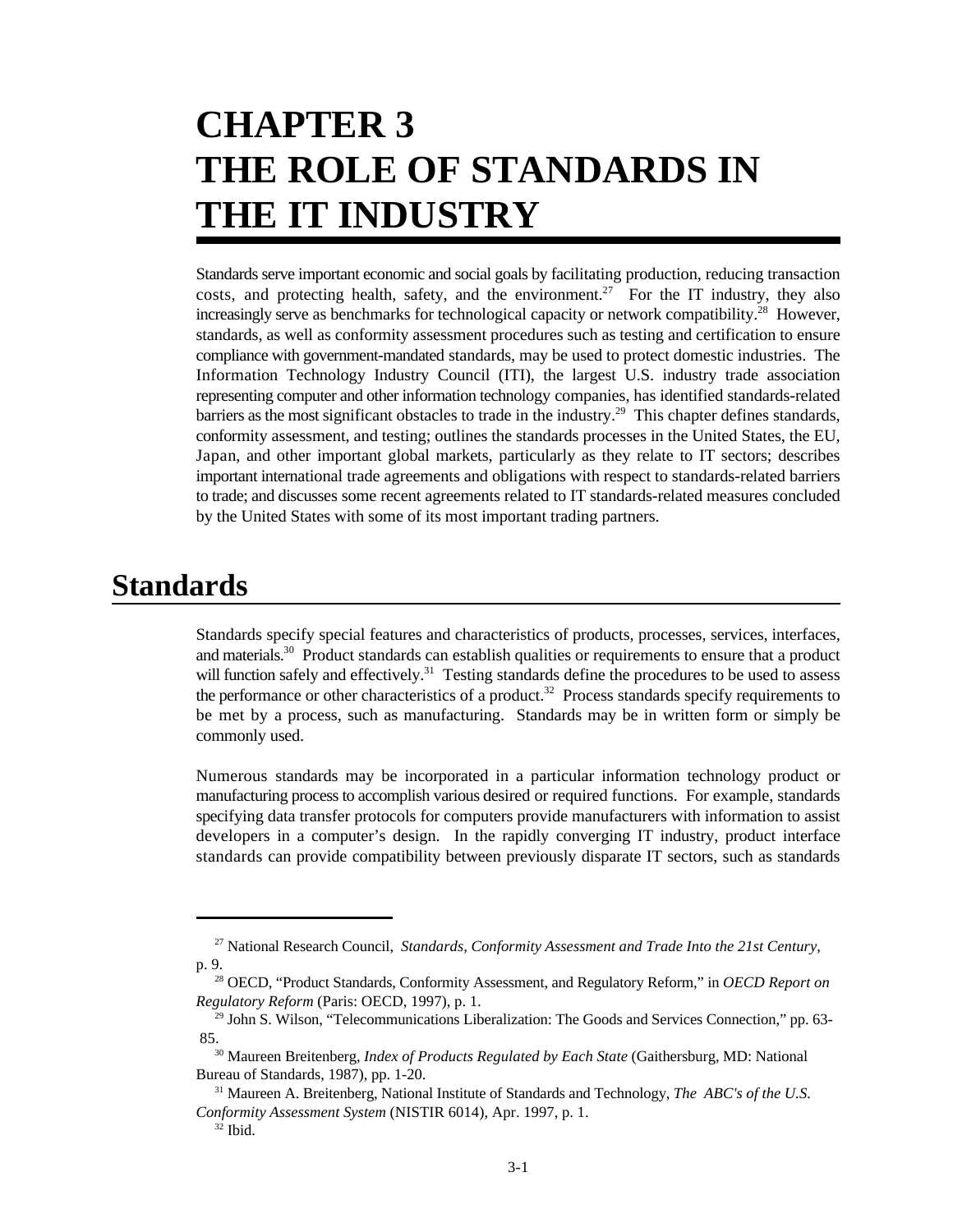defining the point of connection or interface between a telephone and a computer terminal.<sup>33</sup> Some standards enable IT producers to take into account health and safety or other guidelines set by government regulatory agencies, such as electrical safety and environmental concerns.<sup>34</sup>

Standards can be voluntary or mandatory. Although many manufacturers adhere to voluntary standards, they are not obligated to do so, and these standards are not enforceable. Voluntary standards can be developed as de facto standards or by consensus. De facto standards are product or process specifications that acquire authority and influence by virtue of success in the competitive marketplace. Microsoft's Windows operating system and Intel's microprocessors have become de facto standards in the global PC market.

Voluntary consensus standards often are established via coordinated processes in formal standardsdevelopment organizations. These organizations contain broad industry representation, such as producers, consumers, private and public sector procurement officials, government regulatory officials, and other interested parties. They can be national or international organizations. Generally, voluntary consensus standards-development organizations adhere to transparent and democratic rules governing voting rights to ascertain that all interests are taken into consideration when adopting standards. ITI follows such procedures to develop voluntary compatibility standards for computer device interfaces in the United States.<sup>35</sup>

Voluntary standards may also be developed by a narrower consortium of companies or organizations with related interests to serve the group's need.<sup>36</sup> These consortia may not take into account the opinions of those outside it. Further, for competitive reasons, the group may or may not share these standards with those outside the consortium.<sup>37</sup> Some companies form such consortia to avoid the traditional and consensus-based standards-development organizations to expedite the standardssetting process.This incentive is especially true in the IT industry, where many industry representatives believe that the formal standards-setting process is too slow to keep up with the rapid pace of technological change in their industry.<sup>38</sup> For example, microprocessor, software, and PC firms may establish consortia to speed the development of needed standards outside of a more

<sup>&</sup>lt;sup>33</sup> Ibid.; and Telecommunications Industry Association representatives, interview by USITC staff, July 1997.

<sup>&</sup>lt;sup>34</sup> John S. Wilson, *Standards and APEC: An Action Agenda* (Washington, DC: Institute for International Economics, October 1995), p. 14.

<sup>&</sup>lt;sup>35</sup> ITI sponsors the National Committee on Information Technology Standardization (NCITS). NCITS' mission is to produce market-driven, voluntary consensus standards in the areas of multimedia, interconnection among computing devices and information systems, storage media, database, security, and programming languages.

<sup>&</sup>lt;sup>36</sup> U.S. standards organization representatives, interviews by USITC staff, Sept. 23-24, 1997.

<sup>&</sup>lt;sup>37</sup> Carl Cargill, VP Standards, Netscape, interview by USITC staff, Washington, DC, May 7, 1997.

<sup>&</sup>lt;sup>38</sup> Statements before Subcommittee on Technology, Committee on Science, U.S. House of Representatives, hearing on "International Standards: Technical Barriers to Free Trade," Rayburn House Office Building, Washington, DC, Apr. 28, 1998. In addition, the IT industry is experimenting with a "fast track" process in which a consortium-developed standard is sent directly to the relevant international standards-development body to be voted on without modification to become a draft international standard, bypassing preparatory stages and committees. This international standards-development body, JTC 1, is described in the section on international standards organizations. For details of the fast track process, see ISO/IEC, "Preparation and Adoption of International Standards- Fast-Track Processing," in *Procedures for the technical work of ISO/IEC JTC 1 on Information Technology, Third Edition, 1995.*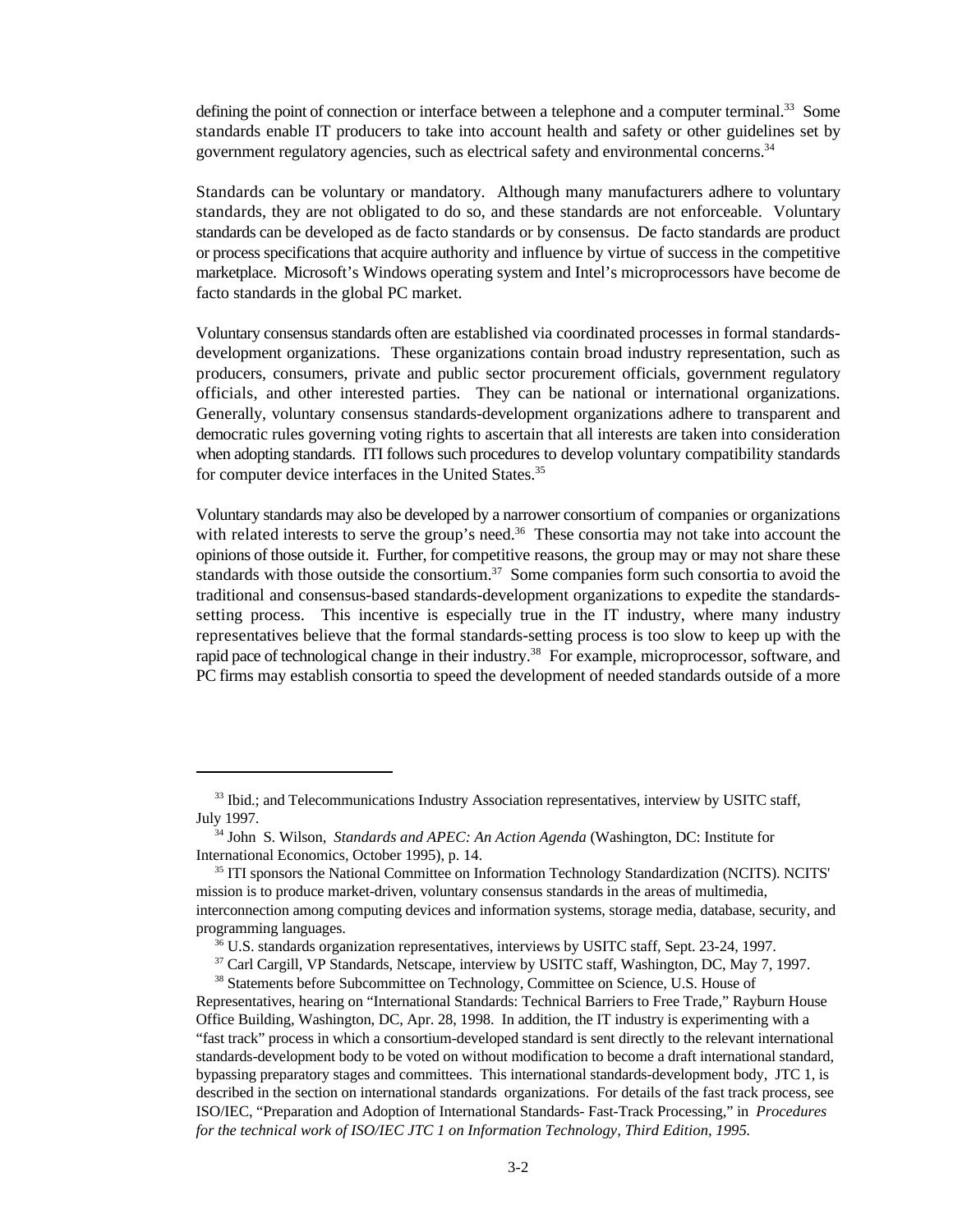cumbersome formal standards process.<sup>39</sup> Nokia, Ericsson, IBM, Intel, Toshiba, and other firms recently formed a consortium to develop technologies and standards for interoperability among wireless telecommunications products. The group believes this approach will allow it to create standards more quickly than could be done through an international standards-setting body.<sup>40</sup>

Companies usually participate in standards-setting activities to influence the development of standards or keep abreast of technological developments in their industries. However, due to considerable costs in participating in national and international standards activities, the incentive to participate varies among industries. Firms must be able to see tangible benefits resulting from participation. In IT sectors such as computer hardware, software, and telecommunications equipment, the incentive to participate is high. If information technology and communication systems fail to work properly together, there will be no products or services to sell.<sup>41</sup>

In contrast to voluntary standards, mandatory standards are product, service, system or process specifications set by regulatory government bodies. Manufacturers or other parties are obligated to follow governments' mandatory standards contained in technical regulations to sell products in a given market. In many countries, mandatory standards are developed by a government agency itself; however, most often a regulatory agency will reference a voluntary industry standard in a regulation.<sup>42</sup> For example, the Federal Communications Commission (FCC)'s technical regulation for PC-related electromagnetic compatibility (EMC) references a voluntary international EMC standard.<sup>43</sup> Mandatory standards are generally published as part of a code, rule, or regulation and are enforced through government agencies.<sup>44</sup> Such standards may be set for safety, health, environmental, or other reasons, and usually specify guidelines for design, performance criteria, or other characteristics of a product, service, system, or manufacturing process. 45

The distinction between voluntary standards and mandatory standards is made within the WTO in discussions of technical barriers to trade. Accordingly, the following WTO Agreement on Technical Barriers to Trade (TBT)-consistent definitions will be used henceforth in this report to differentiate between voluntary and government-mandated standards:<sup>46</sup>

> **Standard:** Document approved by a recognized body, that provides, for common and repeated use, rules, guidelines or characteristics for products or related processes and production methods, with which compliance is not mandatory.

<sup>&</sup>lt;sup>39</sup> Carl Cargill, VP Standards, Netscape, interview by USITC staff, Washington, DC, May 7, 1997, and U.S. standards organization representatives, interviews by USITC staff, Sept. 23-24, 1997.

 $40$  Other members include Motorola, Lucent, and Qualcomm, and the consortium is called Bluetooth. "Newswatch: Standards Development," *Compliance Engineering,* July/Aug. 1998, p. 191.

<sup>&</sup>lt;sup>41</sup> U.S. Congress Office of Technology Assessment (OTA), *Global Standards: Building Blocks for the Future* (Washington, DC: U.S. Government Printing Office (GPO), Mar. 1992), p. 104.

Breitenberg, *ABC's of the U.S. Conformity Assessment System*. 42

 $43$  See appendix A for a glossary of important terms used in this report.

Breitenberg, *ABC's of the U.S. Conformity Assessment System*. 44

 $45$  Ibid.

WTO Agreement on Technical Barriers to Trade*, Annex I: Terms and Their Definitions for the* <sup>46</sup> *Purpose of this Agreement.* See appendix C for a glossary of important terms used in this report.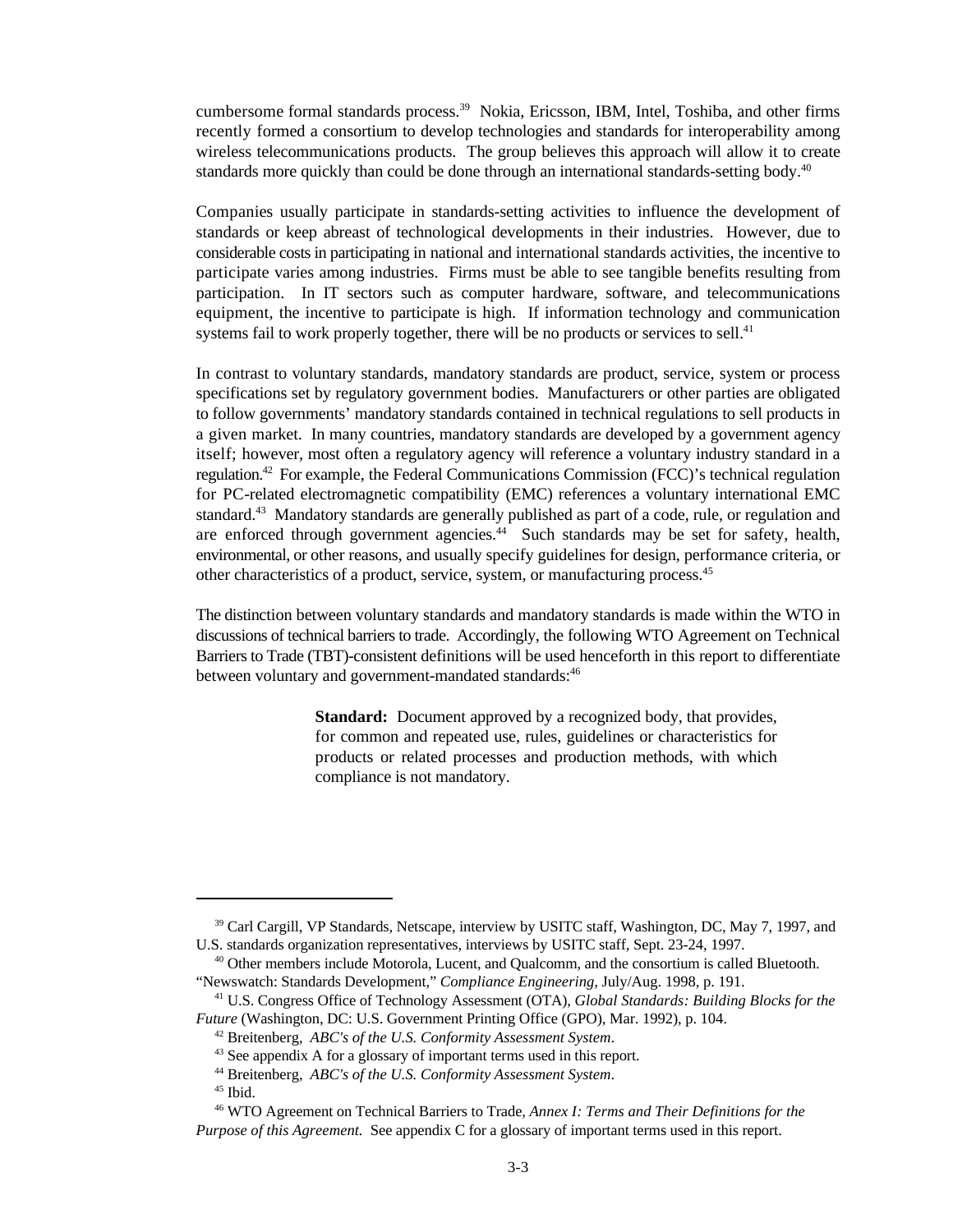**Technical regulation:** Document which lays down product characteristics or their related processes and production methods, including the applicable administrative provisions, with which compliance is mandatory.

Mandatory standards contained in technical regulations are often the subject of trade conflicts as producers assert that meeting varying governments' technical regulations raises their costs and hinders their competitiveness in foreign markets. Government technical regulations cited as particularly cumbersome by U.S. IT representatives are marking and labeling requirements. Examples of such regulations and their effects on U.S. producers are discussed in chapter 4.

### **Conformity Assessment**

Conformity assessment encompasses the complete range of activities by which products, services, systems, and processes are evaluated against specific standards or technical regulations.<sup>47</sup> Conformity assessment can involve one or a combination of the following procedures: a supplier's  $($ manufacturer's)<sup>48</sup> declaration of conformity to requirements through its own testing and quality systems; testing or inspection of products and components, services, or processes by independent laboratories; formal certification of conformity; and an independent audit and approval of quality manufacturing systems, leading to registration with a quality systems registrar (table 3-1).

The simplest form of conformity assessment, supplier's declaration, is a streamlined tool by which a manufacturer or supplier provides its own written assurance of conformity to a standard or technical regulation.<sup>49</sup> The declaration identifies the party responsible, such as manufacturer or importer, for assuring and declaring conformity. In the United States, reliance on a supplier's declaration of conformity is more prevalent for use in proving conformance to voluntary standards than technical regulations.<sup>50</sup> For instance, telecommunications equipment and computer manufacturers use supplier's declaration to assure telecommunications interoperability.<sup>51</sup> However, a number of U.S. regulatory agencies also allow supplier's declaration of conformity to government technical regulations.<sup>52</sup> The FCC permits recognition of supplier's declaration of electromagnetic compatibility for PC's and PC peripherals, provided supporting test results are obtained from an accredited laboratory. 53

National Research Council, *Standards, Conformity Assessment and Trade Into the 21st Century,* <sup>47</sup> pp. 17-21 and Breitenberg, *ABC's of the U.S. Conformity Assessment System*.

<sup>&</sup>lt;sup>48</sup> Also referred to as manufacturer's declaration, supplier's declaration is a more inclusive term and includes importers or manufacturers' representatives in foreign markets.

<sup>&</sup>lt;sup>49</sup> National Research Council, *Standards, Conformity Assessment and Trade Into the 21st Century*, p. 68.

 $50$  U.S. regulatory officials, interviews by USITC staff, Dec. 1997 and Feb. 1998.

 $51$  Ibid.

 $52$  Ibid.

 $53$  Ibid.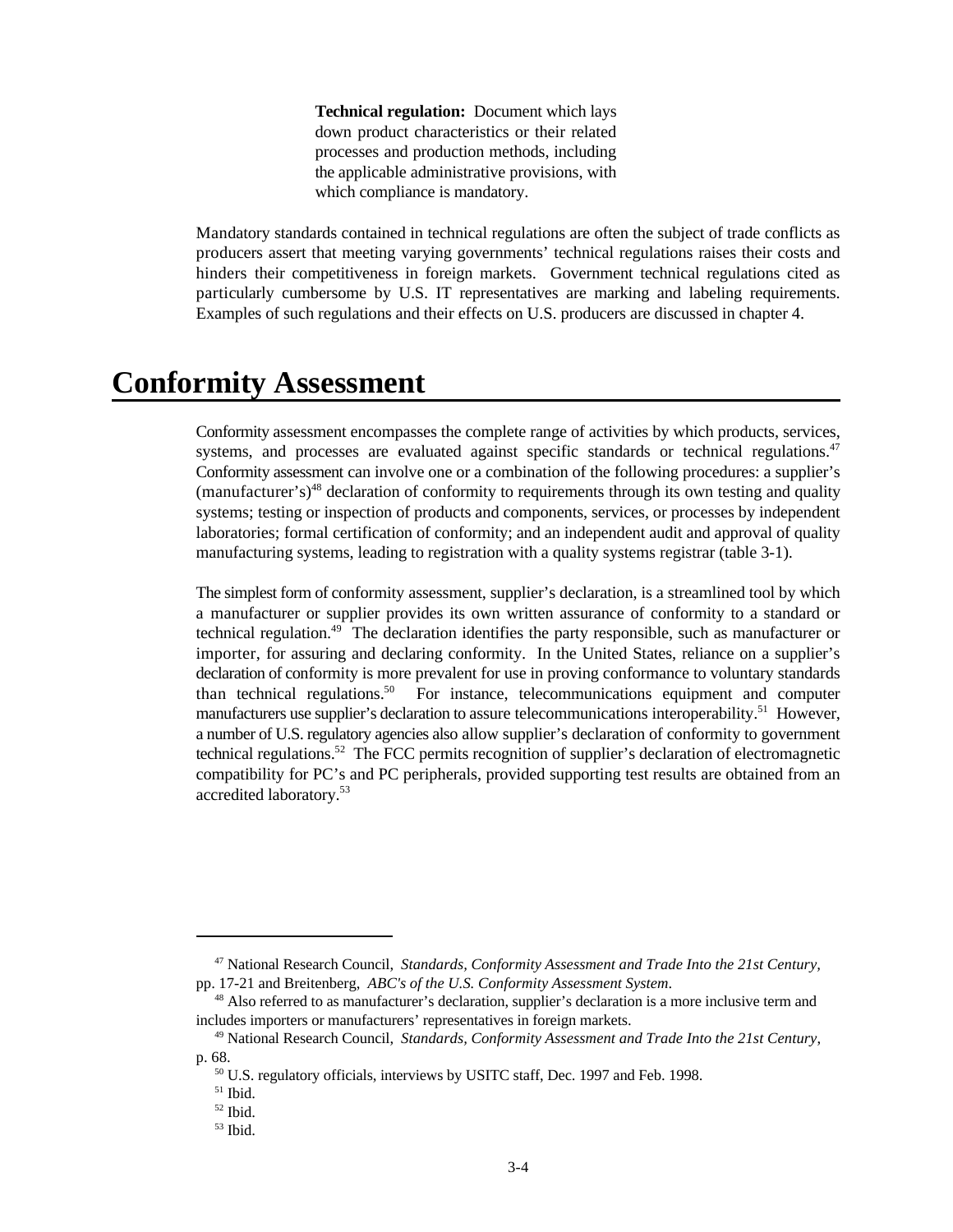**Table 3-1 Conformity assessment system framework** 

|                 | Manufacturer's<br>Declaration of<br>Conformity          | Inspection<br><b>Product Testing</b>                   | <b>Product Certification</b>                                            | <b>Quality System</b><br><b>Registration</b>                                                                            |
|-----------------|---------------------------------------------------------|--------------------------------------------------------|-------------------------------------------------------------------------|-------------------------------------------------------------------------------------------------------------------------|
| <b>Activity</b> | Manufacturer's own<br>testing and quality<br>assurance. | Testing of products,<br>components,<br>materials, etc. | Certification of products<br>against a standard or<br>set of standards. | Audit and<br>registration of<br>manufacturer's<br>quality assurance<br>system (e.g., against<br>ISO 9000<br>standards). |
| <b>Assessor</b> | Manufacturer.                                           | Independent<br>Laboratory.                             | Product Certifier.                                                      | <b>Quality System</b><br>Registrar.                                                                                     |

Source: Reprinted with permission from *Standards, Conformity Assessment and Trade Into the 21st Century;* Copyright 1995 by the National Academy of Sciences. Courtesy of the National Academy Press, Washington, D.C.

> Although many manufacturers prefer supplier's declaration, much conformity assessment testing<sup>54</sup> is performed for manufacturers by independent laboratories.<sup>55</sup> Such third-party testing has grown in recent years and may be viewed as desirable when meeting concerns about safety, health, or the environment.<sup>56</sup> Manufacturers rely on independent testing as a check against their own testing and to support declarations of conformity to purchaser specifications or government technical regulations.<sup>57</sup> In fact, government-mandated technical regulations often require manufacturers to show compliance through results of independent testing. For example, IT products used in the workplace, such as PC's, are required to be tested, certified, or listed by an independent laboratory (certifier) accredited by the Occupational Health and Safety Administration (OSHA) to meet OSHA's technical regulations for electrical safety.<sup>58</sup>

> Certification is a form of conformity assessment. In certification, a third party provides written assurance that products or processes conform to specified standards or technical requirements. Certification generally requires the performance of product tests, but is distinguished from testing by three features.<sup>59</sup> First, certification always measures a product or process against one or more specific standards, whether mandatory or voluntary. Testing does not necessarily measure against a specified standard. Second, certification is always performed by a third party, independent of either the supplier or purchaser. Finally, certification results in a formal statement or mark of conformity, or certificate, that can be used by the producer to show compliance with regulations.

<sup>&</sup>lt;sup>54</sup> The International Organization for Standardization (ISO) defines a test as a "technical operation that consists of the determination of one or more characteristics of a given product, process, or service according to a specific procedure." ISO, *Compendium of Conformity Assessment Documents*, 152. Tests related to IT products include those for physical properties, such as strength and durability; electrical characteristics, including interference with other electrical devices (known as electromagnetic interference (EMI)); acoustical properties; electrical safety requirements; and other features.

<sup>&</sup>lt;sup>55</sup> These independent laboratories provide testing services consisting of a broad spectrum of technical activities and serve clients including private sector entities and Federal, State, and local governments.

National Research Council, *Standards, Conformity Assessment and Trade Into the 21st Century*, 56 pp. 68-70.

 $57$  Ibid., pp. 71-72.

 $^{58}$  Ibid.

<sup>&</sup>lt;sup>59</sup> Ibid., p. 73.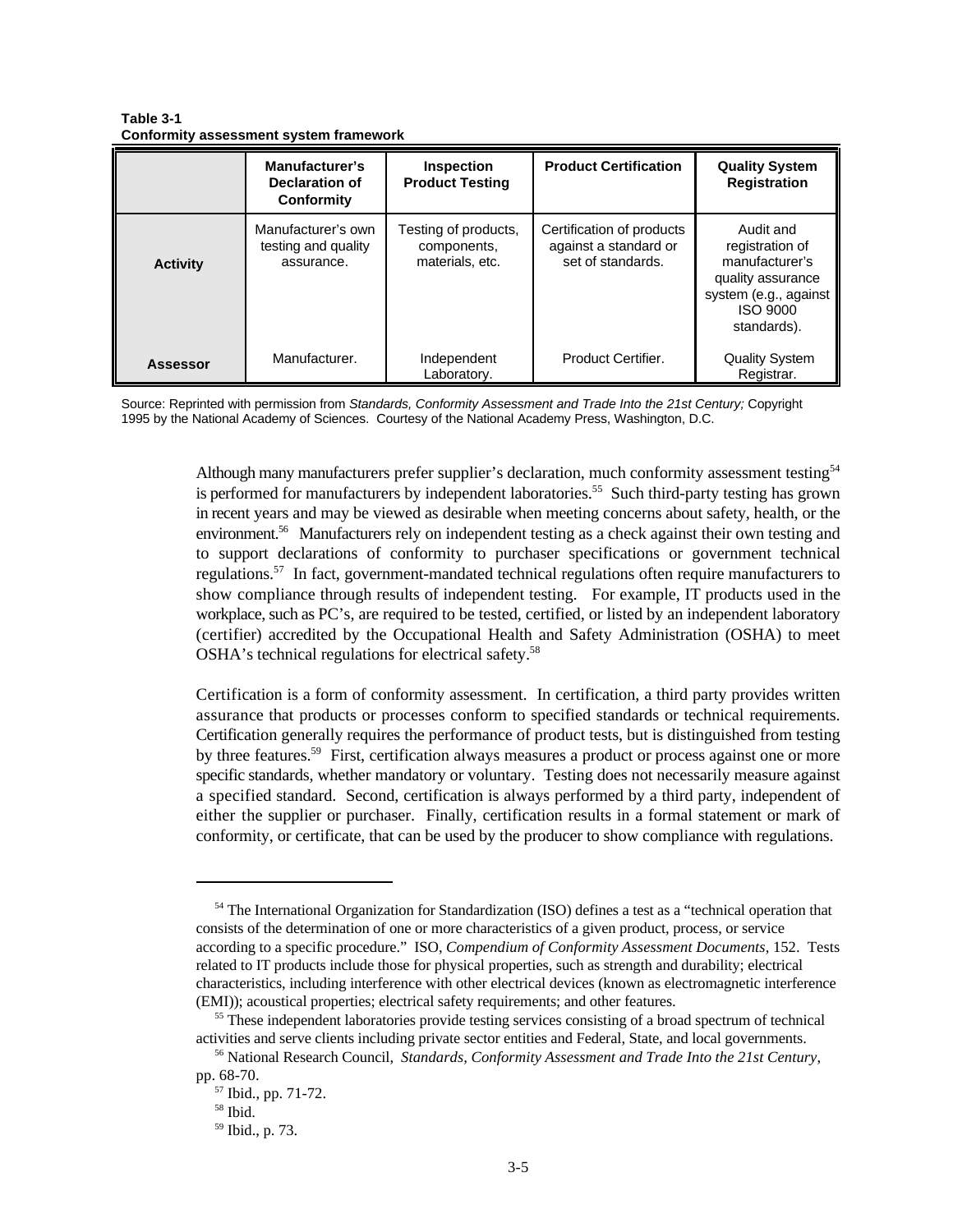Quality system registration is the assessment and periodic audit of a manufacturer's quality assurance system, usually performed by an independent party known as a quality system registrar.<sup>60</sup> The proliferation in quality system registration is one of the most recent trends in conformity assessment.<sup>61</sup> Registration to ISO 9000 standards, a series of quality system standards first published by the International Organization for Standardization in 1987, and revised and reissued in 1994, exemplifies this trend. The European Commission's adoption of these standards in 1989 as part of the EU's standards conformity system increased the registration of companies to ISO 9000 around the world, including in the United States. Registration to such quality systems is fast becoming a cost of doing business in international markets, and ISO 9000 standards are increasingly being adopted or considered for adoption as requirements by numerous private sector and public sector entities in Asia and Latin America.<sup>62</sup>

Conformity assessment procedures are as important to manufacturers as the underlying standards and technical regulations with which conformity is to be assessed. $63$  Ideally, the market access benefits firms gain by proving compliance to standards and technical regulations exceed the costs. Compliance with a particular technical regulation does little good if relevant regulatory authorities cannot be convinced of it at a reasonable cost. $<sup>64</sup>$  In fact, measures taken by companies to prove</sup> conformity to standards and technical regulations are often more expensive, or may be of greater importance in gaining market access, than is conformance to the standards themselves.

However, sometimes the costs of required testing, inspection, audit, and other conformity assessment procedures far exceed benefits to the manufacturer, the regulator, or the consumer. This is particularly the case when manufacturers must undergo multiple conformity assessments to the same or similar requirements across countries.<sup>65</sup> In addition, as one legal expert explained, because conformity assessment procedures often involve "bureaucratic discretion and industry influence," opportunities for consciously established technical barriers to trade often arise in connection with such procedures.<sup>66</sup> Further, even in cases where standards-related measures consist of regulatory requirements that appear to be nondiscriminatory, they may, in fact, confer an advantage on domestic products over imported products. For instance, standards-related requirements, such as duplicative conformity assessment procedures, can impede trade by placing importers at a significant cost disadvantage as compared to domestic producers, as will be seen in chapter 4.

IT industry representatives state that assessing conformity to government technical regulations through testing and certification exceeds the regulations themselves as the most significant standards-related trade barriers affecting their industry. Because the IT industry faces rapidly changing technologies, shortening product life cycles, and intense price competition, time and expenses to meet conformity assessment requirements can be extremely detrimental to producers' competitiveness. Thus, many IT manufacturers prefer supplier's declaration over relatively costly

<sup>&</sup>lt;sup>60</sup> Greg Hutchins, *ISO 9000: A Comprehensive Guide to Registration, Audit Guidelines and Successful Certification* (Essex Junction, Vermont: Oliver Wight Publications, Inc., 1993), pp. 3-20.

<sup>&</sup>lt;sup>61</sup> National Research Council, *Standards, Conformity Assessment and Trade Into the 21st Century*, pp. 77-80.

 $62$  Latin American government officials, interviews by USITC staff, Washington, DC, Feb. 4-5, 1998, and Guest Researcher, National Institute of Metrology, Standardization and Industrial Quality and National Confederation of Industry, Rio de Janeiro, Brazil, telephone and e-mail communications with USITC staff, Jan.-Mar., 1998.

<sup>&</sup>lt;sup>63</sup> Alan O. Sykes, *Product Standards for Internationally Integrated Goods Markets*, pp. 22-25.  $^{64}$  Ibid.

 $<sup>65</sup>$  John S. Wilson, "Triennial Review of the Agreement on Technical Barriers to Trade," pp. 1-12.</sup>

<sup>&</sup>lt;sup>66</sup> Alan O. Sykes, *Product Standards for Internationally Integrated Goods Markets*, pp. 22-25.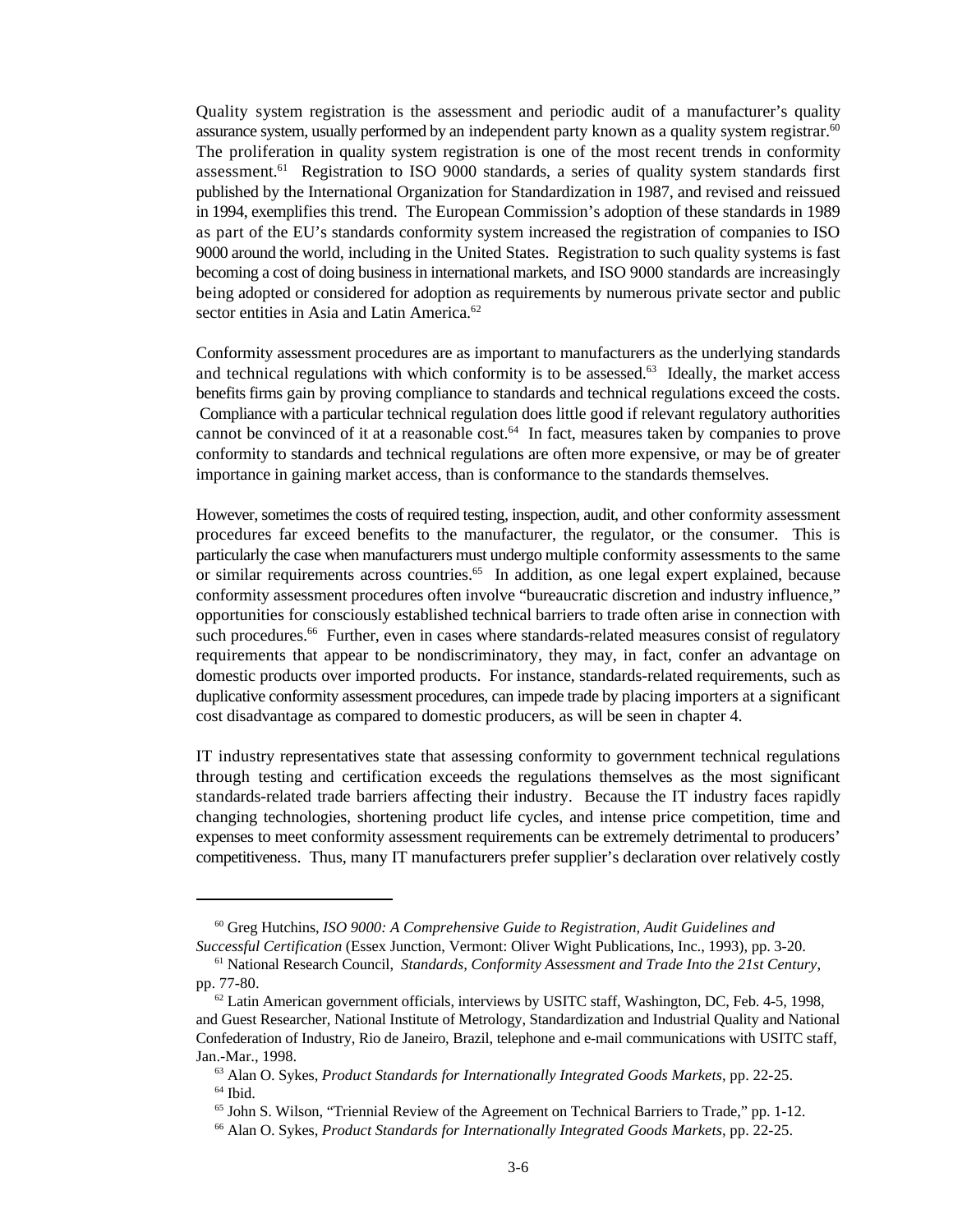third-party testing to ensure regulators of compliance to required standards.<sup>67</sup> IT manufacturers' challenge is to convince governments that the use of supplier's declaration is sufficient to meet the objectives of relevant technical regulations.

## **International Standards Organizations**

Three of the major global standards-setting bodies relevant for the IT industry are the International Organization for Standardization (ISO), the International Electrotechnical Commission (IEC), and the International Telecommunications Union (ITU) (see text box below). The ISO and IEC are closely related; they develop international standards in nearly all industry sectors and their membership consists of the national standards-development organizations, whether public or private, of member countries. Standards setting in both groups is decentralized and performed by various technical committees that draw on volunteer technical experts from member countries. Standards are drafted through consensus, and each member country's vote is weighted equally.<sup>68</sup> The ISO and IEC jointly develop international standards for almost all information technology industries, including software and systems integration, via the ISO/IEC Joint Technical Committee 1 (JTC 1).<sup>69</sup> One exception is international telecommunications equipment standards, which are set by the International Telecommunications Union (ITU), an intergovernmental rather than a voluntary body.<sup>70</sup>

# **Standards Policies and Strategies in the United States, Europe, and Japan**

There are important differences in the U.S., European, and Japanese standards systems.<sup>71</sup> In general, government plays a larger role in both the European Union and Japan in many standardsrelated activities, including voluntary standards development, technical regulatory development, and promotion of national and regional standards and standards systems abroad. In contrast, in the United States, the standards-development system is primarily driven by the private sector, in a decentralized, heterogeneous, bottom-up process. While U.S. Government agencies possess certain responsibilities related to standards, such as in their own use of

 $\sigma$  U.S. IT industry representatives, government officials, and representatives of standards organizations, interviews by USITC staff, Sept. 25, 1997; Nov. 17-19, 1997; Feb. 17-18, 1998; and May 6, 1998.

<sup>&</sup>lt;sup>68</sup> National Research Council, *Standards, Conformity Assessment and Trade Into the 21st Century*, p. 46.

 $<sup>69</sup>$  Overlap of the ISO and IEC standards activities in information technology led to the development of</sup> this joint committee. Carl F. Cargill, *Information Technology Standardization: Theory, Process, and Organizations* (Bedford, MA: Digital Press, 1989), p. 133.

 $70$  The ITU is a treaty organization comprised of government representatives from 160 countries. National Research Council, *Standards, Conformity Assessment and Trade Into the 21st Century*, p. 46.

<sup>&</sup>lt;sup>71</sup> Trade Promotion Coordinating Committee (TPCC), "A Strategic Standards Policy," ch. in *National Export Strategy: Cornerstones for Growth,* Fifth Annual Report to Congress(Washington, DC: TPCC, 1997), pp. 38-50; Statements before Subcommittee on Technology, Committee on Science, U.S. House of Representatives, hearing on "International Standards: Technical Barriers to Free Trade;" John P. Stern, "The Japanese Technology Infrastructure: Issues and Opportunities," in McIntyre, John R., ed., *Japan's Technical Standards: Implications for Global Trade and Competitiveness* (Westport, CT: Quorum Books, 1997), p. 86; U.S. IT industry representatives and standards officials, interviews by USITC staff, Sept. 25, 1997, and Feb. 17-18, 1998; and Carl Cargill, Netscape Communications, interview by USITC staff, May 7, 1997, Washington, DC.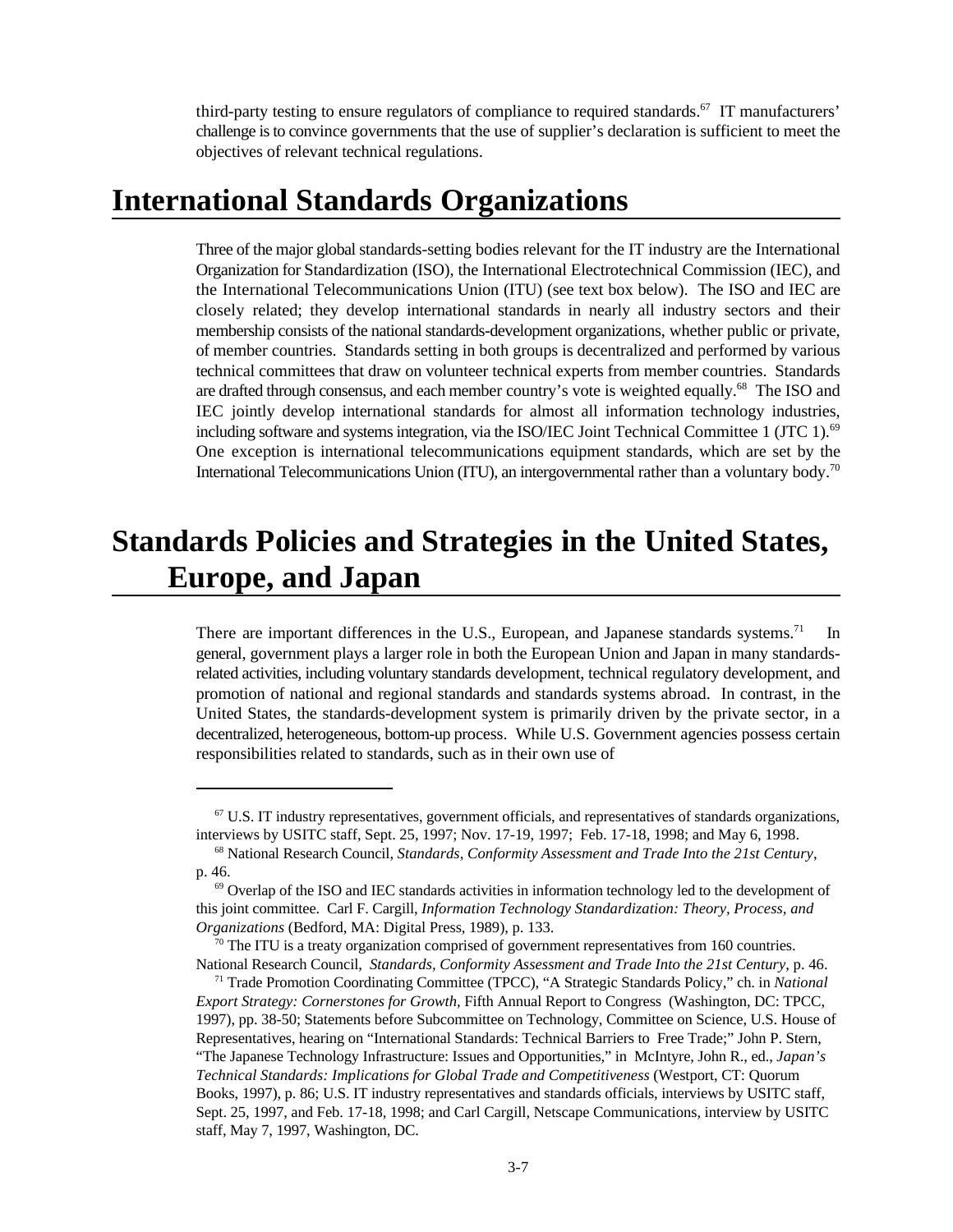#### **Major International Standards Organizations Related to the IT Industry.**

**ISO.** The International Organization for Standardization (ISO) is a private international agency dedicated to voluntary standardization. It is made up of national standards institutes from 130 countries. The standards-development process is lengthy and ultimately requires the majority consensus of technical committee members and 75 percent of the ISO voting membership before a standard may be published as an ISO standard. ISO covers work in all areas of standards development except those in the fields of electrical and electrotechnical standards, the domain of the IEC, and telecommunications, the expertise of the ITU. Because ISO is a nongovernmental organization, its members are not national governments but rather the principal standards institutes in their respective countries.

**IEC.** The International Electrotechnical Commission (IEC) is the global organization that prepares and publishes international standards for all electrical, electronic, and related technologies. It also operates worldwide programs for assessing conformity to those standards. Like the ISO, the IEC provides a global forum for the preparation and implementation of consensus-based voluntary international standards. The IEC charter embraces all electrotechnology, including electronics, magnetics, electromagnetics, fiber optics, and electroacoustics. IEC standards endeavor to guarantee the compatibility of electronic products or systems. Countries participate in the IEC through their national committees.

**ITU.** The International Telecommunications Union (ITU) is an international standards-development organization that is a treaty organization run under the auspices of the United Nations rather than being a voluntary organization. Governments, not industries, administer and enforce the regulatory telecommunications standards that come out of the ITU. The ITU typically develops recommendations that are implemented as national technical regulations by national telecommunications authorities.

Source: Constance R. Brown, "A Primer on Regulations and Standards," *Compliance Engineering: 1998 Reference Guide*, 1998.

standards or in their development of technical regulations, there is a much greater reliance in the United States than in the EU and Japan on obtaining input from private standards-development organizations, industry groups, consumers, and other interested parties in making decisions related to standards. Some industry observers suggest that the more fragmented U.S. approach may make it more difficult to promote U.S. standards-related activities abroad to the possible detriment of U.S. industries, including the IT industry. $72$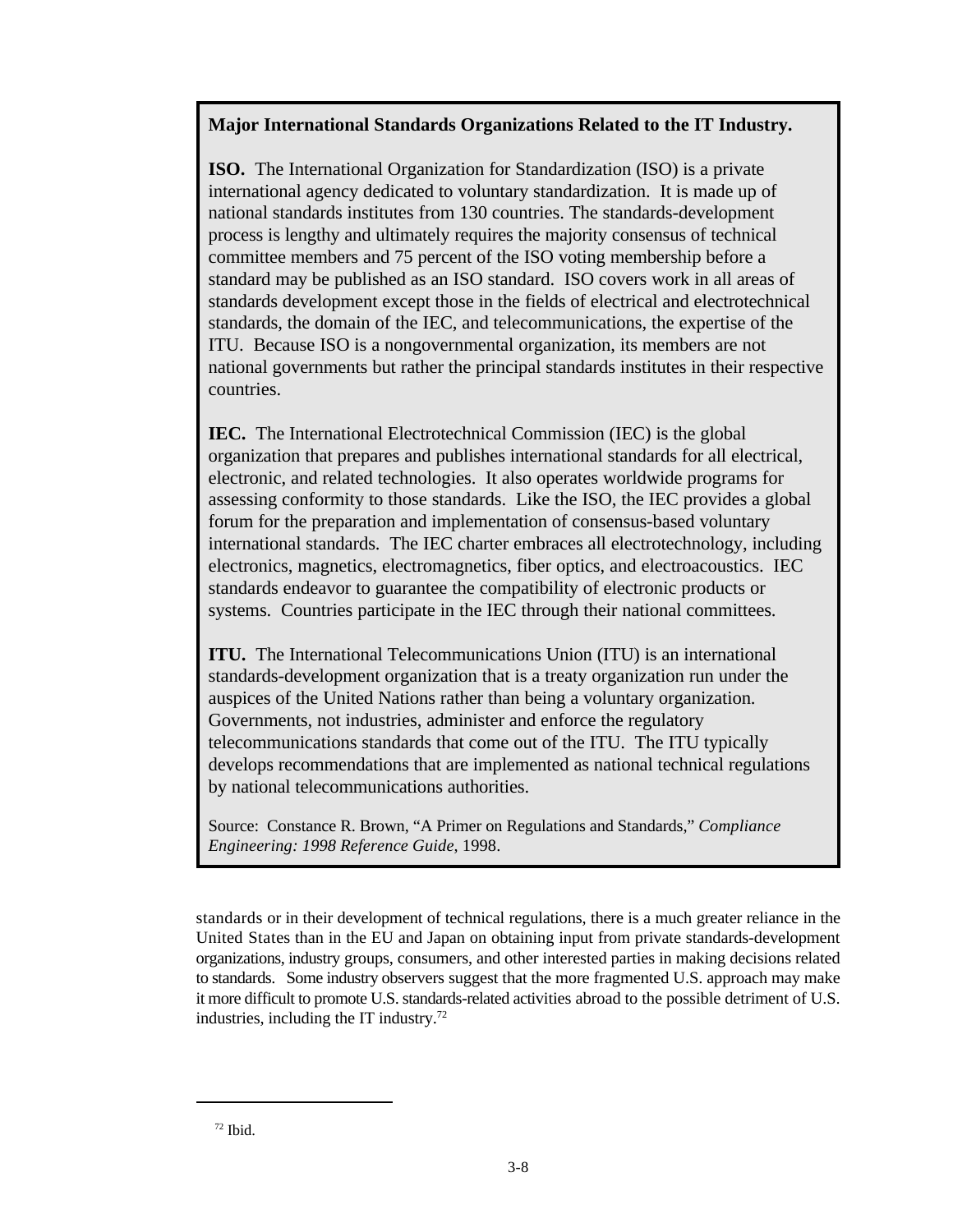Notwithstanding such differences, there are similarities in some of the standards and technical regulations of the United States and a number of its trading partners of particular relevance to the global IT industry that could serve as a basis for reducing some costly technical barriers to trade now facing the industry. Certain technical regulations related to electrical safety and electromagnetic compatibility adopted by regulatory agencies in the United States, the EU, Japan, and certain other countries are based on some of the same international standards, IEC 950 and CISPR 22 (see text box below), though sometimes with slight variations known as national deviations.<sup>73</sup> Despite such deviations, national governments adopt these international IT standards for the same general purposes: to provide for workers' and consumers' safety and to minimize the effects of electromagnetic interference generated from IT and electrical products on public telecommunications networks and radio spectrums. Government and industry officials in the United States and in a number of other IT-producing countries have begun discussions in various bilateral, regional, and multilateral fora such as the TEP, APEC, and the WTO to determine if these similar uses of international IT standards can serve as a basis for regulatory cooperation to reduce burdens on IT producers around the world.74

 $73$  National deviations to international standards are often necessary in the international standardsdevelopment process to address countries' social, geographical, climactic, or infrastructure differences. For example, electrical safety standards incorporated in various regulatory codes in the United States historically contained flammability tests due to the greater use of flammable materials such as wood in construction in the United States. In Europe, where traditional housing and building construction materials consisted of materials such as stone, brick, and plaster, flammability tests historically were not incorporated in electrical safety standards. However, over time, through participation in the international standards-development process, many national deviations are eventually adopted into the body of the international standard and the national deviations can be withdrawn. Thus, flammability requirements that were national deviations in the original edition of the principal standard referenced in U.S. requirements for electrical safety, Underwriters Laboratories (UL) 1950, are now contained in the body of the international standard for electrical safety, IEC 950. Underwriters Laboratories Inc., letter to USITC staff, July 17, 1998.

 $174$  ITI, "Information Technology Industry Council Applauds the APEC MRA," news release, June 5, 1998, p. 1; U.S. Department of State Telegram, message reference No. 130714, "ITA Negotiations to Continue," prepared by USTR, July 18, 1998; U.S. IT industry representatives, U.S. and foreign government officials, and representatives of standards organizations, interviews by USITC staff, Sept. 26, 1997; Nov. 17-19, 1997; Feb. 17-18, 1998; and May 6, 1998; and TPCC, "A Strategic Standards Policy," pp. 38-50.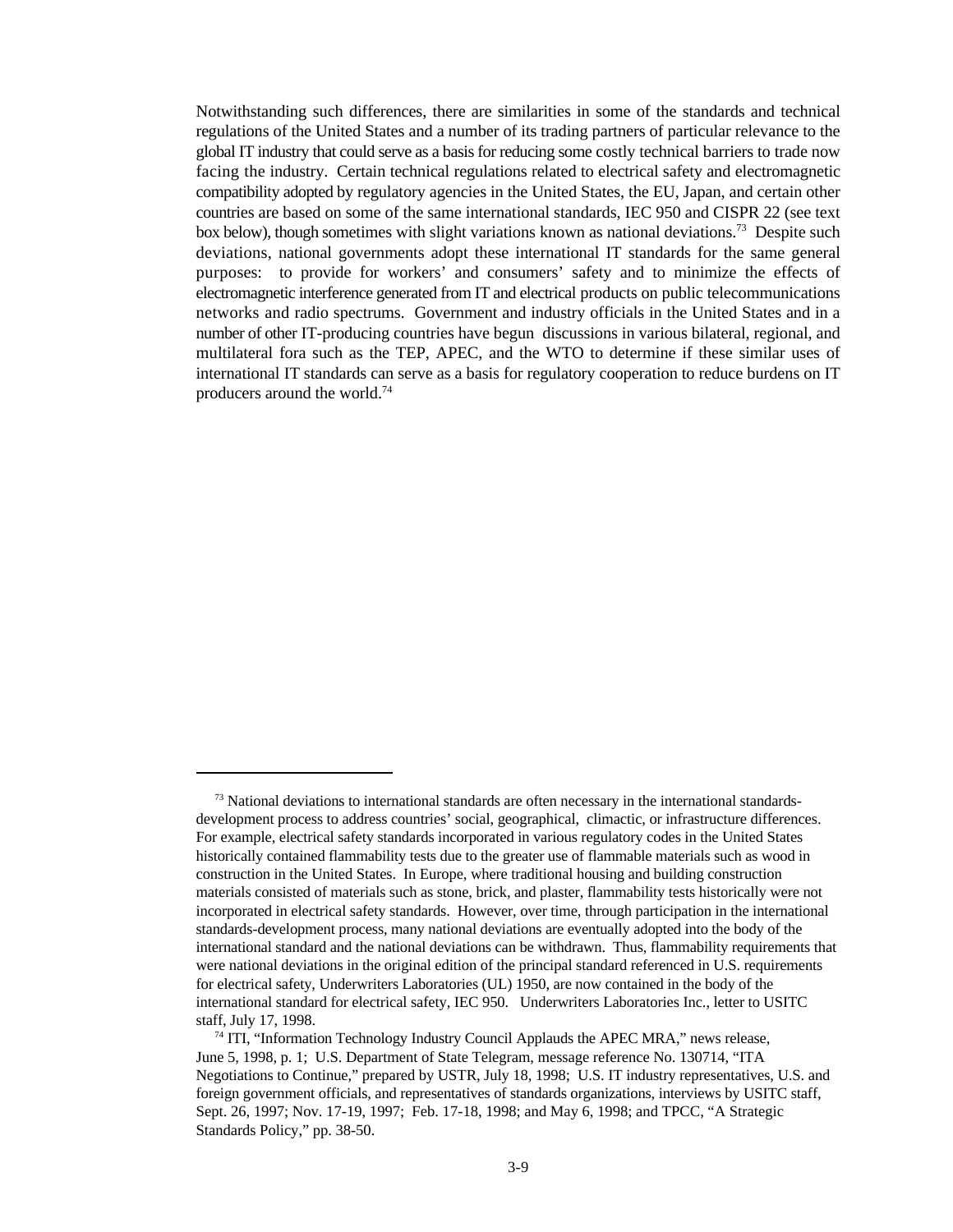**Important international standards often referenced in nations' technical regulations affecting IT products**

**International Electrotechnical Commission (IEC) 950:** This standard applies to information technology equipment, including computer equipment, with a rated voltage not exceeding 600 V. IEC 950 specifies requirements intended to ensure safety for the operator and layman who may come into contact with the equipment and, where specifically stated, for service personnel.

**International Special Committee on Radio Interference (CISPR) 22:** This electromagnetic compatibility (EMC) standard is used to ensure that any equipment does not harm networks or other equipment in the same environment. The standard indicates the maximum allowable electromagnetic emissions either radiated or conducted at various frequencies. The intention of this standard is to establish uniform requirements for the radio disturbance level of equipment, including fixing disturbance limits, describing methods of measuring disturbance, standardizing equipment operating conditions, and interpreting measurement results.

Sources: International Electrotechnical Commission (1998); International Special Committee on Radio Interference (1998); and Information Technology Industry Council (1997).

#### *The United States*

The U.S. private-sector role in standards-setting activities is much larger than the private-sector roles in Europe and Japan. Some voluntary standards are set in the United States as de facto standards, by dominant companies whose standards are adopted by the marketplace and industry. Many U.S. voluntary standards are established by private firms participating in formal standardsdevelopment organizations.<sup>75</sup> The United States has over 600 standards-development organizations. Most U.S. standards-development bodies are characterized as nonhierarchical; they are governed by democratic rules relating to due process and voluntary consensus, and standards decisions tend to rise from the bottom up.<sup>76</sup> U.S. voluntary standards-setting organizations are open to non-U.S. firms' participation. The American National Standards Institute (ANSI) is the self-designated private national coordinating body for U.S. standards-development organizations and is also the U.S. member body within the ISO and the IEC (see text box below).

In the United States, the U.S. Trade Representative (USTR) has the lead role in the development of trade policy, and works closely with the U.S. private sector to reduce standards-related barriers to trade in multilateral and regional trade fora, and in response to bilateral trade issues related to standards and technical regulations. The Department of Commerce is responsible for assisting with certain non-agricultural technical issues. The Department of Commerce, in turn, has assigned to its National Institute of Standards and Technology (NIST) several responsibilities in the areas of standards information and technical assistance. However, NIST's role in supporting or promoting

<sup>&</sup>lt;sup>75</sup> American National Standards Institute (ANSI) and industry officials, interviews by USITC staff, New York, NY, Sept. 27, 1997.

<sup>&</sup>lt;sup>76</sup> OTA, *Global Standards: Building Blocks for the Future*, pp. 101-105.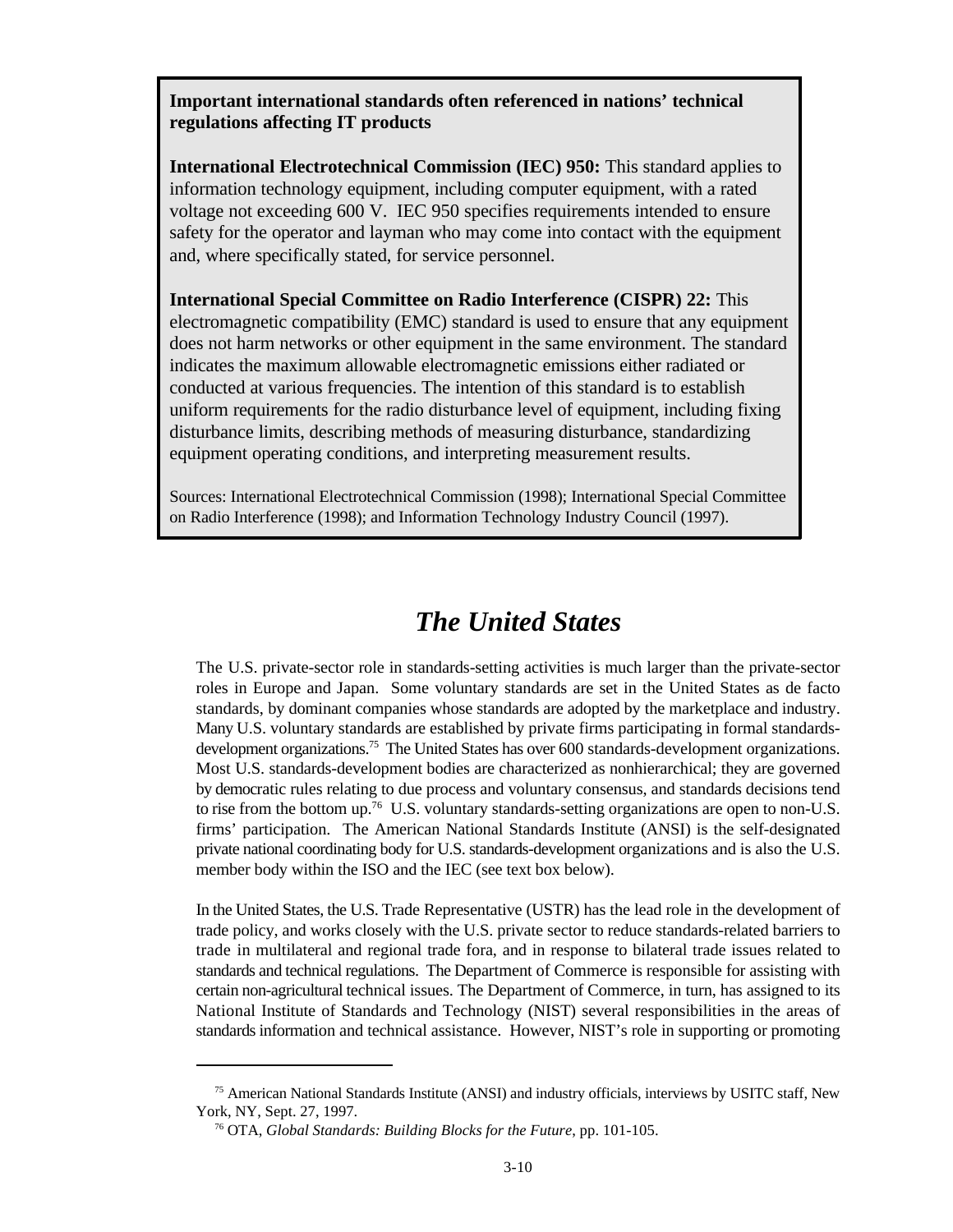#### **U.S. Standards Body-- The American National Standards Institute**

**ANSI.** The American National Standards Institute (ANSI) is the main private standards organization in the United States. ANSI operates as the United States' national committee to the International Organization for Standardization (ISO), and sponsors the U.S. National Committee to the International Electrotechnical Commission (IEC). ANSI itself does not write standards but works with other groups such as the Information Technology Industry Council and Electronics Industry Alliance that have agreed to write standards adhering to the ANSI dueprocess rules. ANSI also accredits the consensus process of U.S. standards development organizations. If a standard is approved, it becomes an American National Standard.

Source: Compiled by USITC staff from Constance R. Brown, "A Primer on Regulations and Standards," *Compliance Engineering: 1998 Reference Guide*, 1998, and the Information Technology Industry Council.

private-sector standards-setting work is limited compared with the roles of European and Japanese governments. Further, in the past, the U.S. Government had done little to promote the voluntary standards process abroad. Instead, its role had been confined principally to ensuring a fair and effective domestic standards-development process.<sup>77</sup> However, the National Technology Transfer and Advancement Act (NTAA) of 1995<sup>78</sup> tasks NIST with coordinating with state and local agencies on standards matters, and gives NIST a central role in coordinating conformity assessment activities with government agencies and the private sector. This coordination will help ensure that U.S. firms can compete effectively at the global level.<sup>79</sup> This is discussed in more detail in chapter 5.

Under the NTAA, NIST also coordinates the formulation of U.S. government technical regulations. This relatively transparent administrative process generally requires publication of proposed regulations and opportunities for public comment before rules are promulgated.<sup>80</sup> Executive orders also require developers of government technical regulations to base their decisions on cost-benefit criteria and Federal regulatory agencies are directed to use private sector standards whenever feasible.<sup>81</sup> The U.S. Government preference for using voluntary consensus standards was stated in the 1979 Trade Agreements Act,  $^{82}$  which formally recognized the private sector's role in standards development.<sup>83</sup> It was reaffirmed in the NTAA and Office of Management and Budget (OMB) Circular  $A-119$ , <sup>84</sup> which directs Federal agencies to use voluntary standards whenever possible in both regulatory and procurement activities.

 $77$  Ibid., pp. 61-74.

<sup>&</sup>lt;sup>78</sup> Pub. L. 104-113.

<sup>&</sup>lt;sup>79</sup> NIST officials, e-mail correspondence with USITC staff, July 17, 1998.

 $80$  The administrative process for rulemaking is set out in the Administrative Procedure Act. 5 U.S.C. 551 et seq.

<sup>&</sup>lt;sup>81</sup> OTA, *Global Standards: Building Blocks for the Future*, p. 105.

 $82$  The Trade Agreements Act of 1979, Public Law 96-39, 93 STAT. 144, July 26, 1979.

<sup>83</sup> OTA, *Global Standards: Building Blocks for the Future*, p. 54.

<sup>&</sup>lt;sup>84</sup> OMB Circular No. A-119 (Oct. 20, 1993).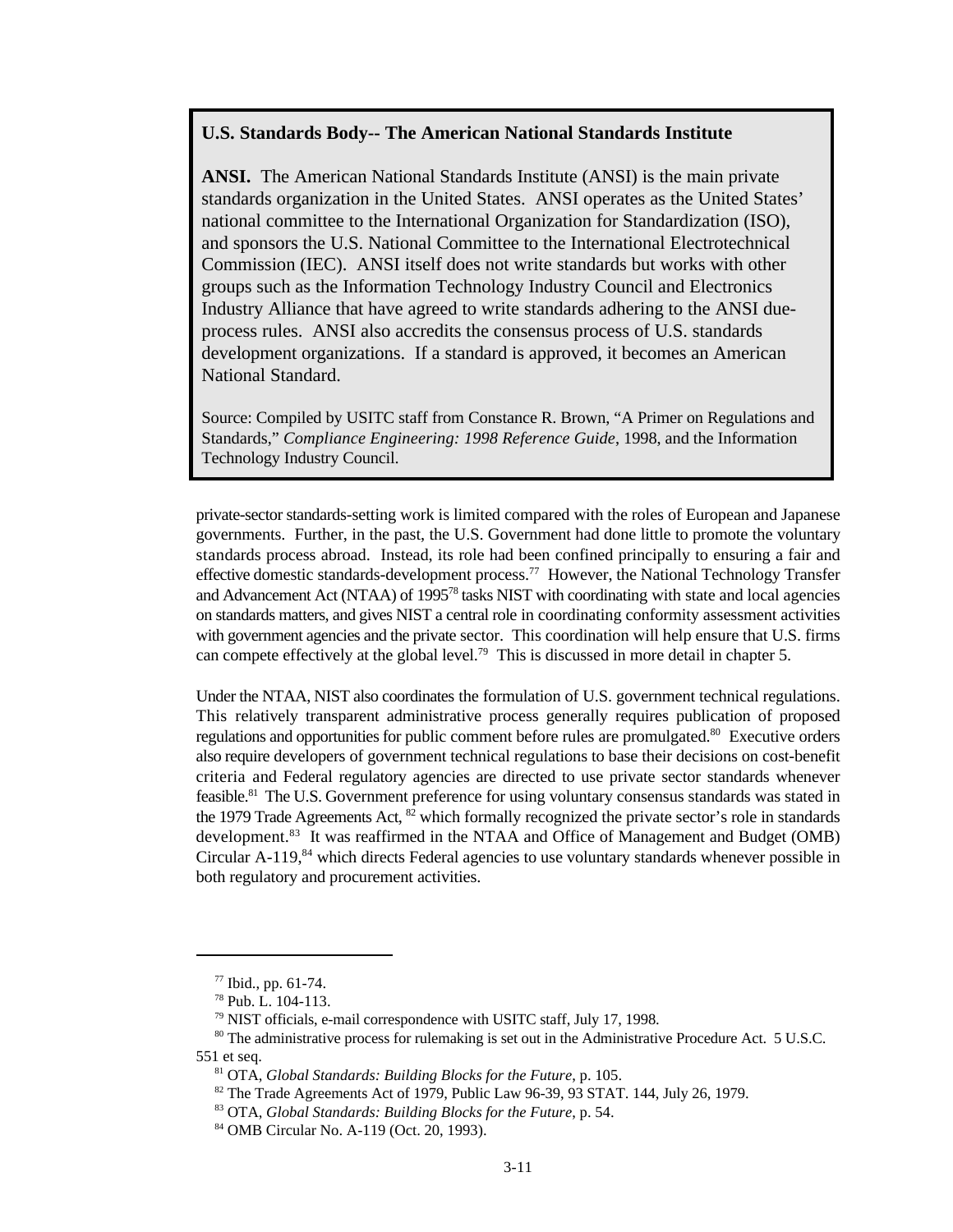U.S. trading partners complain that the complex, decentralized, and heterogeneous U.S. standardssetting system often makes it difficult for foreign companies to gain sufficient information or understanding of U.S. standards and technical regulations, which hinders access to the U.S. market.<sup>85</sup> For instance, several EU and Japanese IT industry and government representatives indicate that there are at least six different regulatory agencies in the United States that have jurisdiction over technical regulations related to electromagnetic compatibility, the most notable of which include the FCC, the Federal Aviation Administration, and the Food and Drug Administration.<sup>86</sup> Further, in addition to OSHA's Federal jurisdiction over electrical safety requirements for electrical and electronic products used in the workplace, state and local regulatory agencies often have their own sometimes divergent electrical requirements related to building and office construction that may be relevant for foreign IT suppliers.<sup>87</sup>

Another major complaint of the U.S. standards system, expressed by the European Commission, is that the world-wide acceptance of pioneer U.S. technology, standards, and technical specifications in the past has led U.S. industry and standards-setting bodies to be disinterested in international standardization activities.<sup>88</sup> However, U.S. Government and industry representatives respond to this criticism by pointing out that technologically sophisticated sectors in the United States, such as computer and telecommunications equipment, have, in fact, been actively involved in international standardization activities, including at the ISO, IEC, and their joint technical committee (JTC 1) on IT. The United States has held leadership positions in these activities and has been actively involved in the development of international standards for some time, with substantial input and representation at meetings.<sup>89</sup>

Nonetheless, some experts have suggested that, overall, U.S. industry standards interests would be better represented with greater participation by U.S. companies in the international process and have faulted some U.S. firms for not actively and regularly participating in standards-development activities.<sup>90</sup> Some experts also assert that U.S. industry is hindered by the fact that European and Japanese governments help pay for their private sector's standards-setting activities whereas the U.S. Government does not. $91$ 

#### **IT standards in the United States**

Because many U.S. IT firms are global leaders and produce leading-edge technologies, U.S. voluntary IT standards have worldwide prominence and acceptance, particularly in the computer hardware, software, and telecommunications equipment sectors.<sup>92</sup> The U.S. private sector

<sup>&</sup>lt;sup>85</sup> European Commission standards officials, interviews by USITC staff, May 21, 1998; and Japanese industry and government officials, telephone interviews by USITC staff, Jan. 14, 1998.

 $86$  Ibid.

 $87$  Ibid.

<sup>&</sup>lt;sup>88</sup> European Commission officials, telephone interview by USITC staff, Sept. 8, 1998.

<sup>&</sup>lt;sup>89</sup> U.S. Government and IT industry representatives, telephone interviews and meetings with USITC staff, Aug. 18- 20, 1998.

 $90$  U.S. IT industry representatives and standards officials, interviews by USITC staff, Sept. 26, 1997, and Feb. 17- 18, 1998.

<sup>&</sup>lt;sup>91</sup> Statements before Subcommittee on Technology, Committee on Science, U.S. House of Representatives, hearing on "International Standards: Technical Barriers to Free Trade."

 $92$  U.S. and EU IT industry representatives, government officials, and standards officials, in-person and telephone interviews by USITC staff, Sept. 25, 1997; Nov. 17-19, 1997; Feb. 17-18, 1998; May 6, 1998; and Aug. 10, 1998, and European Commission Officials, telephone interview by USITC staff,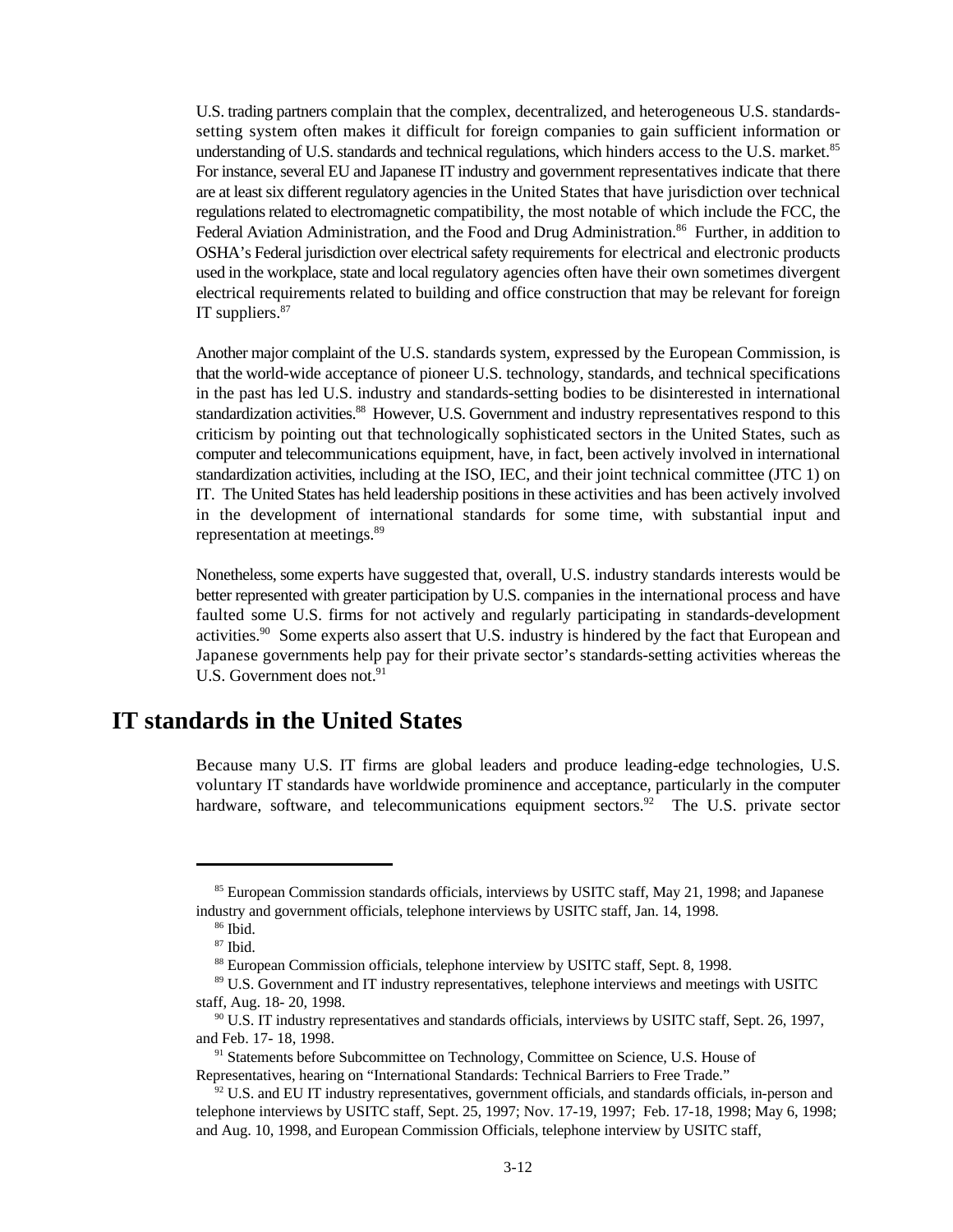participates actively in international IT standards development and has played a strong leadership role in the ISO/IEC joint technical committee for IT standards.

Many U.S. Federal government IT technical regulations are harmonized with international standards, but conformity assessment procedures differ depending on the IT product and the regulatory agency. The U.S. technical regulations related to electromagnetic compatibility ( $EMC$ )<sup>93</sup> for IT equipment are harmonized with the CISPR 22 international standard. Under regulations of the FCC, computers and computer peripherals may be placed on the U.S. market under a supplier's declaration of conformity to CISPR 22, if its laboratory is specifically accredited to perform tests to CISPR 22. These accreditations are based on ISO and IEC guidelines. As an alternative to this process, manufacturers may perform tests in any laboratory approved by the FCC, with results sent to the FCC for review and approval in the form of a product certification.<sup>94</sup> U.S. safety-related technical regulations for IT products are based on the ANSI Standard for IT product safety, which is harmonized with IEC-950. As mentioned previously, OSHA requires third-party certification by independent, accredited laboratories for IT products used in the workplace.

### *European Union*

In the EU, both national governments and the European Commission are involved in standards making and policies to some degree.<sup>95</sup> Approaches may be top-down, such as in France, where the major organization responsible for coordinating the standards system, Association Francais de Normalisation (AFNOR), is a state-approved organization under the supervision of the Ministry for Industry.<sup>96</sup> Standards setting also may be voluntary but centralized and strongly supported by the government, such as in Germany, where standards setting operates through a nationally recognized standards organization, the Deutsche Institute fur Normung e.V. (DIN).<sup>97</sup> Whereas EU member countries had traditionally focused on developing their own national standards, coordinated standards-development activities have become a cornerstone of the EU single-market process to allow companies and consumers in member countries to gain the benefits of a single market.<sup>98</sup>

The main EU standards-development bodies are CEN, CENELEC, and ETSI (see text box below). Some U.S. companies have expressed concern that European standards developed by the EU standards bodies could be used to discriminate against non-EU firms in the EU market.<sup>99</sup> U.S. Government and industry representatives assert that although the EU systems for both consensus

 $92$  (...continued)

Sept. 8, 1998.

 $93$  See appendix C for a glossary of important terms used in this report.

 $94$  The laboratory need not be specifically accredited to perform tests to CISPR 22. FCC officials, telephone interviews by USITC staff, Sept. 18 and Sept. 21, 1998.

<sup>&</sup>lt;sup>95</sup> OTA, *Global Standards: Building Blocks for the Future*, pp. 61-74; and U.S. and EU industry and standards officials, in-person and telephone interviews by USITC staff; Sept. 25, 1997; Nov. 17-19, 1997; Feb. 17-18, 1998; May 6, 1998; and June 23, 1998.

<sup>&</sup>lt;sup>96</sup> Ibid, and AFNOR, "About AFNOR," found at http://www.afnor.fr/sujet1.htm, retrieved Aug 7, 1998.

<sup>&</sup>lt;sup>97</sup> OTA, *Global Standards: Building Blocks for the Future*, pp. 61-74; and U.S. and EU industry and standards officials, in-person and telephone interviews by USITC staff; Sept. 25, 1997; Nov. 17-19, 1997; Feb. 17-18, 1998; May 6, 1998; and June 23, 1998.

<sup>&</sup>lt;sup>98</sup> OTA, *Global Standards: Building Blocks for the Future*, pp. 61-74.

<sup>&</sup>lt;sup>99</sup> Statements before Subcommittee on Technology, Committee on Science, U.S. House of Representatives, hearing on "International Standards: Technical Barriers to Free Trade" and U.S. IT industry representatives and standards officials, interviews by USITC staff, Sept. 25, 1997, and Feb. 17- 18, 1998.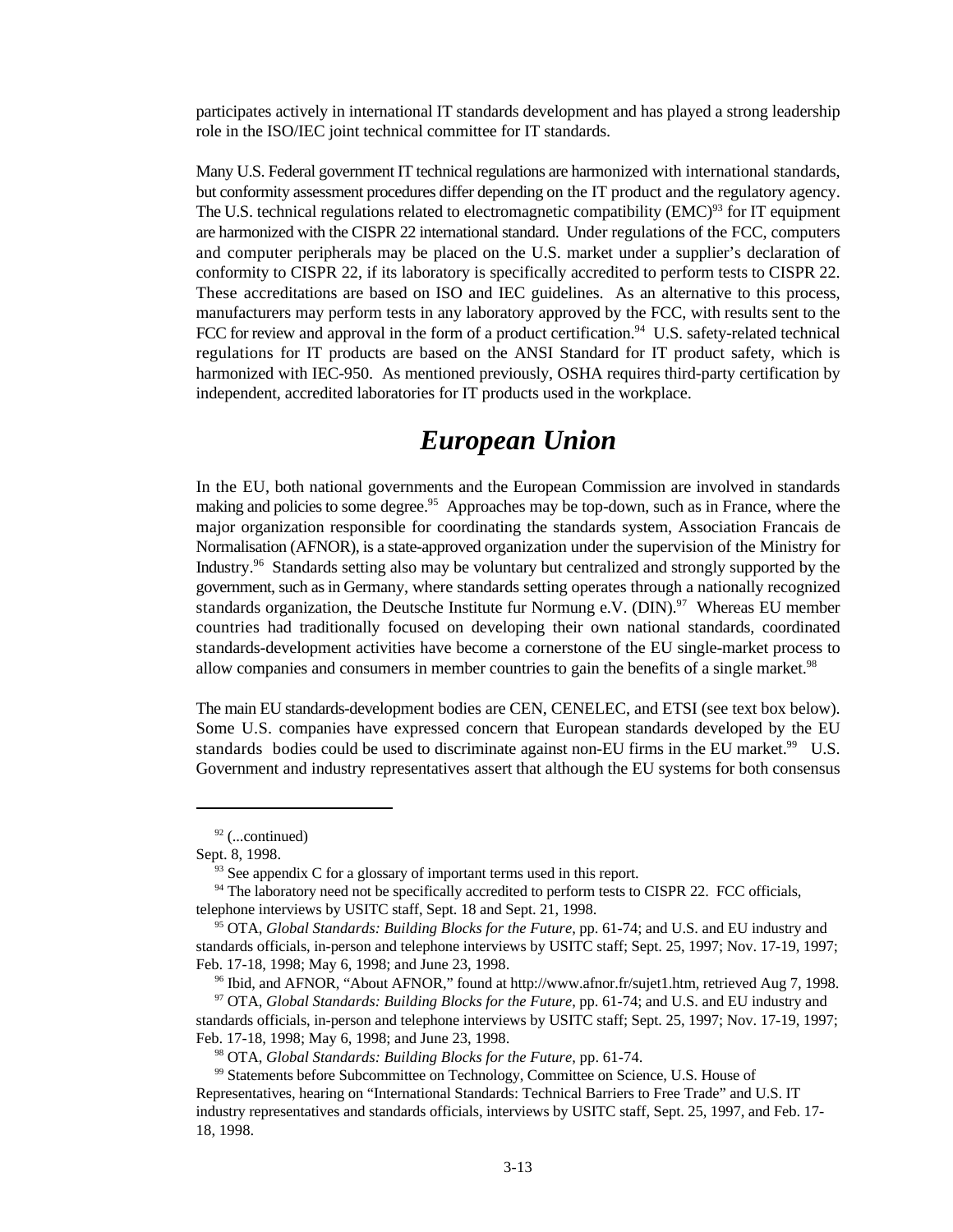#### **European Union standards bodies.**

**CEN.** The European Committee for Standardization (CEN), based in Brussels, develops voluntary European standards in all product sectors excluding electrical standards covered by CENELEC. With funding from the European Commission, CEN also writes standards to meet the "essential requirements" for product safety mandated in EU product directives. The standards work program is directed by seven technical sector boards covering building and civil engineering, mechanical engineering, health care, workplace safety, heating and cooling, transport and packaging, and information technology. Its membership consists of the national standards-writing organizations of the 18 countries of the EU and the European Free Trade Area (EFTA).

**CENELEC.** The European Committee for Electrotechnical Standardization (CENELEC) develops European standards for electrotechnology, which includes areas such as consumer electronics, electric power generation, electromagnetic compatibility, and information technology. CENELEC's aim is to remove any standards barriers to trade that result from conflicting requirements in the technical content of the national electrotechnical standards of its members. CENELEC bases most of its standards on those of the IEC. CENELEC also develops standards meeting EU product directives, with funding from the European Commission.

**ETSI.** The European Telecommunications Standards Institute (ETSI) is not part of the CEN/CENELEC structure, but has a cooperative agreement with those organizations. ETSI was created as a separate organization to develop appropriate technical specifications for the complex and specialized field of telecommunications. Membership is composed of the public telecommunications administrations of the EU and EFTA nations, as well as EU manufacturers and trade associations. ETSI's technical committees write European standards for telecommunications. Some of these standards are given the force of law through EU directives.

Source: Compiled by USITC staff from Constance R. Brown, "A Primer on Regulations and Standards," *Compliance Engineering: 1998 Reference Guide*, 1998.

standards and technical regulations follow consensus procedures and defer to international standards, they are less transparent than the U.S. processes.<sup>100</sup> CEN and CENELEC are not open to foreign participation, unlike U.S. voluntary standards organizations.<sup>101</sup> On the other hand, other experts

 $100$  U.S. IT industry representatives, government officials, and representatives of standards organizations, interviews by USITC staff, Sept. 26, 1997; Nov. 17-19, 1997; Feb. 17-18, 1998; May 6, 1998; and July 20, 1998.

 $^{101}$  CEN and CENELEC do not allow direct participation by non-EU firms, although a firm may participate indirectly through an EU subsidiary. Most U.S. standards-development organizations allow direct foreign participation. Statements before Subcommittee on Technology, Committee on Science, U.S. House of Representatives, hearing on "International Standards: Technical Barriers to Free Trade" and NIST official, telephone interview by USITC staff, Sept. 18, 1998.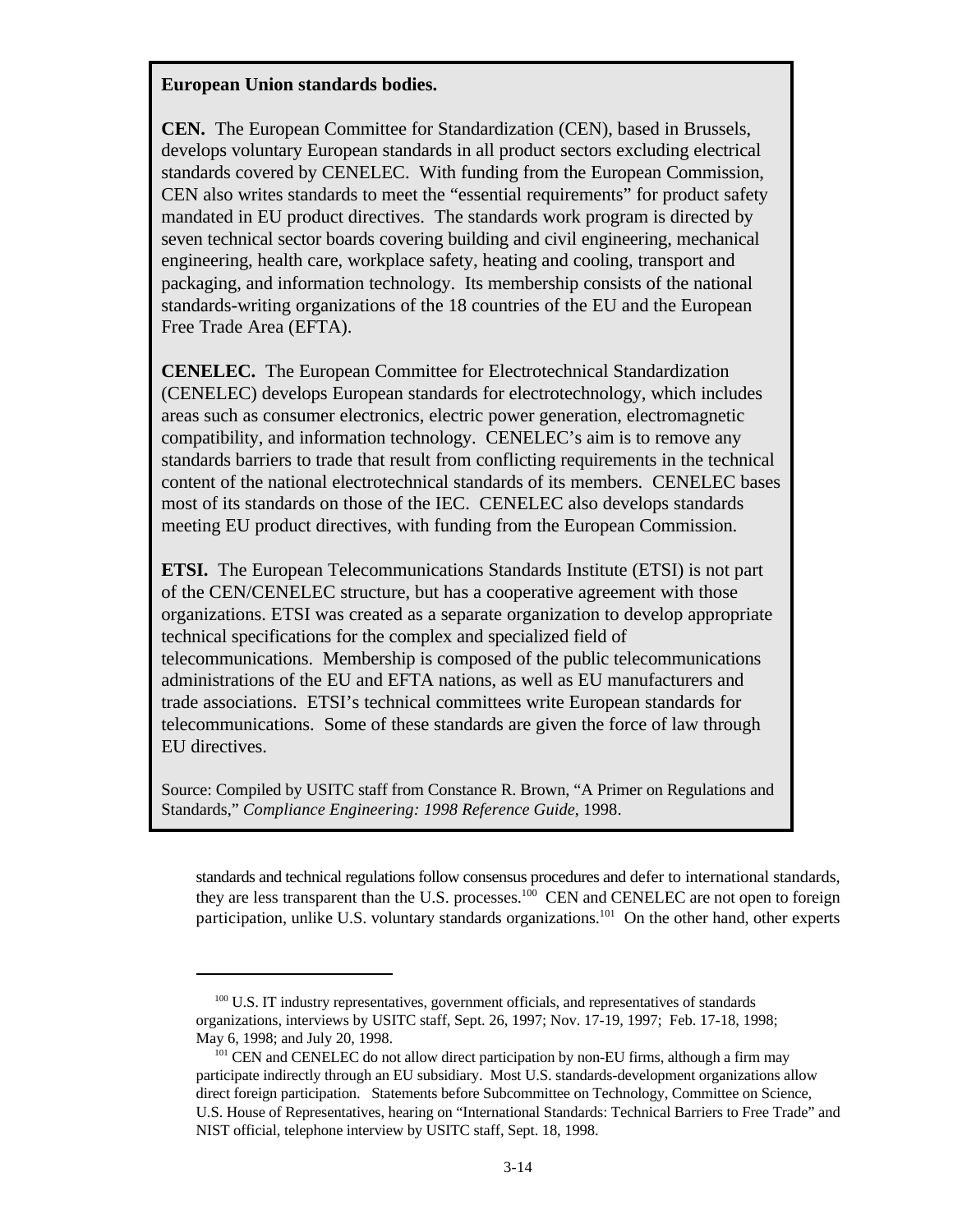state that the EU process may be more likely to address smaller firms' and consumers' concerns than the U.S. process where multinational firms may have more influence.<sup>102</sup>

Some analysts believe that the substantial support the EU and member countries provide to these standards-setting bodies has strengthened these bodies' role in international standards activities, providing European companies with more effective representation and influence than U.S. firms in such work.<sup>103</sup> For instance, in 1991, 85 percent of all CEN and CENELEC standards, the principal EU standards, were determined to be identical to standards of the ISO and the IEC, but only 22 percent of U.S. national standards were identical or technically equivalent.<sup>104</sup> However, according to several U.S. Government officials, this close work between EU and international standards-setting bodies arose at least partly in response to U.S. and other third-party concerns during the formation of the European single market program (EC-92) that Europe-wide standards-setting activities might be closed to international participation.<sup>105</sup> Nonetheless, some U.S. industry representatives still assert that CEN has disproportionate influence in the ISO process because it can submit its standards to ISO to be voted on without modification to become international standards.<sup>106</sup>

Some U.S. industry representatives assert that EU technical regulations are often created within the EU Commission, with little input from EU or foreign industries until the process is well along and internal positions have been determined.<sup>107</sup> This differs from the U.S. regulatory processes, where agencies generally must follow the Administrative Procedure Act, publishing notice of proposed rulemaking and providing opportunity for public comment before adopting final rules.<sup>108</sup>

A number of IT industry observers state that EU governments have had more active and concerted strategies than the United States in promoting EU-based standards and standard systems in world markets to the detriment of U.S. producers. The EU and certain member states have established standards initiatives as part of foreign-aid programs, with the major goal of these policies being to

 $102$  U.S. General Accounting Organization official, interview by USITC staff, Washington, DC, July 17, 1998.

 $^{103}$  U.S. and EU standards experts, telephone interviews by USITC staff, July 20, 1998.

<sup>&</sup>lt;sup>104</sup> OTA, *Global Standards: Building Blocks for the Future*, pp. 61-74.

 $105$  The coordinated work is embodied in two agreements: the Vienna Agreement outlines technical cooperation between the ISO and CEN, and the Lugano Agreement outlines cooperation between the IEC and CENELEC. Under these agreements, when undertaking new work, CEN and CENELEC must first ascertain whether the work can be done by the ISO and the IEC. See USITC, *The Effects of Greater Economic Integration Within the European Community on the United States: Fifth Followup Report,* USITC publication No. 2628, pp. 45-49; CEN, "About CEN," found at http://www.cenorm.be/ AboutCEN.html#objectives, retrieved July 23, 1998; and IEC, "IEC-CENELEC Agreement on Common Planning of Work and Parallel Voting," Oct. 1996, found at http://www.iec.ch/cenelec.htm, retrieved July 23, 1998.

<sup>106</sup> Under the Vienna Agreement, CEN may develop standards and present them to the ISO for a vote. "Agreement on Technical Cooperation between ISO and CEN" (The Vienna Agreement), found at http://www.ansi.org/access/a3.html and Statements before Subcommittee on Technology, Committee on Science, U.S. House of Representatives, hearing on "International Standards: Technical Barriers to Free Trade."

 $107$  Statements before Subcommittee on Technology, Committee on Science, U.S. House of Representatives, hearing on "International Standards Technical Barriers to Free Trade," and U.S. IT industry representatives, government officials, and representatives of standards organizations, interviews by USITC staff, Sept. 26, 1997; Nov. 17-19, 1997; Feb. 17-18, 1998; and May 6, 1998.

 $108$  Ibid.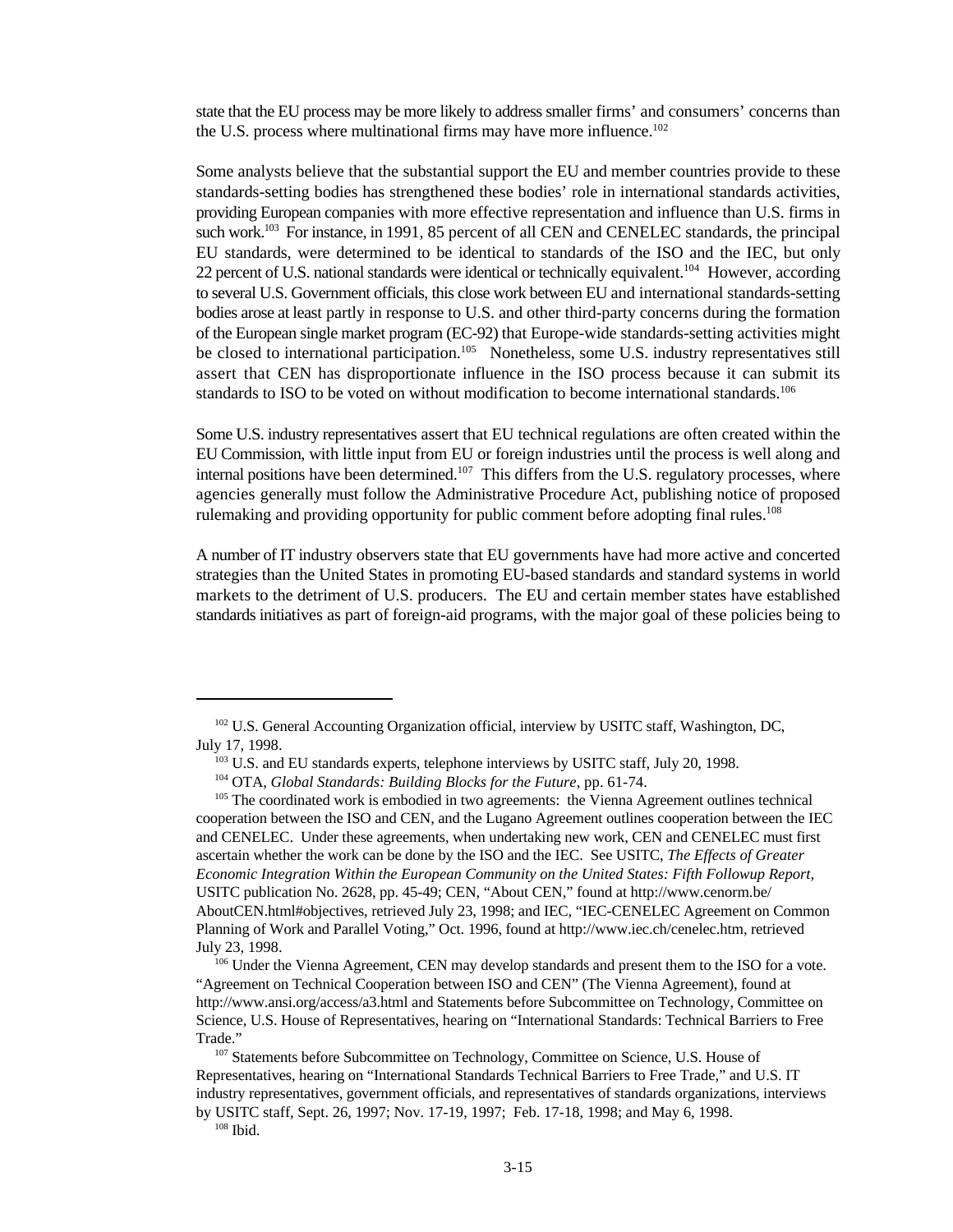stimulate trade.<sup>109</sup> For example, the EU and Germany have provided millions of dollars to help establish electronic component test laboratories in large developing markets such as India. According to a 1997 report to the U.S. Congress, the EU recently provided a standards advisor to Saudi Arabia with a three-year budget of \$2 million to establish a standards-development program in direct competition with that in the United States.<sup>110</sup> Meanwhile, the European Commission has provided Mexico and other Latin American countries with training and consultation in standardization, testing, and quality system certification.<sup>111</sup> Further, the United Kingdom, the Netherlands, and Ireland have provided training in standardization for emerging countries in Central Europe, Asia, and Latin America. According to the Office of Technology Assessment, these EU countries understand "that if they can influence the choice of standards in the developing world, trade will likely follow" since, once a standard is in place, "trading relationships become locked in."<sup>112</sup>

#### **IT Standards in the EU**

EU directives primarily concerning IT equipment are the Electromagnetic Compatibility (EMC) Directive, the Low Voltage Directive, and, for electrical products, the Machinery Directive; these three directives have been mandatory since January 1, 1997.<sup>113</sup> These directives are harmonized with international standards such as CISPR 22 for EMC and IEC 950 for electrical safety. They are horizontal directives, meaning that they cover all equipment unless the equipment falls within the scope of a specific product directive. EU EMC standards are expected to be successively refined during the next several years, resulting in a whole series of new standards and amendments, which in many cases will mean increased testing requirements in the EU.<sup>114</sup>

The methods for showing compliance with the EU IT directives may differ. For most electrical and electronic products subject to the Low Voltage and EMC Directives, acceptance of supplier's declaration is the norm.<sup>115</sup> However, certain products, such as radio transmitters, must be evaluated by third-party bodies for EMC certification.

In recent years, a significant amount of EU IT-related standards work has pertained to networks, interfaces, and interoperability, to provide the EU with a common information infrastructure. Much of the European standards-development work in the areas of software and systems integration has been conducted under the auspices of EU cooperative R&D programs such as the Research and Development in Advanced Communications Technology for Europe (RACE) and the European Strategic Program for Research and Development in Information Technology (ESPRIT). Nonetheless, despite the apparent strength of Europeans in international standards activities, many European-developed IT standards lag behind U.S. voluntary standards in global

<sup>&</sup>lt;sup>109</sup> OTA, *Global Standards: Building Blocks for the Future*, pp. 86-90.

<sup>&</sup>lt;sup>110</sup> TPCC, "A Strategic Standards Policy," p. 39.

<sup>&</sup>lt;sup>111</sup> OTA, *Global Standards: Building Blocks for the Future*, p. 90 and European Commission standards officials, interviews by USITC staff, May 21, 1998.

<sup>&</sup>lt;sup>112</sup> Ibid; and Joseph Farell and Garth Soloner, "Competition, Compatibility, and Standards: The Economics of Horses, Penguins and Lemmings," in *Product Standardization and Competitive Strategy*, H. Landis Gabel, ed. (North Holland: Elsevier Science Publishers, 1997), pp. 1-21.

<sup>&</sup>lt;sup>113</sup> Dag Bjorkof, "CE marking: A Sign of Compliance and a Gateway to Europe," *Compliance Engineering: 1998 Reference Guide*, 1998, pp. G1-G3.

<sup>&</sup>lt;sup>114</sup> Dag Bjorkof, "EMC Standards and Their Application," *Compliance Engineering*, Nov.-Dec. 1997, pp. 121-131.

<sup>&</sup>lt;sup>115</sup> John S. Wilson, "Triennial Review of the Agreement on Technical Barriers to Trade," pp. 1-12.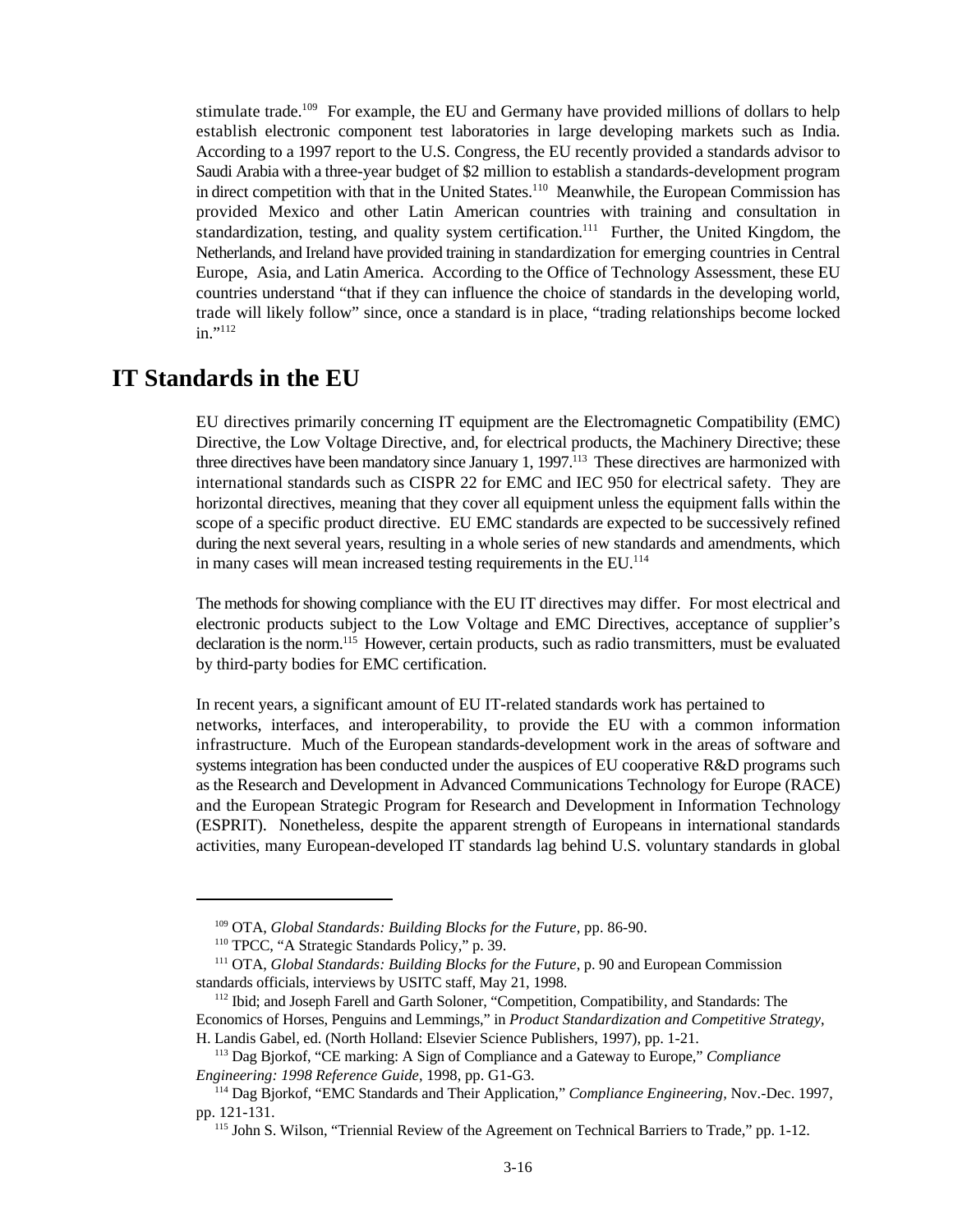prominence and acceptance in the computer hardware, software, and telecommunications equipment sectors, because of the competitiveness of U.S. firms.<sup>116</sup>

However, as foreign markets for information technology products become increasingly important, the use of international standards in the IT industries could grow. Some analysts suggest that the larger commitment of Europe to international standards activities could result in the eventual adoption of global IT standards that benefit European firms to the detriment of U.S. companies.<sup>117</sup> This has happened to an extent with the second generation cellular communications standard GSM,<sup>118</sup> which is used throughout Europe and most of Asia. GSM's widespread acceptance has benefited from European government officials' efforts beginning in the 1980s to promote it in Europe and internationally. Such efforts may also prove successful in the future; the European Commission has stated that the completion of the single market regulatory regime puts the EU in a position to pursue a "more outward looking" trade policy in the area of standards and conformity assessment.<sup>119</sup> The EC summarizes its trade objectives as follows: first, to reduce technical barriers to trade in overseas markets; and second, to encourage its trading partners to adopt standards and regulatory approaches based on, or compatible with, international and European practice.<sup>120</sup>

#### *Japan*

In Japan, voluntary standards are used to a greater degree than in the EU. However, as in Europe, standards development in Japan is more centralized than in the United States. Relevant government ministries work with private sector trade and professional associations to develop sectoral standards.<sup>121</sup> National standards are developed under the aegis of the Ministry of International Trade and Industry (MITI) and the Japanese Industrial Standards Committee (JISC), which is Japan's national standards body and a member of the ISO and IEC (see text box below).<sup>122</sup> JISC includes representatives of interested manufacturers, users, consumers, and academic societies, and works with MITI to develop Japan's voluntary standards, known as Japanese Industrial Standards (JIS), and the certification system for industrial and mineral products.<sup>123</sup> JIS cover product and process

<sup>&</sup>lt;sup>116</sup> U.S. and EU IT industry representatives, government officials, and representatives of standards organizations, in-person and telephone interviews by USITC staff, Sept. 25, 1997; Nov. 17-19, 1997; Feb. 17-18, 1998; May 6, 1998; and Aug. 10, 1998.

<sup>&</sup>lt;sup>117</sup> U.S. IT industry representatives and standards officials, interviews by USITC staff, Sept. 25, 1997, and Feb. 17-18, 1998.

 $118$  GSM stands for "global system for mobile communications".

<sup>&</sup>lt;sup>119</sup> European Commission, "Community External Trade Policy in the Field of Standards and Conformity Assessment" *(COM(96)564 final, 13.11.96)*, Jan. 13, 1997, p. 1.

 $120$  Ibid.

<sup>&</sup>lt;sup>121</sup> These ministries include the Ministry of Posts and Telecommunications, the Ministry of Health and Welfare, the Ministry of Transport, and the Ministry of Construction. John P. Stern, "The Japanese Technology Infrastructure: Issues and Opportunities," p. 75; and Communications Industry Association of Japan and Electronics Industry Alliance representatives, telephone interviews by USITC staff, May 5, 1998.

<sup>&</sup>lt;sup>122</sup> OTA, *Global Standards: Building Blocks for the Future*, p. 23; and R.B. Toth Associates, *Transparency and Accessibility of the Japanese Standardization System*, Nov. 1991, p. 1.

<sup>&</sup>lt;sup> $123$ </sup> Approximately 8,200 Japanese Industrial Standards (JIS) currently exist and 16,000 approvals have been given to factories to affix JIS markings. "Outlook of Industrial Standardization in Japan," http://www.hike.te.chiba-u.ac/jp/ikeda/JIS/what1.html, retrieved June 16, 1998, and Koji Tanabe, "Globalization and the Role of Standards," in *Japan's Technical Standards: Implications for Global Trade and Competitiveness,* p. 67.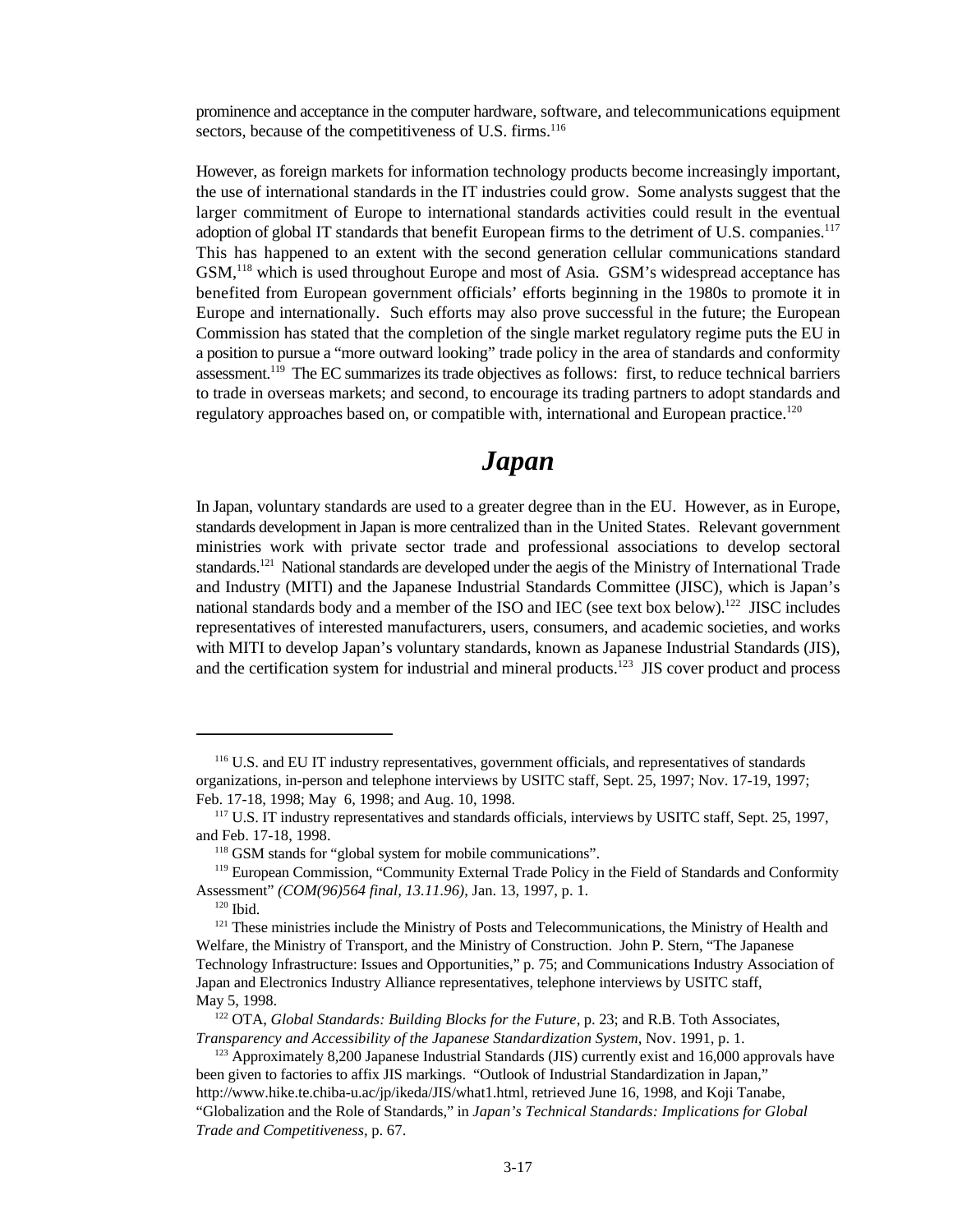standards as well as conformity assessment procedures.<sup>124</sup> Foreigners may fully participate in JIS drafting committees and to a limited degree in JIS technical committees.<sup>125</sup>

 JISC promotes JIS through the voluntary JIS marking and certification system. JISC states that the purposes of JIS and the marking system are to improve the quality of products, rationalize production, and ensure fair and simplified trade through the establishment and dissemination of appropriate and rational standards. Japanese and foreign factories manufacturing products that satisfy JIS standards may affix JIS marks to their products if the relevant Ministry determines that a company's standards and control practices can guarantee continuous production of such goods. A number of other Japanese laws set forth technical regulations for protecting human life, health, and the environment. Most are mandatory technical regulations such as those for electronic appliances under the Electrical Appliance and Material Control Law. However, according to the Japanese government, under the Industrial Standardization Law, these technical regulations must conform with JIS.<sup>126</sup>

The Japanese Government promotes Japanese standards internationally as well as domestically. MITI promotes the use of Japanese standards abroad through its foreign-aid and development programs. <sup>127</sup> With MITI funding, the Japan International Cooperation Agency has sponsored the study of standardization systems of rapidly developing Asian countries, such as China, Malaysia, and Thailand, and provided large grants to establish regional laboratories.<sup>128</sup> The Japanese Government has a long history of providing technical training in standardization to officials of companies and standard and industrial organizations in developing countries. Japan actively promotes its telecommunications equipment standards throughout Asia by providing the majority of the budget of some Asian standards bodies, such as the Asia Pacific Telecommunity, and provides the Secretariat for others, such as the ASIA ISDN Council.<sup>129</sup> Finally, similar to the EU, Japan also has provided standards-related assistance to Saudi Arabia, where it is funding a major standards program with the Saudi Arabia Standards Organization.<sup>130</sup> Some experts assert that this is a planned effort to establish Japanese standards in developing country markets, and sets the stage for Japan to export products meeting these standards.<sup>131</sup>

#### **IT Standards in Japan**

Certain Japanese IT standards are compatible with international standards, such as Japan's regulation for EMC of computing devices, which is based on internationally recognized CISPR 22 recommendations. However, the implementation of this standard in Japan differs somewhat from the process in other countries. In Japan this standard is voluntary, under the supervision of the

<sup>&</sup>lt;sup>124</sup> "JIS Marking System," http://www.hike.te.chiba-u.ac/jp/ikeda/JIS/what3.html, retrieved June 16, 1998.

 $125$  However, lack of fluency in Japanese can impede foreign participation since less than 1 percent of Japanese standards information is available in English and all actual drafting and approval is in Japanese. John P. Stern, "The Japanese Technology Infrastructure: Issues and Opportunities," pp. 80-81, and 84.

<sup>&</sup>lt;sup>126</sup> Japanese Industrial Standards Committee (JISC), "Outlook of Industrial Standardization in Japan," *Industrial Standardization in Japan, 1994* (Tokyo: JISC, 1994), pp. 1-25.

 $127$  Japanese government officials, telephone interviews by USITC staff, May 8, 1998.

<sup>&</sup>lt;sup>128</sup> John P. Stern, "The Japanese Technology Infrastructure: Issues and Opportunities," p. 90; and Carl Cargill, VP Standards, Netscape, interview by USITC staff, Washington, DC, May 7, 1997.

 $129$  John P. Stern, "The Japanese Technology Infrastructure: Issues and Opportunities," p. 86.

<sup>&</sup>lt;sup>130</sup> TPCC, "A Strategic Standards Policy," p. 39.

<sup>&</sup>lt;sup>131</sup> Carl Cargill, VP Standards, Netscape, interview by USITC staff, Washington, DC, May 7, 1997.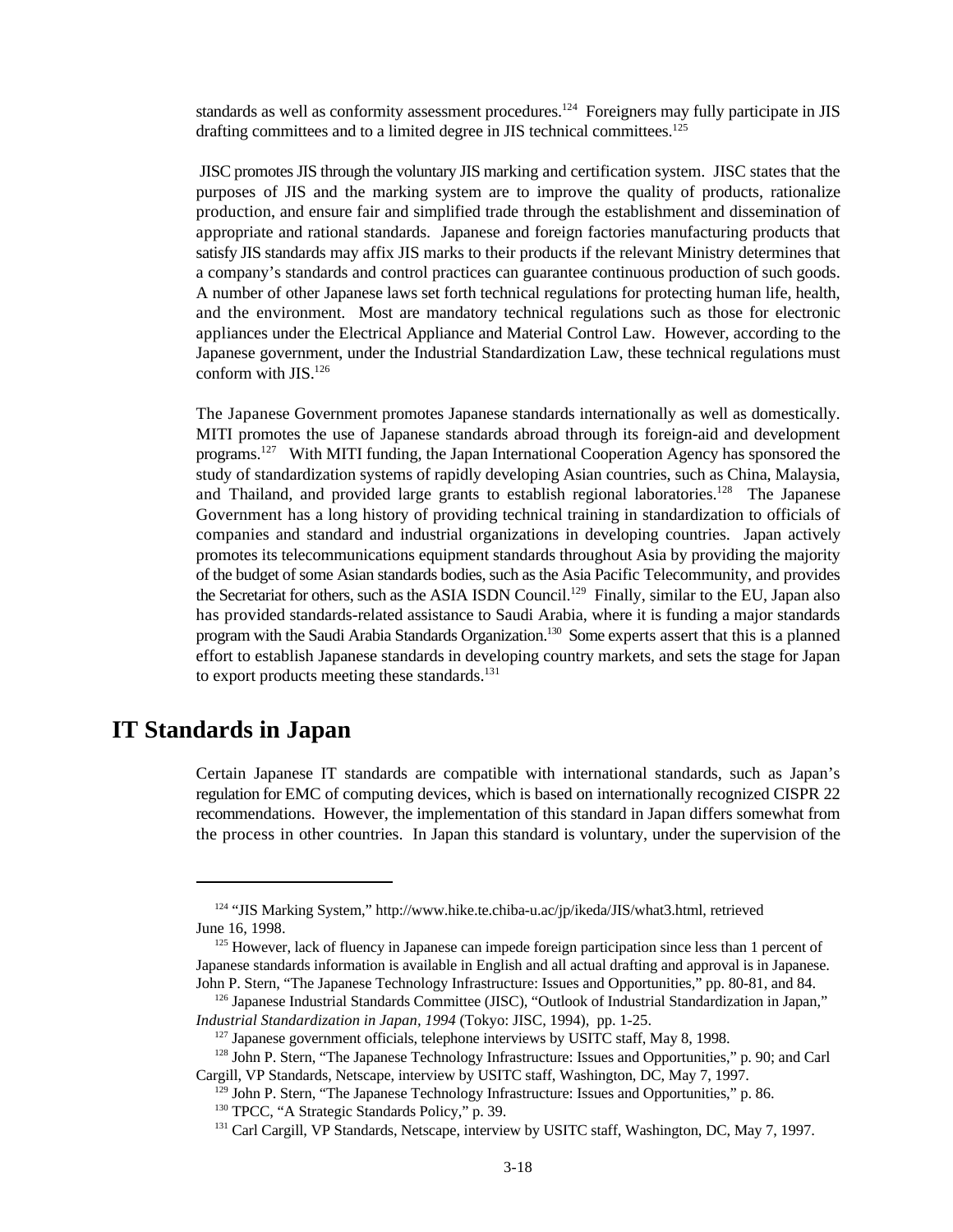Voluntary Control Council for Interference by Information Technology Equipment (VCCI).<sup>132</sup> The VCCI is widely supported by major Japanese companies, and meeting the criteria, as evidenced by the VCCI compliance label, is increasingly perceived as an indication of product quality.<sup>133</sup> Only members of the VCCI are eligible to participate; however, membership is open to all interested parties, including foreign firms.

#### *Other*

Other trading partners with fairly well-established standards systems include Canada, Australia, and Hong Kong. However, many emerging countries in Asia and Latin America, and the former communist nations of Central Europe and the Newly Independent States of the former Soviet Union, are in the process of developing and implementing their own standards policies. To ensure consistent regulations and procedures globally and to maximize free trade, the WTO encourages its signatories to adopt international standards and conformity assessment procedures that are no more trade-restrictive than necessary to meet legitimate regulatory goals. Nonetheless, some countries are implementing their own technical regulations and conformity assessment requirements that conflict with some of these goals, as will be discussed in the following chapter.

## **U.S. Trade Obligations Related to Standards**

As the importance of standards-related barriers to trade has become more evident in recent years, the United States and its trading partners have attempted to address these barriers through various multilateral, regional, and bilateral fora. Paramount among these is the 1994 WTO Agreement on Technical Barriers to Trade (TBT). NAFTA, APEC, and the Transatlantic Economic Partnership (TEP) of the United States and the EU are other fora that address standards-related barriers to trade, including those in the IT industry. However, the rules of the TBT take precedence over those of any other regional or bilateral structure; no regional or bilateral arrangements may contradict TBT principles or rules.<sup>134</sup> Nonetheless, arrangements consistent with the TBT may advance in terms of liberalization and, in some instances, are being used by trading partners to accelerate TBT implementation.<sup>135</sup> The following discussion briefly outlines U.S. trade obligations with respect to the WTO TBT, NAFTA, APEC, and TEP, and the aspects of these agreements that specifically attempt to address technical barriers to trade in the IT industry. This will provide a point of reference for more detailed evaluation of these agreements and possible alternative arrangements that will be discussed in chapters 4 and 5.

 $132$  VCCI was formed in 1995 by four Japanese industry associations in response to a government request that electronics manufacturers participate in the control of electromagnetic interference. The Japanese Telecommunications Technology Council presented the Ministry of Posts and Telecommunications with standards based on CISPR 22, and industry responded by organizing the VCCI as the mechanism to implement a voluntary electromagnetic interference-control program.

<sup>&</sup>lt;sup>133</sup> Roland W. Bubisch, "The VCCI: EMI Requirements in Japan," *Compliance Engineering: 1998 Annual Reference Guide*, 1998, pp. A115-A116.

 $134$  U.S. trade officials, telephone interviews by USITC staff, May 14, 1998.  $135$  Ibid.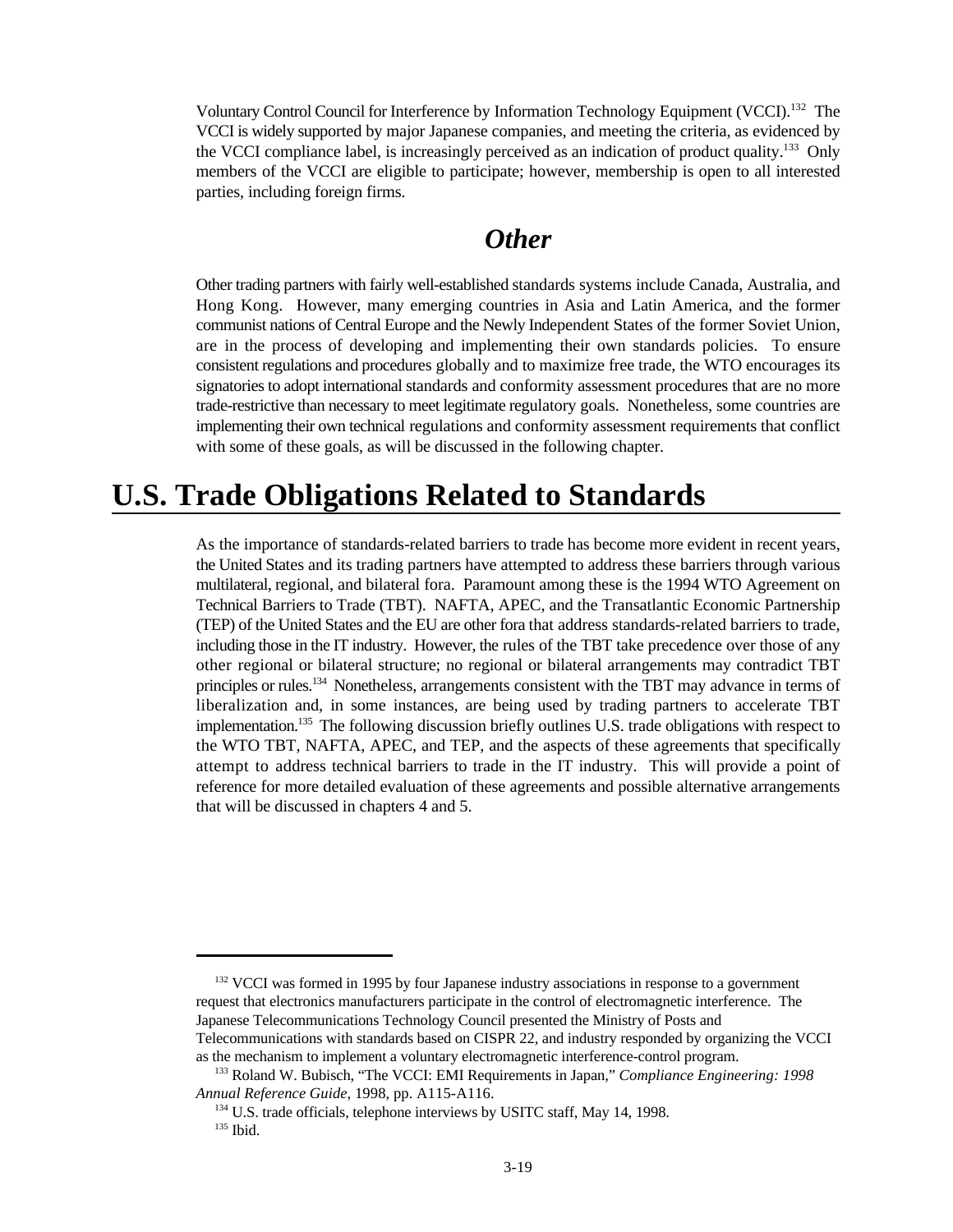### *World Trade Organization Agreement on Technical Barriers to Trade*

Significant progress in reducing global barriers to trade was made in the Uruguay Round, including acceptance by national governments of the WTO Agreement on Technical Barriers to Trade (TBT). The TBT superseded and expanded on the first GATT agreement on standards concluded under the Tokyo Round of multinational trade negotiations. Some analysts have pointed out that changes in the agreement significantly improve its potential to address standards-related barriers to trade.<sup>136</sup> The WTO TBT attempts to ensure that mandatory technical regulations, voluntary standards, and conformity assessment of products, services, and processes do not constitute unnecessary trade barriers. <sup>137</sup> The agreement contains disciplines related to the adoption of technical regulations and standards in WTO member countries, provisions on conformity assessment, and provisions on transparency. Generally, under the TBT, national governments are to apply their technical regulations on a nondiscriminatory basis and are to develop regulations that are no more traderestrictive than necessary to meet legitimate objectives, which include national security requirements; the prevention of deceptive practices; and the protection of human health or safety, animal or plant life and health, or the environment. In general, if they exist, relevant international standards are to be used as a basis for a government's technical regulations, unless they are inappropriate due to various factors, such as climactic, geographical, or technological factors.<sup>138</sup>

Conformity assessment procedures must also be applied on a nondiscriminatory basis under the TBT. TBT transparency provisions provide for the publication of government-mandated technical regulations which manufacturers and suppliers must meet if they are to sell products in a given market. Further, each WTO member country must establish a single inquiry point to answer questions on technical regulations and conformity assessment procedures proposed or adopted by governments and on conformity assessment procedures applied by entities which have legal power to enforce technical regulations.

## *Other Agreements*

#### **NAFTA**

U.S. standards commitments with regard to Mexico and Canada under the NAFTA, which went into effect on January 1, 1994, are contained in Chapter 9 of that agreement. The NAFTA accord on technical barriers encompasses all voluntary standards and technical regulations, including those applicable to "processes and production methods." To a large extent, the NAFTA accord on technical barriers resembles that of the WTO TBT.<sup>139</sup> However, NAFTA's technical barrier provisions go beyond the TBT in committing the parties to "make compatible" their standardsrelated measures "to the greatest extent practicable," provided that this does not reduce "the level

<sup>&</sup>lt;sup>136</sup> For readers interested in reviewing some of the major achievements of the WTO TBT compared to the predecessor GATT agreement established in the Tokyo Round, see National Research Council, *Standards, Conformity Assessment and Trade Into the 21st Century,* pp. 112-121 and Bernard Hoekman and Michel Kostecki, *The Political Economy of the World Trading System* (Oxford: Oxford University Press, 1997), pp. 112-116.

<sup>&</sup>lt;sup>137</sup> WTO Agreement on Technical Barriers to Trade, Article 2-2 and Bernard Hoekman and Michel Kostecki, *The Political Economy of the World Trading System*, pp. 112-116.  $138$  Ibid.

 $139$  Language of the two accords is parallel or identical in many places.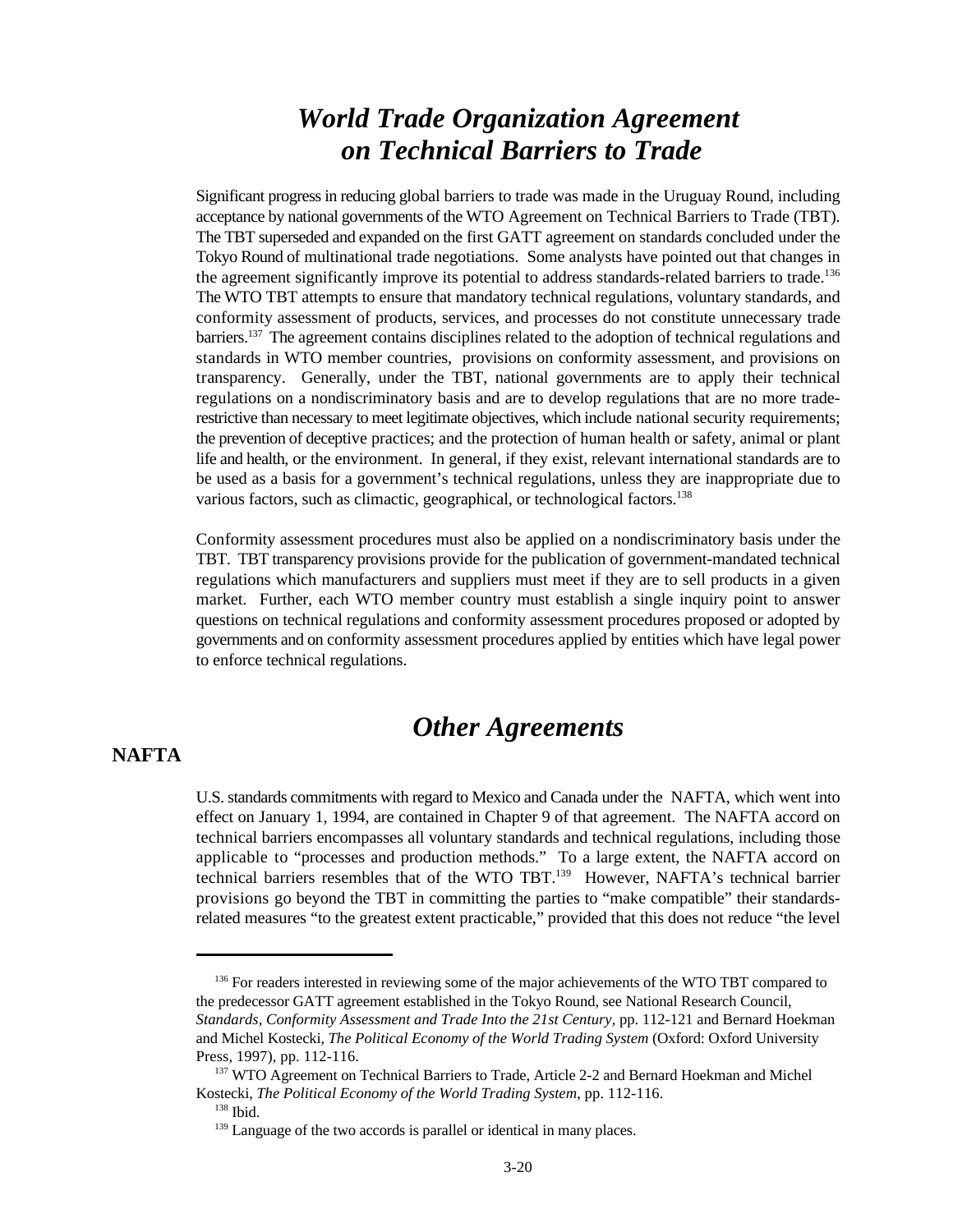of safety or protection of human, animal or plant life or health, the environment or consumers." When harmonization is absent, NAFTA's technical barrier accord requires mutual recognition of technical requirements when equivalence is demonstrated; it also requires mutual recognition of conformity assessment procedures when parties are "satisfied" as to their adequacy. A decision not to afford mutual recognition is to be explained in writing on request.

In general, many U.S. industry observers assert that the NAFTA has been relatively successful in reducing many technical barriers to trade among the United States, Mexico, and Canada.<sup>140</sup> For example, a Committee on Standards-Related Measures among NAFTA partners that meets regularly to oversee NAFTA obligations and address specific concerns has helped resolve many standardsrelated problems. However, some impediments remain. USTR several times has called upon the Mexican government to adhere to its obligation to publish regulation changes with adequate time for public comment. Further, the U.S. Chamber of Commerce has cited problems in ensuring transparency, confusion about regulatory requirements, and inconsistent application of requirements as impediments to U.S. small business export expansion under NAFTA.<sup>141</sup> Many of Mexico's standards-related problems have pertained to marking and labeling requirements.

#### **APEC**

The Asia Pacific Economic Cooperation Forum (APEC), established in November 1989, currently consists of 18 Asian and American members, including the United States.<sup>142</sup> APEC's primary purpose is to provide a forum for governments in the region to discuss economic issues and promote economic cooperation. The guiding vision for APEC is "open regionalism," which embodies the principles of reduced trade and investment barriers in the Asia Pacific that do not raise new barriers to trade with partners outside the region.

As in the NAFTA, APEC has standards-related committees. APEC's Committee on Trade and Investment (CTI) oversees standards and conformance issues. In November 1994, the CTI established a formal Subcommittee on Standards and Conformance (SCSC), which is supported by an ad hoc technical working group that collects data on regional standards, testing, and certification requirements.

In June 1998, APEC trade ministers agreed to a Mutual Recognition Arrangement  $(MRA)^{143}$ covering testing and certification of telecommunications and other IT equipment subject to

<sup>&</sup>lt;sup>140</sup> U.S. industry representatives and analysts, interviews by USITC staff, Sept. 23, 1997; Nov. 17-19, 1997; and May 6, 1996.

 $<sup>141</sup>$  Some of these problems are due to Mexico's extensive overhaul of its standards and certification</sup> system, which has been underway since 1992. This overhaul contains some positive features, such as greater opportunities for input in standards development. However, it involves numerous changes from prior practice as well as enforcement of prior regulations that were previously ignored.

 $142$  APEC members include the United States, Canada, Mexico, Chile, Japan, China, Taiwan, Hong Kong, Korea, Indonesia, Malaysia, Thailand, Singapore, Brunei, the Philippines, Australia, New Zealand, and Papua New Guinea. Three more economies, Peru, Russia, and Vietnam will accede to APEC membership before the end of 1998.

 $143$  APEC terminology refers to MRAs as mutual recognition arrangements rather than the more commonly used term mutual recognition agreements. See appendix C for a glossary of important terms used in this report.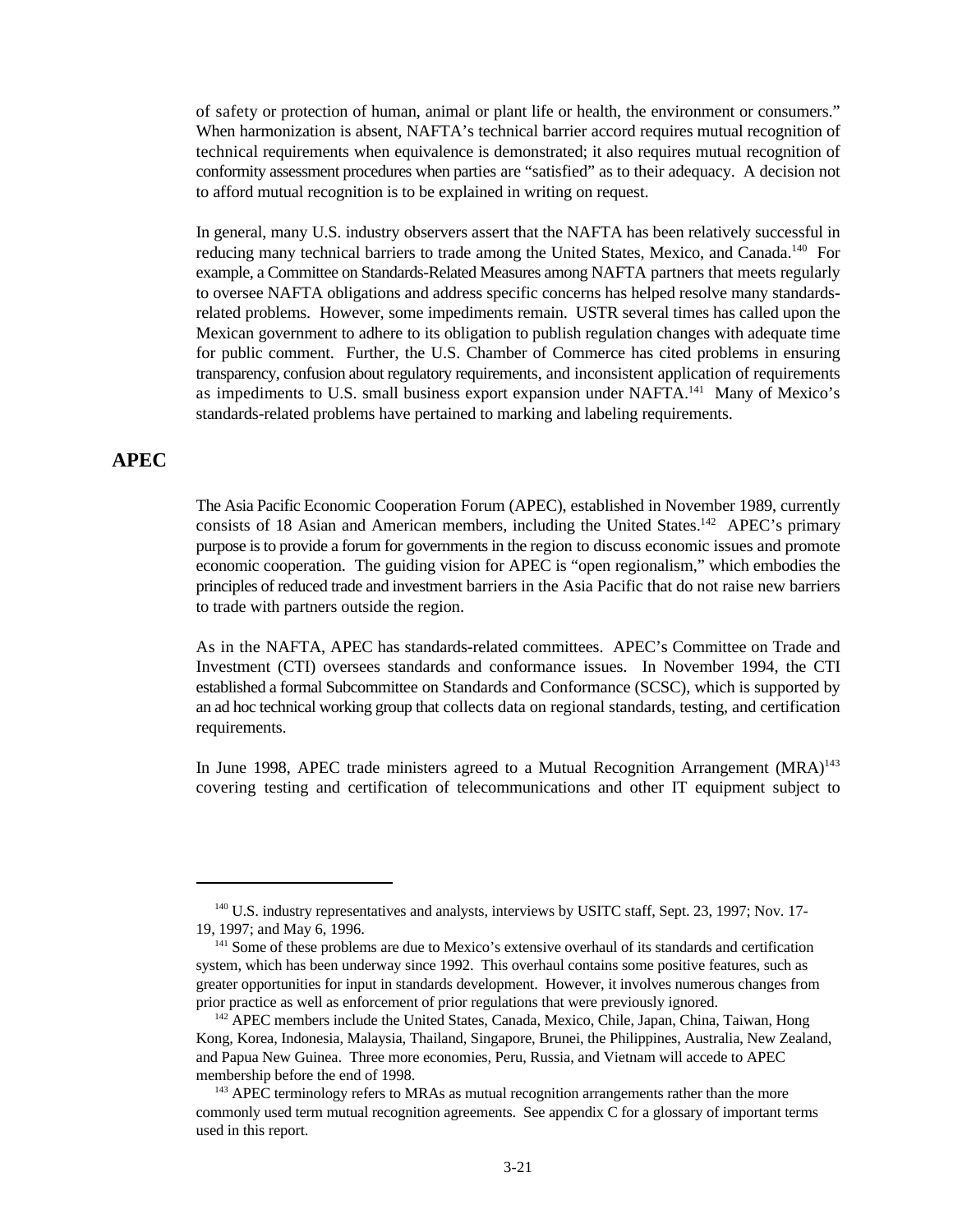telecommunications regulations.  $144$  IT products in the arrangement include any wireline or wireless product intended for connection to the public telecommunications network to send, process, or receive information, such as computers, telephones, modems, and transmitters, as well as software. Under the terms of the MRA, IT manufacturers may designate conformity assessment bodies to test and certify telecommunications equipment to the technical regulations of the importing market.<sup>145</sup> Individual APEC economies may choose to sign and implement the MRA on a bilateral basis with other APEC economies. APEC members have varying schedules for implementing the two phases of the MRA, covering mutual recognition of testing and certification.<sup>146</sup>

#### **TEP**

In May 1998, President Clinton and EU President Santer launched a new "Transatlantic Economic Partnership" (TEP) to strengthen a relationship established in 1995 between the United States and the EU known as the New Transatlantic Agenda (NTA).<sup>147</sup> These U.S.-EU initiatives were established to expand and deepen cooperation on economic issues by taking concrete steps to strengthen the multilateral trading system and enhance the transatlantic economic relationship. Under the auspices of the NTA, an MRA of conformity assessment procedures was concluded in 1997 and signed in 1998. The MRA encompasses several different sectors and issue areas, including in the IT sector (see text box below). This MRA was immediately commended by both the United States and the EU as demonstrating the types of tangible benefits that could accrue from a renewed US-EU economic partnership. In fact, the TEP envisions expanding the MRA to additional sectors. However, some U.S. industry representatives questioned aspects of the agreement and the process involved in its completion.<sup>148</sup> Some of the different views on the MRA and possible alternatives to the MRA will be presented in chapter 5.

<sup>&</sup>lt;sup>144</sup> USTR, "Ambassador Barshefsky Announces Conclusion of APEC Telecommunications Equipment Mutual Recognition Arrangement," press release, June 5, 1998.

 $145$  Ibid.

 $<sup>146</sup>$  For details of APEC members' schedules for implementing the MRA, see table 5-1 in chap. 5.</sup>

<sup>&</sup>lt;sup>147</sup> USTR, "United States-European Union Transatlantic Economic Partnership," Federal Register Notice, June 9, 1998, vol. 63, No. 110, pp-31546-31548; "Building a Stronger World Community: The Transatlantic Economic Partnership," White House Fact Sheet, May 18, 1998; and "New Transatlantic Economic Partnership to Accelerate Trade Growth," White House press release, May 18, 1998.

<sup>&</sup>lt;sup>148</sup> U.S. IT industry representatives, government officials, and representatives of standards organizations, interviews by USITC staff, Sept. 25, 1997; Nov. 17-19, 1997; Feb. 17-18, 1998; and May 6, 1998. Also see John S. Wilson, "Telecommunications Liberalization: The Goods and Services Connection," pp. 79-80.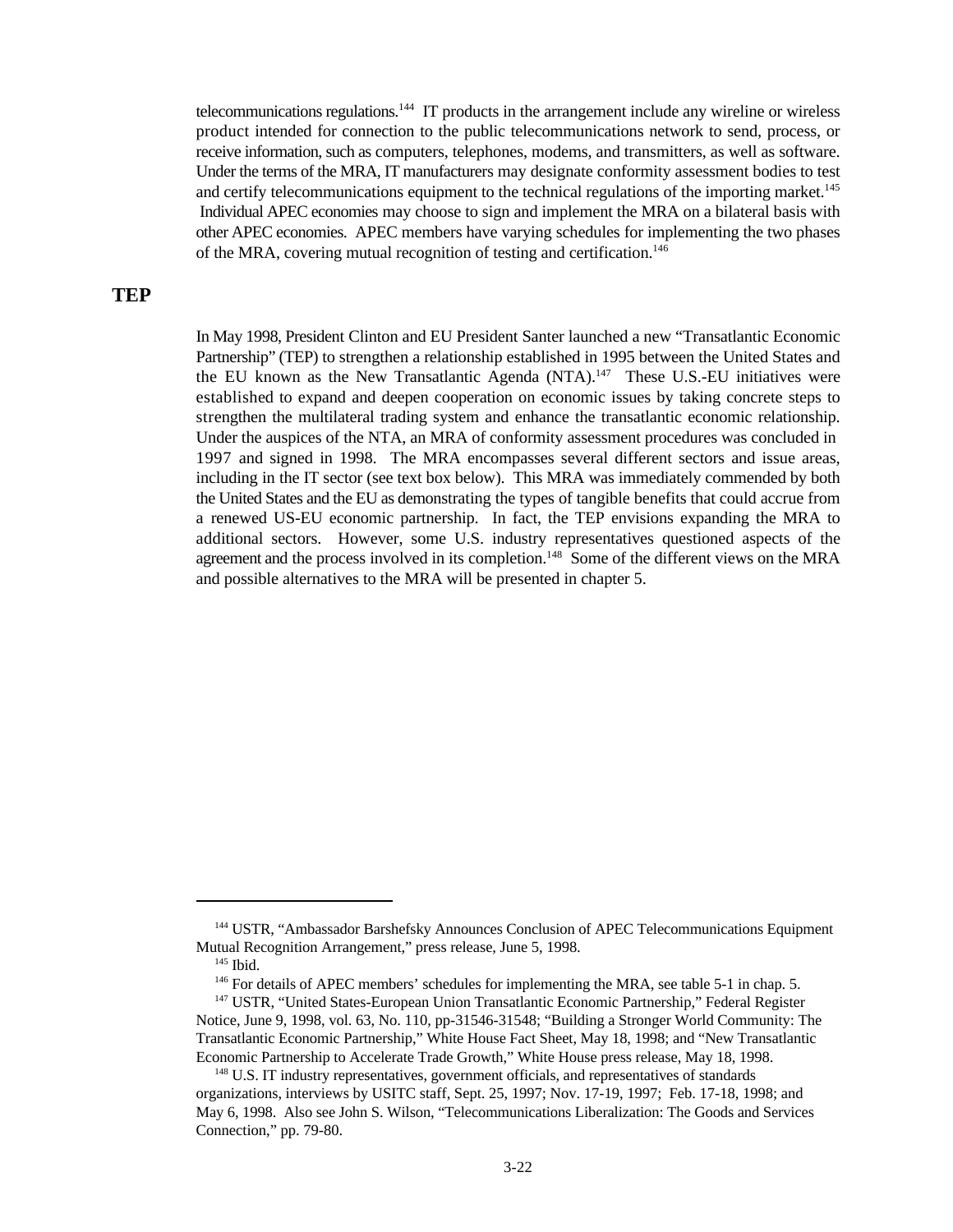#### **United States-European Union Mutual Recognition Agreement provisions related to IT equipment**:

**Basic provisions:** The MRA covers \$60 billion of transatlantic trade a year in IT equipment, as well as other non-IT products, such as pharmaceuticals and medical devices. With respect to IT products, during a 2-year phase-in period, there will be mutual acceptance of test data to U.S. and EU regulations. After the two-year period, certifications performed by a facility in the United States or the EU recognized under the MRA will be accepted. The MRA aims to reduce the cost of testing and certification and broaden manufacturers' choice of testing laboratories. Regulatory and legal changes are required to implement fully the agreement. Dispute resolution under the MRA will be handled by a Joint Committee and Joint Sectoral Committee for IT. For IT products, the MRA covers regulation of:

*Electrical safety***:** Electrical safety tests measure the level of risk for workers and consumers of electrical appliances, hand-held tools, electrical installation equipment, electronic equipment, and IT products. The relevant U.S. regulations are those of the Occupational Safety and Health Administration (OSHA) . The pertinent EU regulation is the EU low voltage directive.

*Telecommunications terminal equipment:* This equipment encompasses any product intended for connection to the public telecommunications network to send, process, or receive information. This includes analog and digital equipment using wireline or wireless connection, as well as satellite terminal equipment, and radio transmitters.

*Electromagnetic compatibility:* Electromagnetic compatibility (EMC) tests ensure that any equipment does not harm networks or other equipment in the same environment.

Source: *Agreement on Mutual Recognition Between the United States of America and the European Union,* found at http://www.ustr.gov/agreements/mra/mra1.pdf; and USTR official, facsimile transmission to USITC staff, Oct. 20, 1998.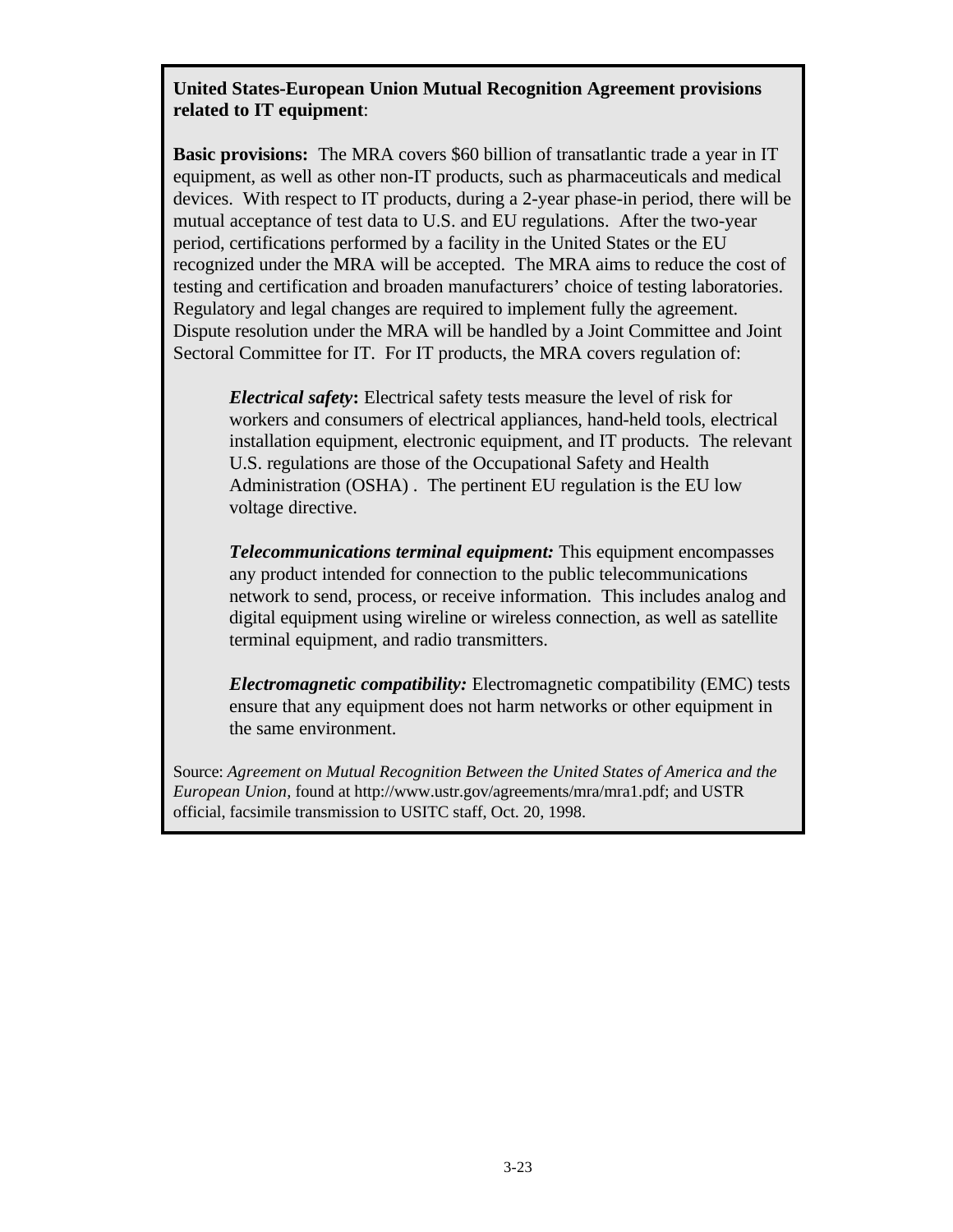# **CHAPTER 4 EXAMINATION OF EFFECTS OF STANDARDS-RELATED BARRIERS TO TRADE ON THE IT INDUSTRY**

This chapter examines the effects of standards-related barriers to trade on the computer hardware, software, and telecommunications equipment sectors. U.S. IT producers have encountered a variety of standards-related barriers in international markets such as duplicative conformity assessment regimes; differing quality assurance, testing, and certification requirements; and disparate marking and labeling regulations. Even when standards and technical regulations are imposed for valid domestic reasons, they still often impose higher costs on foreign producers if products are required to undergo redundant testing and inspection.<sup>149</sup> Although little quantitative work has been done on the effects of such measures on the IT industry, by explaining how such issues affect the industry in some very specific ways, necessary ground work is laid for future empirical work in this area. As this chapter will show, standards-related barriers can be extremely costly for IT firms both financially and in terms of lost time in bringing products to market.

Standards-related barriers to trade result in various costs to firms. In general, costs can be categorized as administrative expenses and delays in getting products to market.<sup>150</sup> Administrative expenses include expenses related to product redesign to comply with technical requirements; firms incur costs such as wages to engineers who spend time redesigning a product and reconfiguring capital equipment to manufacture products with varying characteristics. Conformity assessment procedures on a product for sale in foreign markets also entail financial costs for firms, whether the assessment is to a country's specific technical regulations or are duplicative assessment procedures. In addition, firms incur expenses to keep abreast of technical regulations and conformity assessment requirements in foreign markets and to disseminate this information throughout the firm.

Finally, designing products to unique technical requirements or undergoing unnecessary or duplicative conformity assessment procedures often delay firms from bringing products to market. Delays can be especially harmful in the IT industry because of its exceedingly short product life cycles. A firm that must take time to redesign, test, or certify its products can lose sales opportunities if its technology is no longer considered cutting edge or competitors' products have already established a foothold by the time the product is brought to market.

## **Duplicative Conformity Assessment Requirements**

As noted in chapter 3, many countries use common international standards as the basis for some of the technical regulations of most interest to IT manufacturers, those pertaining to electrical safety

<sup>&</sup>lt;sup>149</sup> David Vogel, *Transatlantic Trade* (Washington, DC: Brookings Institution, 1997), pp. 1-13.

<sup>&</sup>lt;sup>150</sup> See Michael P. Gallaway, "The General Equilibrium Implications of Fixed Export Costs on Market-Structure and Global Welfare," USITC Office of Economics Working Paper No. 94-12-B, Dec. 1994, pp. 1-38.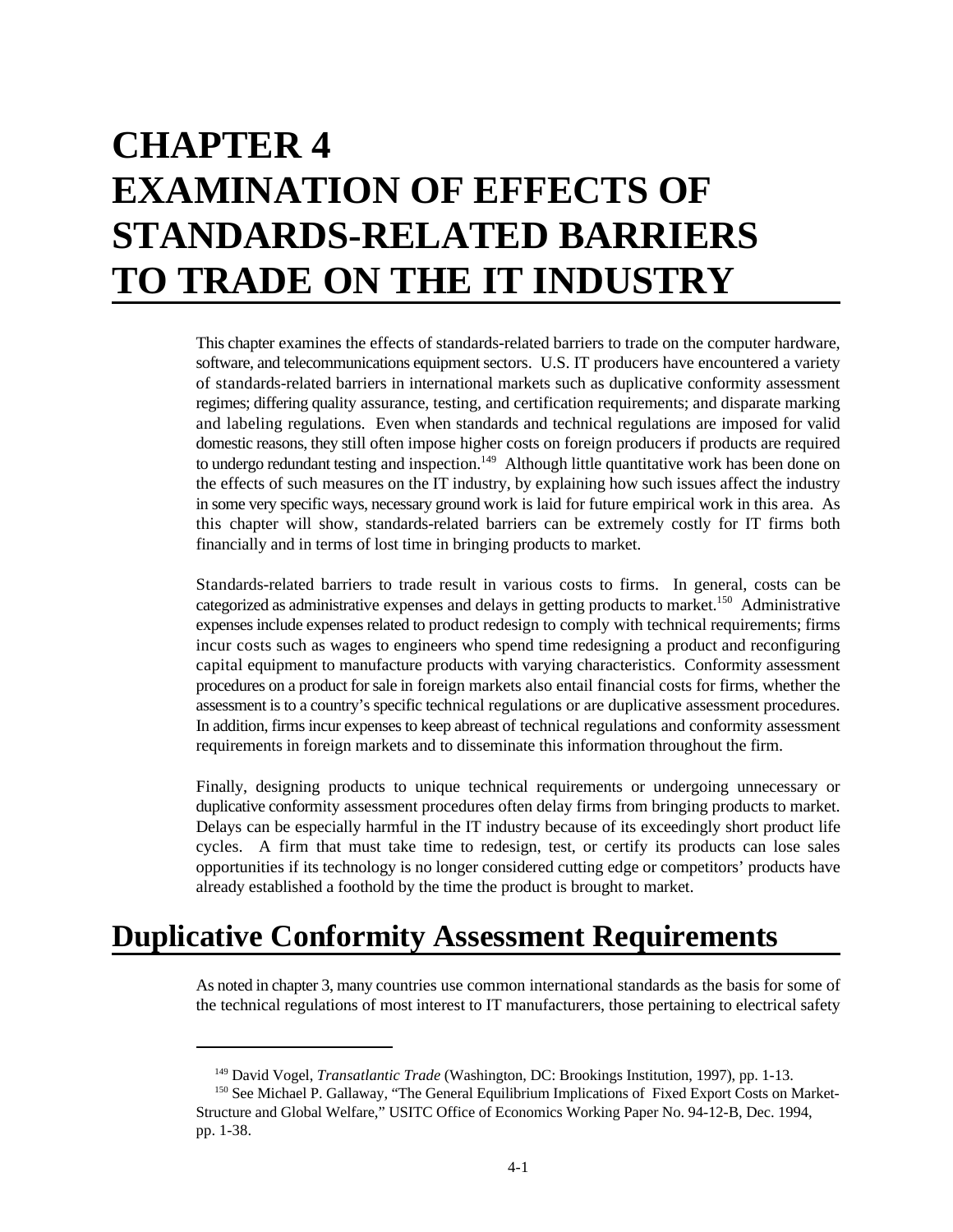and electromagnetic compatibility (EMC). These standards are ISO 950 and CISPR-22, respectively (see text box in chapter 3).<sup>151</sup> However, even if technical regulations are similar or the same, a government may not accept foreign proof of conformity and may require that a product be tested or certified by conformity assessment bodies within its borders, which delays market entry. Duplicative conformity assessment is an inefficient use of resources for foreign suppliers, and can place foreign suppliers of IT equipment at a significant cost disadvantage compared with domestic manufacturers. Undergoing duplicative conformity assessment procedures has become an important trade issue for IT manufacturers.

Some countries differ markedly on how firms must demonstrate the compliance of IT products to technical regulations.<sup>152</sup> Some countries require tests conducted within their own geographic boundaries to demonstrate conformity. Others require, in addition, certification through a thirdparty organization before the product is allowed on the market.<sup>153</sup> In the latter case, some countries require government or third-party accreditation of the test or certification facility itself, or, in the case of supplier's declaration, accreditation of the firm's testing laboratories.

Conformity assessment may be more difficult for imports than for domestically produced products, whether on purpose or through disregard for the costs of regulatory compliance.<sup>154</sup> Regulators may refuse to accept information generated by foreign laboratories, such as safety test data, adding to the costs of multiple regulatory systems. For instance, the United States has complained about the EU's refusal to accept test data for telecommunications equipment, and U.S. telecommunications equipment representatives have stated that EU testing requirements for telecommunications equipment were consequently unnecessarily costly.<sup>155</sup> Industry sources estimated that the EU's tests took 6 to 8 weeks to complete; this constituted a relatively large percent of a product's 24 month life cycle and accounted for perhaps 5 to 10 percent of its value.<sup>156</sup> Representatives assert that impeding market entry in the first two months of a telecommunications product's life cycle was particularly damaging because most sales occur when the product is first put on the market.<sup>157</sup> The recently concluded U.S.-EU MRA intends to resolve some of these costly requirements.

U.S. IT producers also have noted adverse trade effects from duplicative conformity assessment in the Chinese market. China's safety certification requirements largely parallel those of Underwriters Laboratories and apply to all computers and monitors. One U.S. computer maker estimates that China's safety certification application costs approximately \$10,000 per model and each certification takes up to six months.<sup>158</sup> The firm states that these safety requirements "impose financial and administrative burdens on foreign companies and undermine their ability to bring products to market in a timely manner. Working with very short lead times, computer companies

<sup>&</sup>lt;sup>151</sup> Brian D. Unter, "Maximizing Customer Benefits--A Global Model for Regulatory Reform," pp. 1- 24.

 $152$  Ibid.

<sup>&</sup>lt;sup>153</sup> National Research Council, *Standards, Conformity Assessment and Trade Into the 21st Century,* p. 118.

<sup>&</sup>lt;sup>154</sup> Brian D. Unter, "Maximizing Customer Benefits--A Global Model for Regulatory Reform," p. 24. <sup>155</sup> "F.C.C. Ban on Electronic Testing by E.C. Labs May Provide Leverage to US Negotiators," *BNA* 

*International Trade Reporter*, May 9, 1990, p. 672 and TIA representative, interview by USITC staff, Washington, DC, Sept. 10, 1997.

 $156$  TIA representative, interview by USITC staff, Washington, DC, Sept. 10, 1997.

<sup>&</sup>lt;sup>157</sup> Ibid.

<sup>&</sup>lt;sup>158</sup> U.S. computer industry representative, facsimile transmission to USITC staff, May 5, 1997.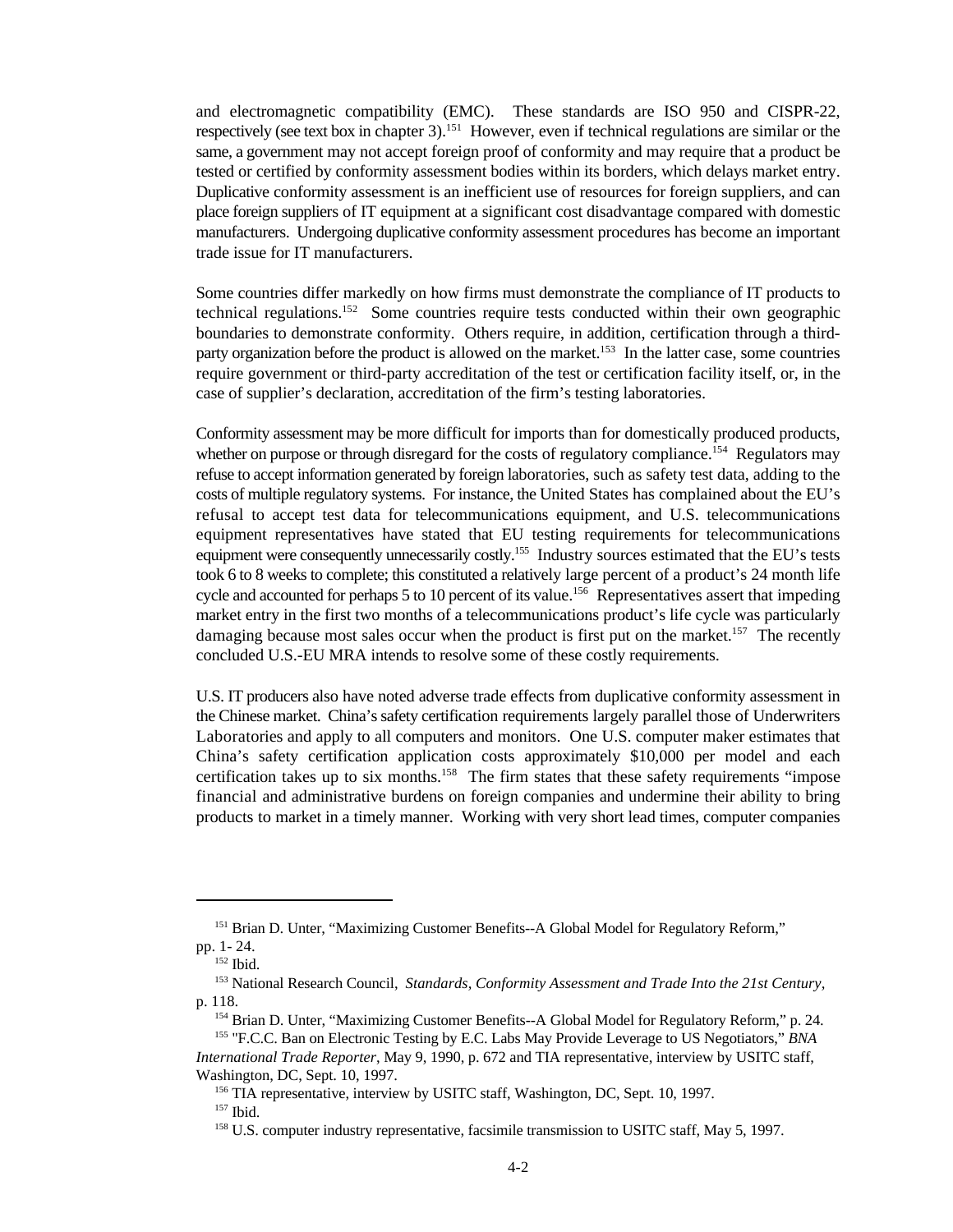must be able to introduce their products to the market quickly or risk losing sales."<sup>159</sup> USTR also has noted that although China requires a quality license before manufactured goods can be imported, China does not accept U.S. certification of product quality or manufacturing procedures. USTR reports that obtaining such a license can be time-consuming and expensive.<sup>160</sup>

If testing is required in the importing country, problems occur regarding equal access to testing facilities.<sup>161</sup> In addition, when the testing facility is operated by domestic competitors, as often has been the case in certain countries like Japan and Korea, one analyst stated, "the danger of exclusionary tactics is obvious, as is the possibility of industrial espionage."<sup>162</sup>

## **Quality Registration, Testing, and Certification**

U.S. IT producers also have encountered foreign requirements that they believe have no sound technical basis and are unnecessary. U.S. manufacturers have alleged that some foreign governments' requirements for quality systems registration, testing, and certification do not legitimately address concerns about public health, safety, the environment, or the prevention of deceptive practices, which are the only legitimate reasons under the TBT for imposing such IT manufacturers allege that these unnecessary conformity assessment requirements. $163$ requirements are expensive and cost valuable time in terms of entry into important growing markets.

A quality system audit is an assessment of the methods a company uses, including management practices and internal documentation, to ensure that it manufactures a given product to particular specifications.<sup>164</sup> ISO 9000 and other quality systems standards originally were created as voluntary means for firms to demonstrate a supplier's ability to make a product of consistent quality.<sup>165</sup> Registration to such a system is particularly useful for high-volume transactions that require a high degree of confidence in product conformity.<sup>166</sup>

However, although such quality systems standards originally were intended to be voluntary, mandatory registration requirements have proliferated recently in many economies, particularly emerging ones.<sup>167</sup> Often such requirements appear to be unnecessary, existing primarily to protect a domestic industry. In some cases, the standards to which manufacturers must register duplicate internationally recognized quality system standards.

The costs of registering to quality systems standards can be substantial. In 1993, a survey of North American firms found that the average cost of registering to ISO 9000 exceeded \$245,000 per

 $159$  Ibid.

<sup>&</sup>lt;sup>160</sup> United States Trade Representative (USTR), 1998 NTE, p. 50.

<sup>&</sup>lt;sup>161</sup> Alan O. Sykes, *Product Standards for Internationally Integrated Goods Markets*, p. 24.

<sup>&</sup>lt;sup>162</sup> Peter B. Edelman, "Japanese Product Standards as Non-Tariff Barriers: When Regulatory Policy Becomes a Trade Issue," *Stanford Journal of International Law*, Vol. 24, Spring 1988, pp. 389-446.

<sup>&</sup>lt;sup>163</sup> WTO Agreement on Technical Barriers to Trade, Article 2-2.

 $164$  It is important to note that registration evaluates the quality assurance system, not the quality of the products themselves. National Research Council, *Standards, Conformity Assessment and Trade Into the 21st Century,* p. 78 and John S. Wilson, *Standards: An APEC Agenda,* p. 25.

<sup>&</sup>lt;sup>165</sup> John S. Wilson, *Standards: An APEC Agenda*, p. 25.

<sup>&</sup>lt;sup>166</sup> National Research Council, *Standards, Conformity Assessment and Trade Into the 21st Century,* p. 78.

<sup>&</sup>lt;sup>167</sup> U.S. IT industry representatives, interviews by USITC staff, Apr. 10 and Apr. 30, 1997, and May 6, 1998.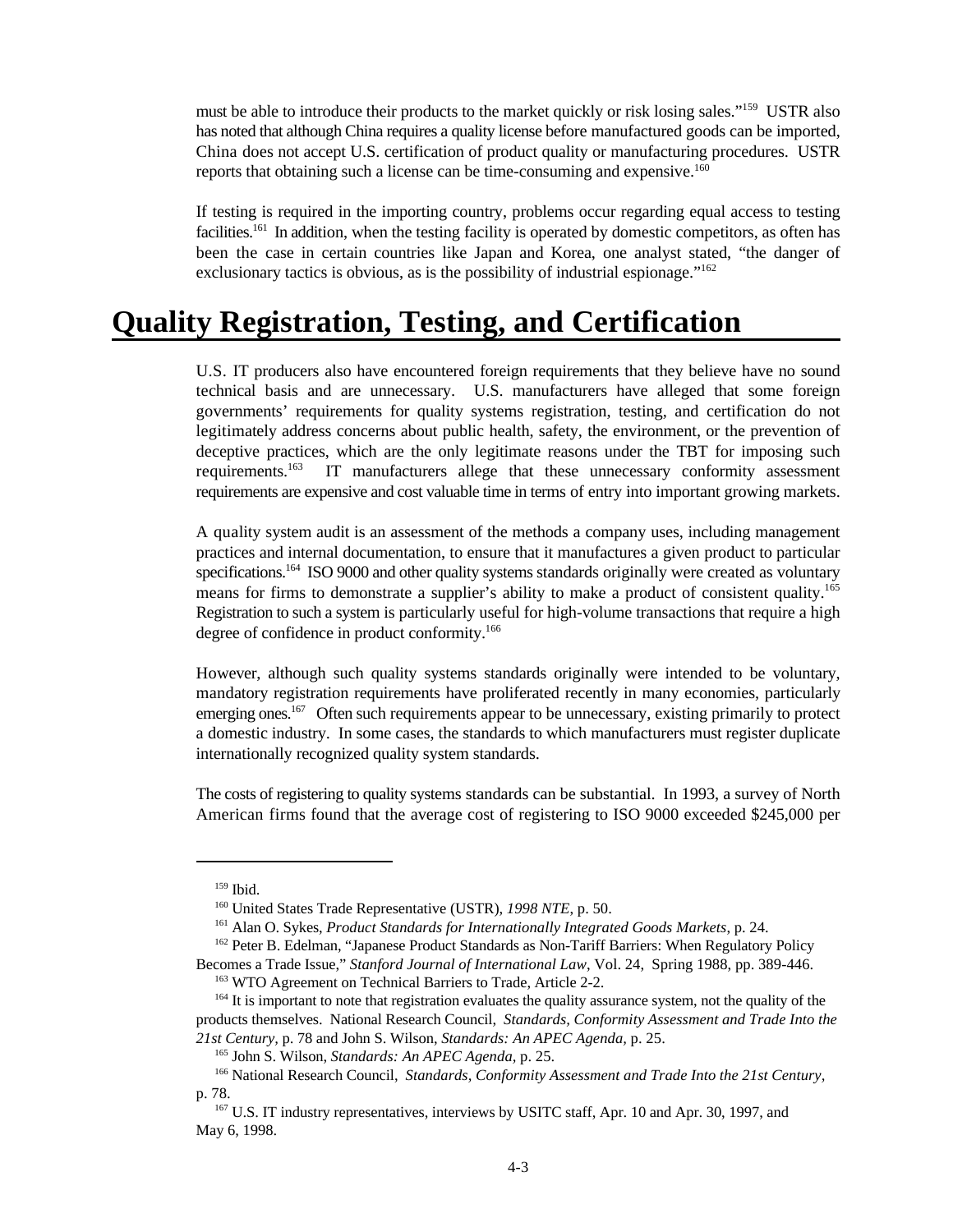firm. <sup>168</sup> Most large multinational firms have long-standing quality assurance systems in place, and therefore they assert that registering to ISO 9000 is largely redundant and unnecessary.<sup>169</sup> This is the case with IBM, where officials have estimated that registering their facilities to ISO 9000 to meet EU requirements has cost \$100 million.<sup>170</sup> U.S. industry representatives state that Brazil's requirement that telecommunications equipment manufacturers prove compliance to the Brazilian Association of Technical Norms' "Series 1900," Brazil's version of ISO 9000, is unnecessary and a barrier to trade.<sup>171</sup> Registration to Series 1900 duplicates regular ISO 9000 requirements. Further, a U.S. manufacturer states that because the Brazilian government does not grant quality system certification to a foreign firm unless it builds a plant in Brazil, the regulations in effect impede telecommunications equipment imports and force firms to invest in Brazilian production facilities.<sup>172</sup>

Several years ago, a dispute between the United States and Japan emerged when the Japan Accreditation Board, an agency of the Ministry of International Trade and Industry (MITI), proposed to make a new ISO 9000-type quality standard mandatory for all suppliers of software to the Japanese market.<sup>173</sup> One of the requirements of the new quality standard, ISO-9000-3, would be a twice a year on-site audit that would be in addition to semiannual audits that most global software and electronics firms already undergo on a voluntary basis to obtain the more general 9001 quality management certification.<sup>174</sup> U.S. industry representatives asserted that Japan's proposal appeared to permit only Japanese auditing firms to conduct on-site inspections of U.S. and other foreign firms to determine whether software and development processes conformed with the standard.

U.S. IT producers and trade officials asserted that the proposed Japanese quality management standard for software developers was another instance of supposed voluntary management standards proliferating as mandatory requirements.<sup>175</sup> U.S. industry and trade officials indicated that the proposed standard would result in "additional product costs, bureaucracy and time to market delays"

<sup>&</sup>lt;sup>168</sup> Certification to ISO 9000 requires an independent third party inspection and audit. This estimate included the additional costs of follow-up surveillance audits by registrars. National Research Council, *Standards, Conformity Assessment and Trade Into the 21st Century,* p. 79 and John S. Wilson, *Standards: An APEC Agenda,* p. 25.

<sup>&</sup>lt;sup>169</sup> John S. Wilson, *Standards: An APEC Agenda*, p. 25.

<sup>&</sup>lt;sup>170</sup> National Research Council, *Standards, Conformity Assessment and Trade Into the 21st Century,* p. 79 and U.S. industry official, interview by USITC staff, Sept. 27, 1997.

 $171$  The system was promulgated in December 1993. Equipment affected includes switching equipment, multiplexers, transmitters, and various other products. U.S. Department of Commerce, American Embassy Brasilia, *1994 National Trade Data Bank: Market Reports,* "Brazil: Telecom Local Content Regs," Jan. 14, 1994.

 $\frac{1}{172}$  However, at least one U.S. firm, with the assistance of USTR, was able to obtain the certification without building a plant in Brazil. TIA representative, interview by USITC staff, Washington, DC, Sept. 10, 1997, and U.S. industry representative, telephone interview by USITC staff, June 22, 1998.

 $173$  U.S. IT representatives, telephone interviews by USITC staff, July 14 and 16, 1998; and U.S. standards officials, interview by USITC staff, Sept. 26, 1997.

<sup>&</sup>lt;sup>174</sup> Peter M. Tirschwell, "Japan to Seek US Accord On New Software Standards," *Journal of Commerce*, Aug. 8, 1995, pp 4-5, and 8A.

<sup>&</sup>lt;sup>175</sup> They pointed out that quality management standards are increasingly misunderstood as indicators of product quality, whereas, in fact, they merely assess the consistency and quality of the design, development, and production processes of firms. U.S. and EU industry and standards officials, in-person and telephone interviews by USITC staff, Sept. 26, 1997; Nov. 17-19, 1997; and June 23, 1998; U.S. government official and standards officials, interviews by USITC staff, July 24, 1998.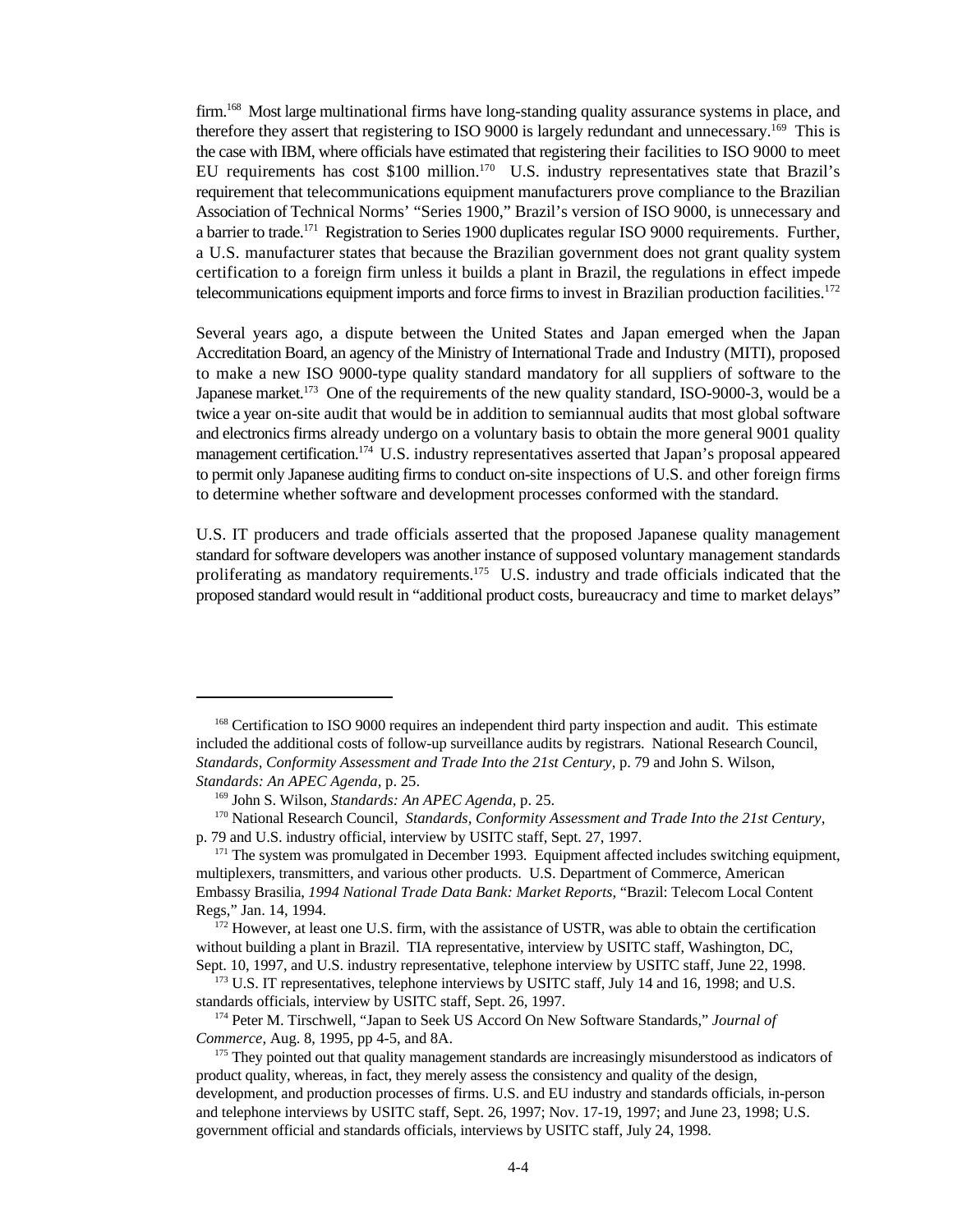with no assurances that it would improve software quality.<sup>176</sup> Foreign software suppliers to Japan were also concerned that streamlined software development procedures and source codes could be vulnerable to exposure and could eventually be disclosed to competitors, "raising fears of industrial espionage."<sup>177</sup>

Because the proposal would have affected all types of software, whether for PC's, mainframes, or incorporated in other IT products, it drew complaints from several U.S. IT sectors, including the computer hardware, software, telecommunications equipment, and electronic component sectors.<sup>178</sup> According to the president of ITI, the Japanese proposal represented "the type of trade issue that is emerging in a post-GATT world--the technical, non-tariff barrier to trade."<sup>179</sup> Under pressure from the U.S. IT industry and the Clinton administration, the Japanese Government backed away from plans to require all foreign software to meet the proposed set of quality standards that both sides in the end agreed went beyond established international criteria.<sup>180</sup> However, U.S. trade and IT industry officials point out that it is imperative that both government and industry officials remain vigilant to these types of standards-related barriers to trade as they may become increasingly common in high-technology industries in the future.<sup>181</sup>

Many U.S. IT manufacturers also complain about unnecessary testing and certification requirements, particularly in rapidly growing markets where delayed market entry can be especially harmful. In particular, U.S. telecommunications equipment producers state that Brazil and China are the fastestgrowing markets in the world for telecommunications equipment; thus, testing and certification requirements in these countries that appear to have no sound technical basis are especially deleterious to their competitiveness.<sup>182</sup> One example is Brazil's certification system for certain telecommunications equipment, namely optical fiber and fiber optic cable.<sup>183</sup> Although the Brazilian Government recognizes international standards for imported fiber and cable, it requires separate certification for different combinations of imported fiber and cable. Because the individual items' certification is already accepted by regulators, this requirement is redundant. A U.S. firm states that certifying all of the combinations of optical fiber and fiber optic cable it sends to its various customers in Brazil costs it time and money.<sup>184</sup>

U.S. IT representatives also state that China's requirement that fiber optic cable imports be inspected and certified as safe for human health has no technical basis and creates a barrier to U.S.

<sup>&</sup>lt;sup>176</sup> Peter M. Tirschwell, "Japan to Seek US Accord On New Software Standards," and U.S. and EU industry and standards officials, in-person and telephone interviews by USITC staff; Sept. 25, 1997; Nov. 17-19, 1997; and June 23, 1998.

<sup>&</sup>lt;sup>177</sup> Peter M. Tirschwell, "Japan to Seek US Accord On New Software Standards."

<sup>&</sup>lt;sup>178</sup> Ibid., and U.S. and EU industry and standards officials, in-person and telephone interviews by USITC staff; Sept. 25, 1997; Nov. 17-19, 1997; and June 23, 1998.

<sup>&</sup>lt;sup>179</sup> ITI representatives, interview by USITC staff, Apr. 10 and 30, 1997, and Peter M. Tirschwell, "Japan to Seek US Accord On New Software Standards."

<sup>&</sup>lt;sup>180</sup> Peter M. Tirschwell, "Japan to Seek US Accord On New Software Standards," U.S. standards officials, interview by USITC staff, Sept. 26, 1997; and U.S. IT representatives, telephone interviews by USITC staff, July 14 and 16, 1998.

<sup>&</sup>lt;sup>181</sup> U.S. IT representatives, telephone interviews by USITC staff, July 14 and 16, 1998; and U.S. standards officials, interview by USITC staff, Sept. 26, 1997, and July 24, 1998; and U.S. Government official, interview by USITC staff, July 24, 1998.

 $182$  U.S. industry representative, telephone interview by USITC staff, June 22, 1998.

<sup>&</sup>lt;sup>183</sup> An optical fiber cable consists of many strands of optical fiber bundled together.

 $184$  U.S. industry representative, telephone interview by USITC staff, June 22, 1998.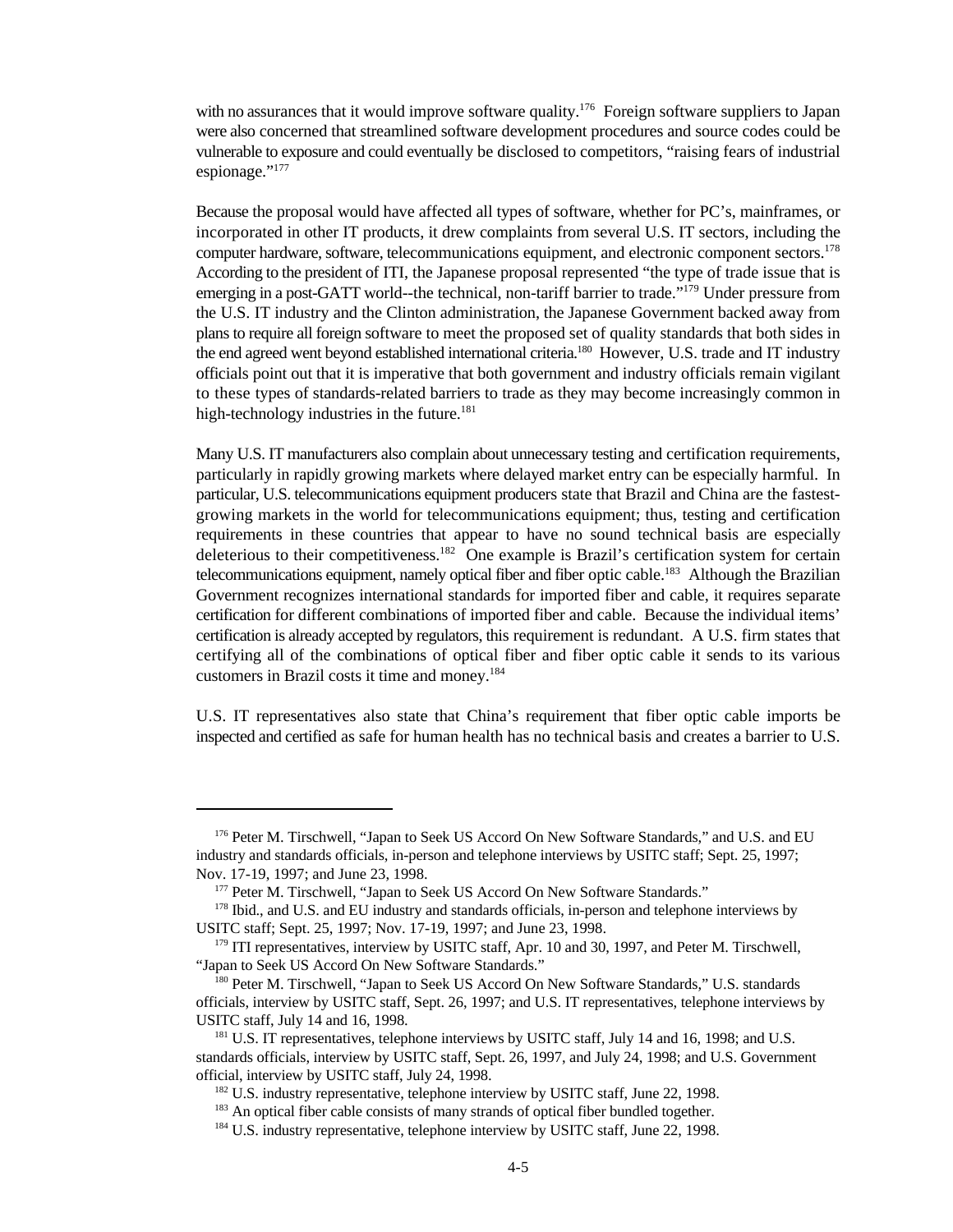exports.<sup>185</sup> They point out that because fiber optic cable carries only optical waves and no electrical current it poses no health or safety risks.<sup>186</sup> Further, because optical fiber imports face no inspection requirement, industry representatives believe China is using this policy to aid its fledgling fiber optic cable industry. They assert the policy, instituted in 1997, has caused China's fiber optic cable imports to drop and also led many U.S. firms to enter into joint ventures to produce cable in China to avoid inspection requirements; however, Chinese government limits on joint ventures do not allow some manufacturers this option.<sup>187</sup> A U.S. industry representative asserts that, because the Chinese market for optical fiber and fiber optic cable is relatively nascent, it is extremely important for U.S. firms to establish themselves quickly in the market, and that China's policy precludes U.S. fiber optic cable producers from doing so.<sup>188</sup>

## **Marking and Labeling**

Although the technical regulations of primary interest to IT manufacturers, those pertaining to electrical safety and electromagnetic compatibility, are similar in many countries, other technical regulations differ. Varying technical regulations create trade impediments for IT manufacturers who must spend time and money to assure that products conform to them. Technical regulations cited by many U.S. IT representatives as creating such trade barriers are differing product marking and labeling requirements.

In many cases, regulators have legitimate objectives for establishing marking and labeling requirements. Governments often establish marking and labeling requirements to provide consumers with information considered necessary by public officials. In addition, consumers often desire certain information on products. For example, many IT products are labeled with information regarding electrical safety, such as how to prevent electric shock.

However, often the extent of information required and prescriptive rules on how it must be presented, and more importantly, inconsistent implementation of these requirements, have been cited by U.S. IT firms as costly trade barriers.<sup>189</sup> Inflexible marking and labeling requirements mean that manufacturers can incur substantial costs when seeking to enter new markets or offer new products. Costs include added expenses for developing packaging and managing inventory and shipping. Further, because it is critical that IT products with the latest technology be brought to market quickly, U.S. firms assert that having to create special packaging or labels delays the roll-out of products and their ability to compete in foreign markets.<sup>190</sup>

Inflexible marking requirements are a particular problem for the IT industry due to its global nature. Many IT producers have manufacturing or assembly facilities in various locations throughout the world and produce goods in mass quantities before they know the exact destination for the products. Further, orders often are filled from whichever location has an adequate supply. Thus, different

 $185$  U.S. industry representatives, telephone interviews by USITC staff, June 22-23, 1998.

<sup>186</sup> This is in contrast to electrical cable, which has a potentially harmful electric current.

 $187$  U.S. industry representatives, telephone interviews by USITC staff, June 22-23, 1998.

 $188$  U.S. industry representative, telephone interview by USITC staff, June 23, 1998.

 $^{189}$  U.S. industry representatives, interview by USITC staff, Washington, May 5, 1997; and U.S. industry representatives, telephone interviews by USITC staff, Sept. 23, 1997; Feb. 12, 1998; and May 6, 1998.

 $190$  U.S. industry representative, facsimile transmission to USITC staff, May 5, 1997; and U.S. IT industry representatives, government officials, and representatives of standards organizations, interviews by USITC staff, Sept. 25, 1997; Nov. 17-19, 1997; Feb. 17-18, 1998; and May 6, 1998.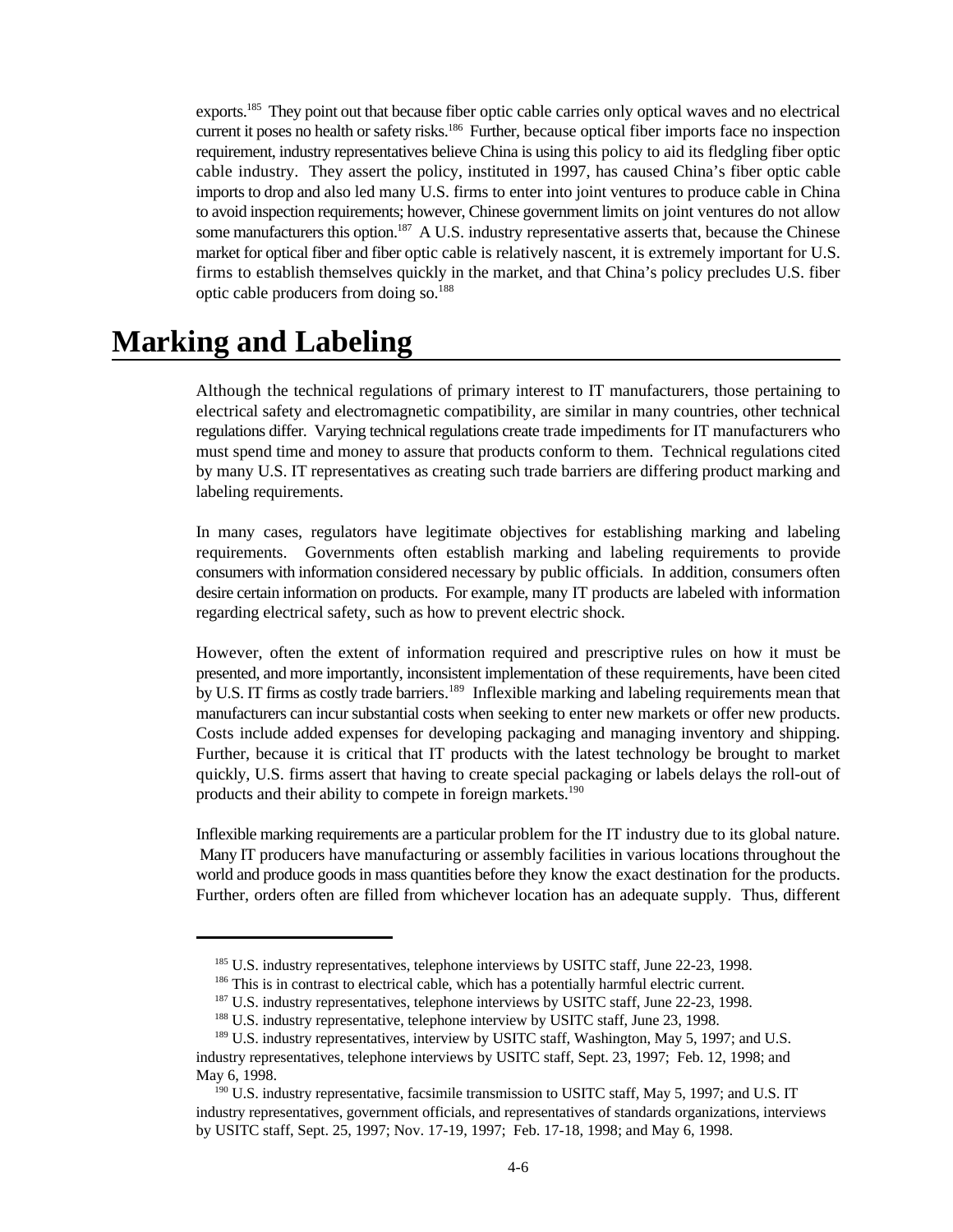marking for specific markets can result in product inventory and shipping difficulties for IT firms.<sup>191</sup> This is exemplified in new Mexican requirements for commercial labeling, which require that imported products be marked with information about the importer, and affect both IT hardware and software.<sup>192</sup> Although in some instances, such information can be affixed after importation, this does not hold true for all products. Further, a firm essentially would have to set up a labeling process in Mexico, which may not be a feasible option.<sup>193</sup> Representatives of a U.S. producer that sells computer peripherals in Mexico that were manufactured in Asia say their firm has extreme difficulty adhering to these labeling requirements because it is difficult to predict a product's destination at the time it is manufactured.<sup>194</sup>

In addition, costs can be substantial if a government mandates that information must be printed directly on a product's packaging instead of on a label. For example, China's labeling law requires product and manufacturer information to be printed directly on the outer container of computer products, rather than on an adhesive label or sticker. This obligates manufacturers to spend time and resources to create special packaging for the Chinese market.<sup>195</sup>

Some marking and labeling requirements cited as trade barriers entail language-related requirements.<sup>196</sup> Language requirements are particularly onerous when a government mandates that only its language may appear on a product, which may require exporters to create separate labeling for different export markets. Producers assert that such requirements delay market entry, particularly in the "second-tier" markets with languages that are not as common as others.<sup>197</sup> According to one U.S. producer, Brazil requires that only Portuguese be used on software boxes.<sup>198</sup> This precludes an exporter from simply affixing a Portuguese language label to its product as a supplement to the English language packaging, a much cheaper option.

IT industry representatives state that inconsistencies in marking and labeling requirements are often the most significant trade barriers and that unclear regulations, coupled with insufficiently trained customs officials, have disrupted cross-border trade in many IT products. U.S. computer equipment and software exporters have asserted that Mexican guidelines on how markings should appear are inconsistently implemented by Mexican customs officials.<sup>199</sup> The regulations state that the size of the Spanish information must be at least the same size of the foreign language if both appear on a product.<sup>200</sup> According to U.S. IT representatives, at some entry points, customs officials require that

(continued...)

 $191$  U.S. industry representatives, interview by USITC staff, Washington, May 5, 1997; and U.S. industry representatives, telephone interviews by USITC staff, Sept. 23, 1997; Feb. 12, 1998; and May 6, 1998.

<sup>&</sup>lt;sup>192</sup> Mexico's mandatory technical regulations are known as Normas Officiales Mexicanas (NOMs). The technical regulation pertaining to product certification as well as marking and labeling is known is NOM 50, which took effect on March 1, 1997.

<sup>&</sup>lt;sup>193</sup> There are requirements regarding performing the labeling within a given period of time after the product's importation and having someone licensed to perform the labeling. NIST official, telephone interview by USITC staff, Aug. 28, 1998.

 $194$  U.S. industry representatives, interview by USITC staff, Washington, May 5, 1997.

<sup>&</sup>lt;sup>195</sup> U.S. IT industry representative, facsimile transmission to USITC staff, May 5, 1997.

<sup>&</sup>lt;sup>196</sup> U.S. IT industry representatives, interviews by USITC staff, California, April 28, 1997 and Washington, May 5, 1997.

<sup>&</sup>lt;sup>197</sup> U.S. IT industry representative, interview by USITC staff, California, April 28, 1997.  $198$  Ibid.

 $199$  U.S. IT industry representatives, interview by USITC staff, Washington, May 5, 1997.

 $\frac{200}{15}$  NIST official, telephone interview by USITC staff, Aug. 28, 1998 and "Guideline of Official

Mexican Standard NOM-050-SCFI-1994: Commercial Information- General Provisions for Products,"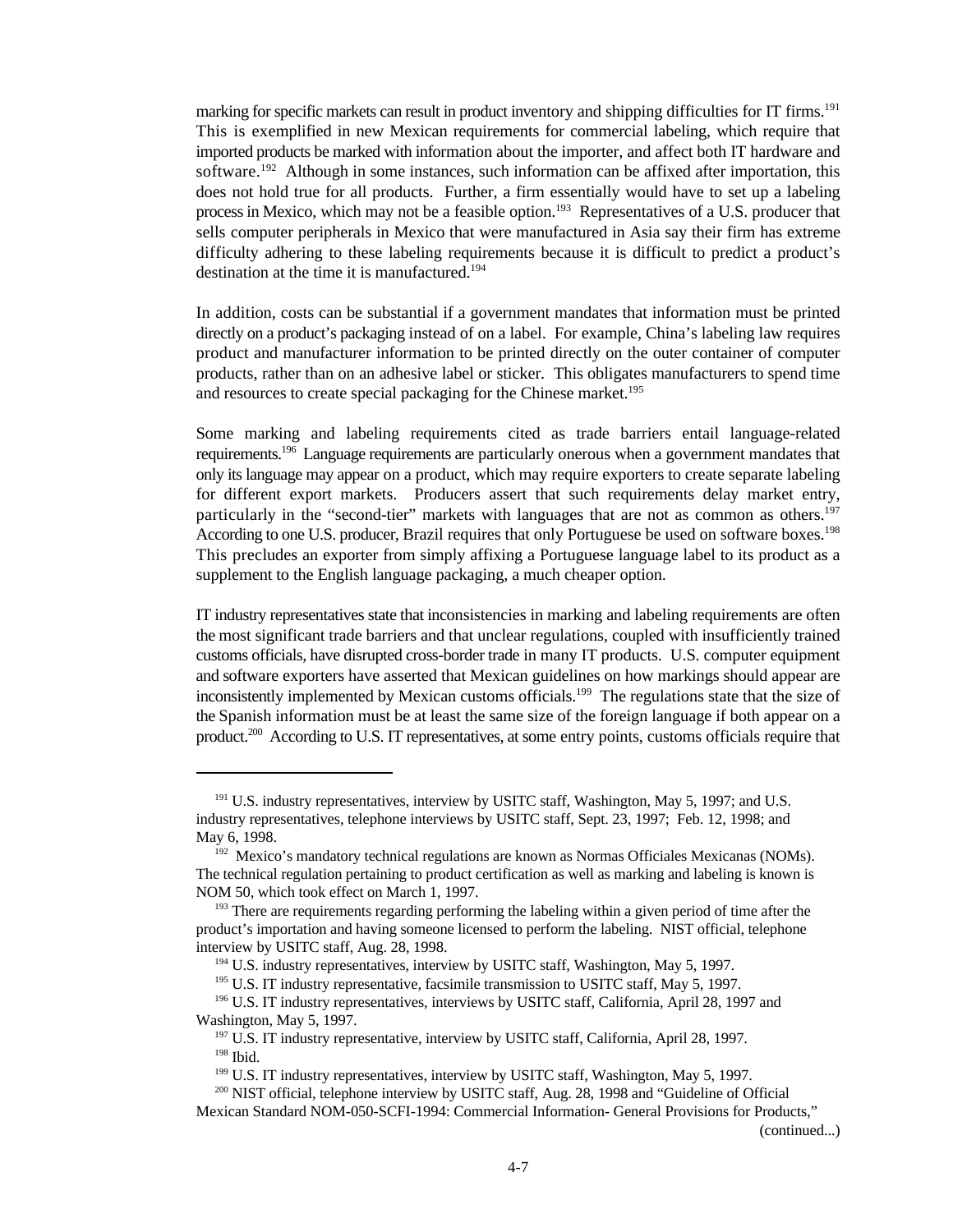the Spanish be the same size and font as the English, while at other entry points the print need not be the same.<sup>201</sup>

### **Costs of IT Standards-Related Barriers to Trade**

Empirical economic analysis of the effects of standards-related barriers to trade is limited and methodology to measure the effects is largely underdeveloped.<sup>202</sup> Costs associated with standardsrelated barriers are difficult to quantify,  $203$  particularly costs of lost revenues due to time-to-market delays.<sup>204</sup> Further, it can be difficult to determine which standards-related measures are efficient and justified as opposed to those which are unnecessary and excessive.<sup>205</sup> However, other analysts assert that it is less a methodological problem than a data problem. They state that methods now exist to quantify the effects of standards-related barriers to trade but substantial efforts are required to acquire the requisite data and determine its proper aggregations to complete the quantitative analysis.

Nonetheless, some estimates indicate that the overall impact of standards-related measures on trade is substantial.<sup>206</sup> According to Department of Commerce estimates, \$66 billion of the \$110 billion in U.S. exports to Europe in 1993 were subject to EU-required product certification; \$10 billion, primarily IT products, were subject to third-party certification.<sup>207</sup> A European Commission study in 1992 showed that streamlining the system of telecommunications terminal type approval in the EU could save approximately \$600 million in testing and type approval costs and \$1.2 billion in terms of accelerated market entry and production gains.<sup>208</sup> ITI has estimated that duplication of mandatory U.S. and European Union testing and certification for computers, telecommunications equipment, and other IT products costs U.S. companies and consumers more than \$1.3 billion

 $200$  (...continued)

*Official Gazette of the Federation,* Jan. 24, 1996 (English translation), p. 27.

<sup>&</sup>lt;sup>201</sup> "Guideline of Official Mexican Standard NOM-050-SCFI-1994: Commercial Information- General Provisions for Products," (English translation), pp. 6-7 and U.S. IT industry representatives, interview by USITC staff, Washington, May 5, 1997.

<sup>&</sup>lt;sup>202</sup> Alan O. Sykes, *Product Standards for Internationally Integrated Goods Markets*, p. 154.

<sup>&</sup>lt;sup>203</sup> See Michael P. Gallaway, "The General Equilibrium Implications of Fixed Export Costs on Market Structure and Global Welfare, USITC Office of Economics working paper No. 94-12-B, pp. 1-38.

<sup>&</sup>lt;sup>204</sup> Most studies of nontariff barriers, such as standards-related barriers, attempt to model and convert these to tariff equivalents even though many barriers do not raise the marginal costs of bringing a product to market. Country-specific technical standards and certification requirements are examples of overhead costs faced by importers. Attempts to measure the significance of such nontariff barriers using the assumption of tariff equivalence ignore disaggregated market structure effects that might be exploited in empirical work and have relevance for many sectors, including the IT sector. Gallaway, "*The General Equilibrium Implications of Fixed Export Costs*," p. 29.

 $205$  Ibid.

<sup>&</sup>lt;sup>206</sup> OECD, "Product Standards, Conformity Assessment and Regulatory Reform," p. 14.

National Research *Council, Standards, Conformity Assessment and Trade into the 21st Century*, 207 p. 112.

<sup>&</sup>lt;sup>208</sup> Mr. J. Richter, European Telecommunications Approvals Workshop, London, June 27-28, 1989; and OECD, *Telecommunications Type Approval: Policies and Procedures for Market Access*, p. 66.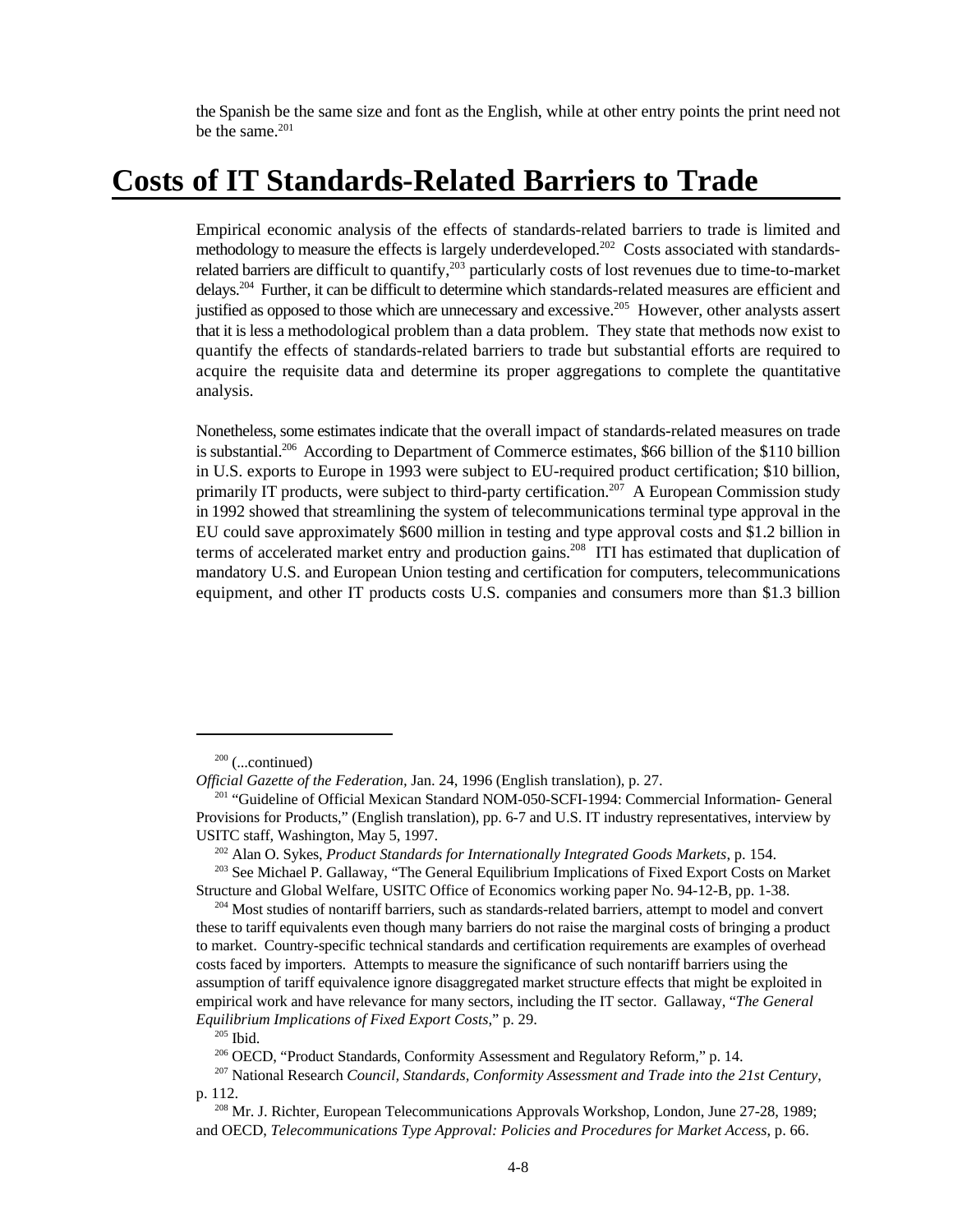annually.<sup>209</sup> Further, there are indications that global welfare costs of duplicative standards-related barriers to trade could be many times larger than the direct costs of such measures.<sup>210</sup>

ITI has estimated further that duplicative testing and certification requirements for telecommunications equipment and other IT products in the APEC region cost U.S. manufacturers and consumers \$1.8 billion per year.<sup>211</sup> Finally, a comprehensive examination of various OECD countries' telecommunications terminal type approval requirements estimated that the costs of meeting the various requirements account for slightly over 2 percent of the price of exported products.<sup>212</sup>

The OECD has recommended that more thorough analysis of the economic effects of standardsrelated barriers to trade be undertaken, including in the IT industry.<sup>213</sup> Some experts note that methodologies for measuring standards-related barriers to trade need to be further examined and that more data must be collected.<sup>214</sup>

 $209$  John S. Wilson, "Triennial Review of the Agreement on Technical Barriers to Trade," pp. 1-12.

<sup>&</sup>lt;sup>210</sup> U.S. Government and IT industry economists, and IT industry in-person and telephone interviews by USITC staff, July-August 1998.

<sup>&</sup>lt;sup>211</sup> John Sullivan Wilson, "Eliminating Barriers to Trade in Telecommunications and Information Technology Goods and Services: Next Steps in Multilateral and Regional Liberalization Efforts," In OECD Proceedings: *Regulatory Reform and International Market Openness* (Paris: OECD, 1996), pp. 131-153.

<sup>&</sup>lt;sup>212</sup> OECD, *Telecommunications Type Approval: Policies and Procedures for Market Access*, p. 66.

<sup>&</sup>lt;sup>213</sup> OECD, Review of Tariffs and Non-Tariff Barriers: Non-Tariff Barriers and Trade Liberalization, Mar. 9-10, 1998, p. 3.

<sup>&</sup>lt;sup>214</sup> Alan O. Sykes, *Product Standards for Internationally Integrated Goods Markets*, p. 154.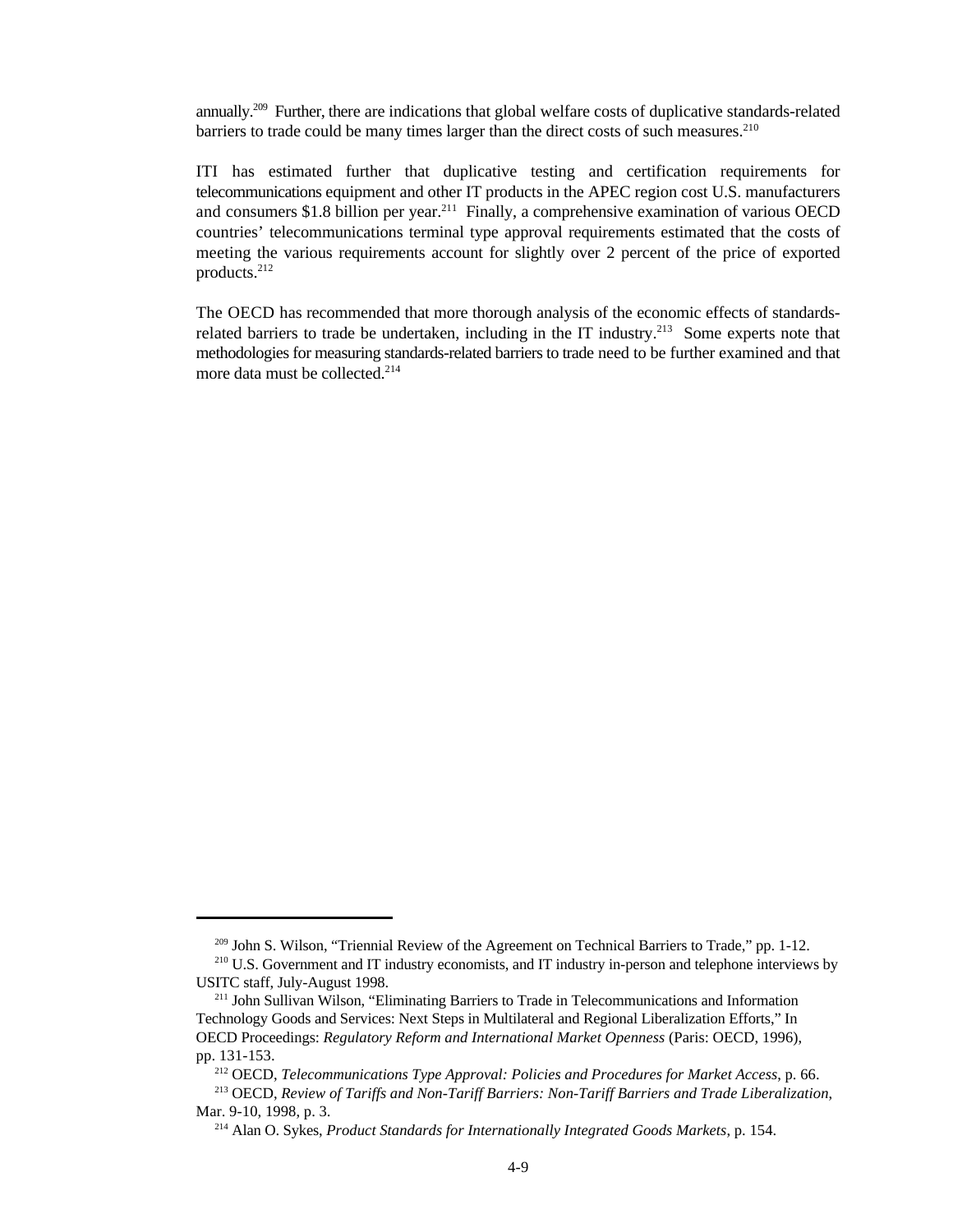# **CHAPTER 5 PRINCIPAL FINDINGS AND RECENT PROPOSALS FOR REDUCING IT STANDARDS-RELATED BARRIERS TO TRADE**

This chapter briefly summarizes this report's findings on standards-related barriers to trade in the IT industry and describes some recent proposals for reducing such barriers. Because of recent interest in MRAs to reduce some of the costs of duplicative conformity assessment requirements across countries, the chapter evaluates some recent bilateral and regional MRAs completed in the IT sector. A discussion of several alternative approaches to MRAs, suggested by U.S. and foreign trade officials and IT industry representatives as potentially less costly and less trade restrictive in certain circumstances, follows. Finally, the chapter concludes with an examination of some U.S. Government responses to strategic standards policies of the European Union and Japan.

## **Principal Findings**

This study has identified standards-related measures as among the most important and costly trade barriers for manufacturers of IT products such as computer hardware, software, and telecommunications equipment. As previously seen, standards and technical regulations often serve important economic and social goals by facilitating production, reducing transaction costs, and protecting health, safety, and the environment. However, standards-related measures and the means by which government regulators assess the conformance of products, processes, or management systems to government-mandated standards, or technical regulations, can generate added costs for foreign manufacturers. They also may be used to protect domestic industries from competition.

The study finds that U.S. IT producers have encountered standards-related barriers to trade such as duplicative conformity assessment requirements; diverse quality assurance, testing and certification requirements; and differing marking and labeling requirements. However, despite the differences among conformity assessment systems, a number of countries' principal technical regulations related to IT standards are based on the same international standards and for the same general purposes: to assure electrical safety for IT workers and consumers; to ensure electromagnetic compatibility of IT products; and to protect public telecommunications networks and radio spectrum. The main differences among countries are primarily related to the means required to prove conformity to such regulations. As a result, most computer hardware, software, and telecommunications equipment manufacturers indicate that the standards-related barrier of greatest cost and time significance is the need to show compliance with duplicative government technical regulations repeatedly across countries.

Although there have been some attempts to quantify the economic costs of nontariff barriers to trade, there is a lack of quantitative work specifically analyzing the costs of standards-related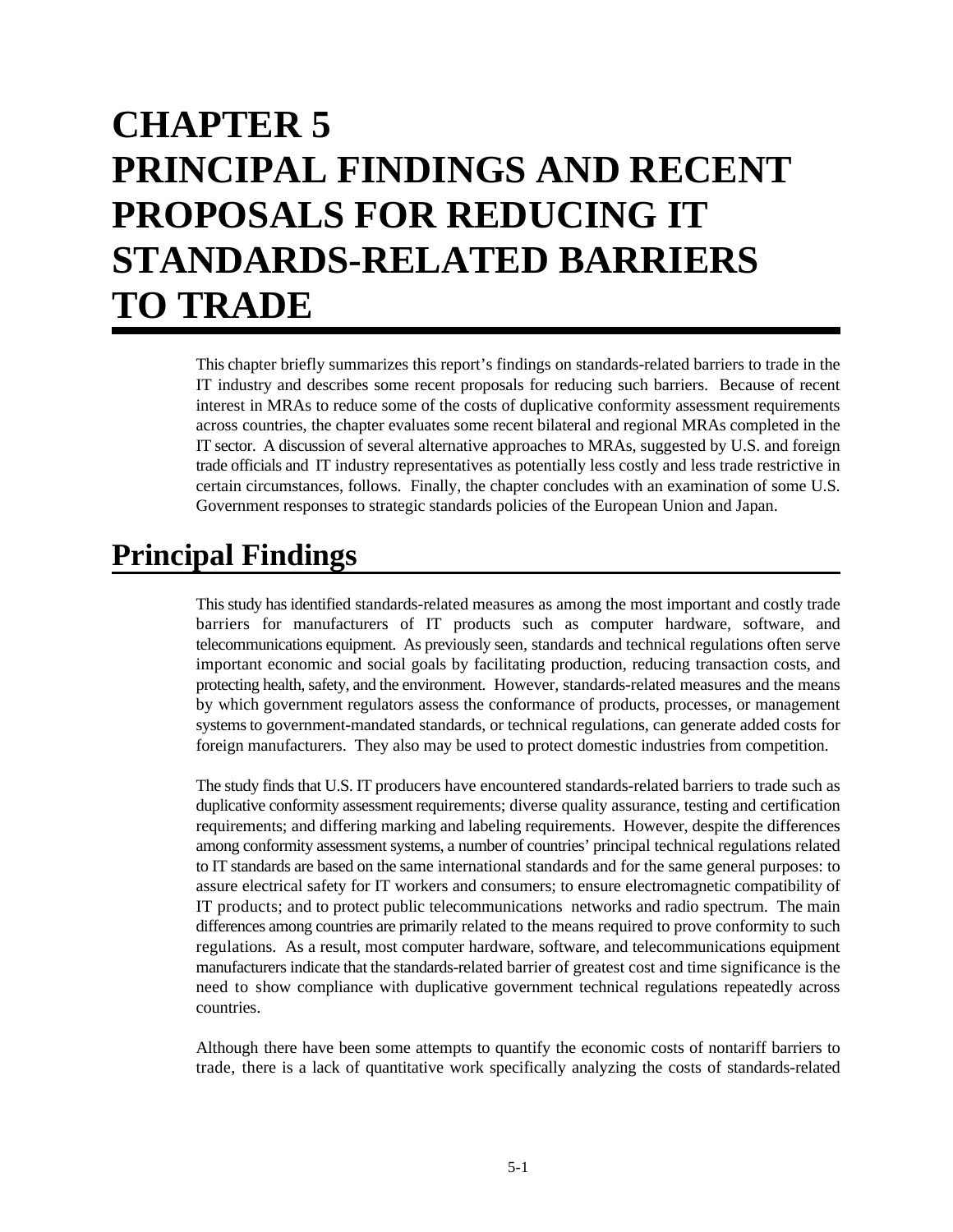barriers to trade in the IT industry.<sup>215</sup> However, as the previous chapter indicates, estimates by the leading IT industry association suggest that duplication in mandatory testing and certification for computers, telecommunications equipment, and other IT products across countries results in significant costs for U.S. and foreign companies and consumers.<sup>216</sup> Studies completed by the National Research Council, the Brookings Institution, and the OECD also suggest that the costs of standards-related barriers to trade on the IT industry are substantial.<sup>217</sup> The following section examines MRAs and outlines some proposals put forth by trade officials and industry representatives for reducing costs associated with standards-related barriers.

## **Recent Proposals for Reducing IT Standards-Related Barriers**

#### *Mutual Recognition*

Sometimes the costs of repeated conformity assessment in international markets may be reduced by establishment of agreements known as mutual recognition agreements (MRAs). An MRA is an agreement between parties to accept some or all aspects of one another's work based on the acceptance by one party of the results of another party of one or more elements of a conformity assessment or certification system. Both government and private-sector parties may be involved in  $MRAs.<sup>218</sup>$  A number of policy experts assert that agreements between governments to recognize national conformity assessment mechanisms have a potential to facilitate trade.<sup>219</sup> Ideally, a network of global MRAs enables manufacturers of regulated products to test products once and obtain certification and acceptance in all markets covered by such agreements. However, although MRAs may be appropriate in some cases, they may not always be the most effective means for reducing conformity assessment costs in IT products.

<sup>&</sup>lt;sup>215</sup> Alan O. Sykes, *Product Standards for Internationally Integrated Goods Markets*, p. 154.

<sup>&</sup>lt;sup>216</sup> John S. Wilson, "Triennial Review of the Agreement on Technical Barriers to Trade," pp. 1-12.

<sup>&</sup>lt;sup>217</sup> Deardorff, Alan V. And Robert M. Stern., *Measurement of Non-Tariff Barriers*, pp. 1-80; OECD, *Telecommunications Type Approval: Policies and Procedures for Market Access* (Paris: OECD, 1992), pp.1-66; Alan O. Sykes, *Product Standards for Internationally Integrated Goods Markets*, pp. 1-154; and National Research Council, *Standards, Conformity Assessment and Trade Into the 21st Century*, pp. 104-112.

<sup>&</sup>lt;sup>218</sup> MRAs among private testing and certification organizations and large scale data exchange agreements may also be used to facilitate trade. Private testing bodies often help exporters overcome problems due their knowledge of and expertise in foreign countries' technical regulations and conformity assessment requirements. Agreements among private bodies in different countries sometimes are referred to as memoranda of understanding. Underwriters Laboratories Inc., letter to USITC staff dated July 17, 1998.

<sup>&</sup>lt;sup>219</sup> National Research Council, *Standards, Conformity Assessment and Trade Into the 21st Century,* pp. 4-5.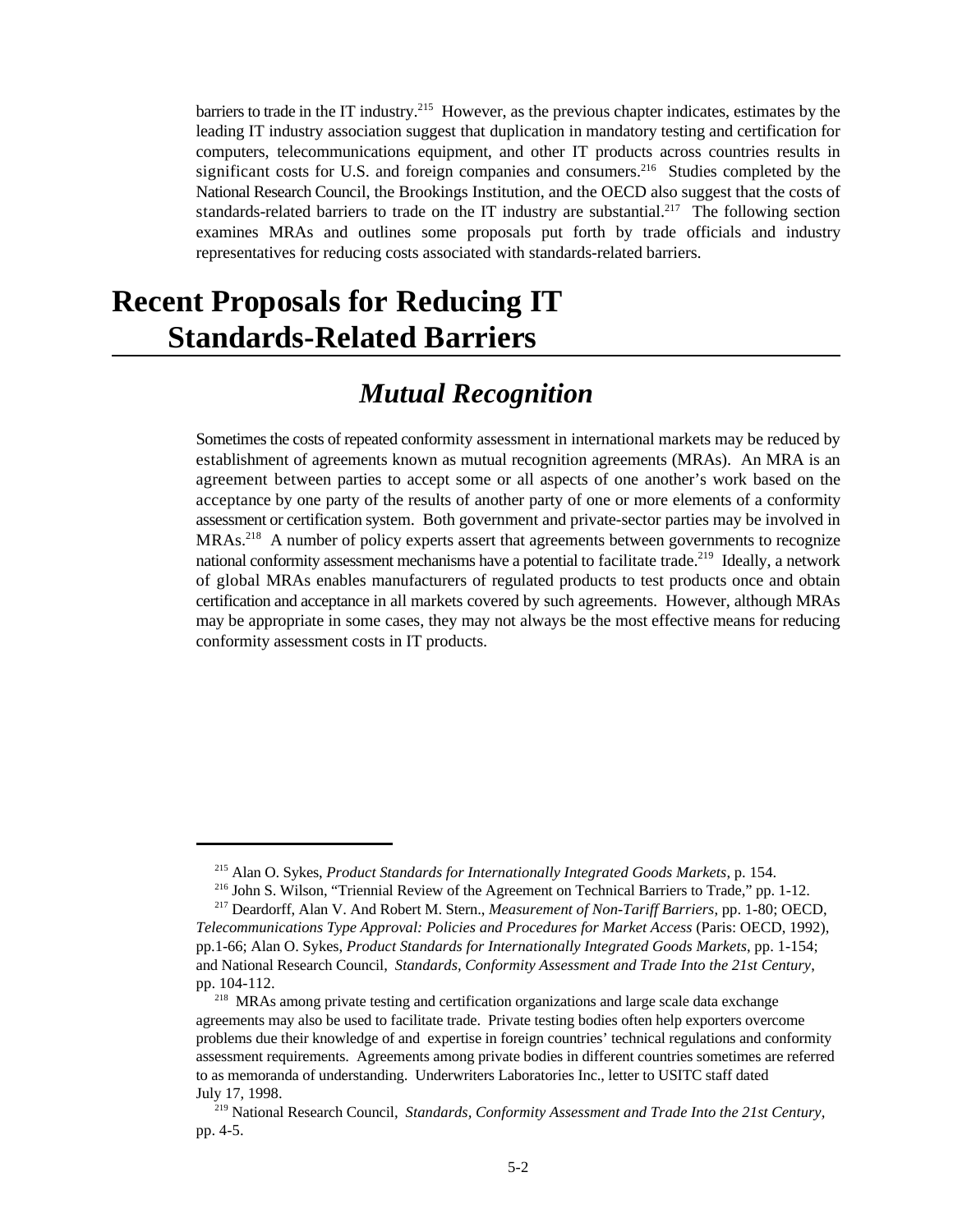An MRA concluded by the United States and the European Union on June 13, 1997,<sup>220</sup> covered over \$60 billion of transatlantic trade a year in IT equipment and non-IT products.<sup>221</sup> For IT products, the MRA's annexes cover technical regulation of telecommunication equipment, electromagnetic compatibility, and electrical safety.<sup>222</sup> Also covered by the multisectoral agreement are regulation of pharmaceuticals, medical devices, and recreational craft. A major objective of the MRA is to help reduce the cost of testing and certification in the regulated sectors. Manufacturers will have their choice of testing laboratories broadened. Under the agreement, there will be mutual acceptance of test data to U.S. and EU regulations during a two-year phase-in period.<sup>223</sup> After the two-year period, certifications performed by any facility in the United States or the EU recognized under the MRA will be accepted. Further attention is required to ensure full MRA implementation, including necessary regulatory and legal changes required to implement the agreement. Dispute resolution under the MRA will be handled by a Joint Committee and Joint Sectoral Committee for IT, with decisions requiring the consent of both parties. $224$ 

Some industry supporters of the MRA estimate that it will result in direct savings to IT manufacturers of over \$1.3 billion in reduced regulatory costs.<sup>225</sup> They also assert that IT firms will accrue additional benefits as a result of reduced time to market once applicable phase-in-periods are completed.<sup>226</sup> IT industry supporters of the MRA also state that it will provide them with a broader choice of testing laboratories.<sup>227</sup> Nevertheless, many IT industry representatives concur with some industry and standards analysts that the MRA will make the most progress in reducing standards barriers to trade in the traditionally more regulated telecommunications terminal equipment segment of the IT industry rather than in traditionally less regulated areas such as computers and software products.228

<sup>&</sup>lt;sup>220</sup> Although the United States and the European Union officials initialed the MRA on June 13, 1997, the MRA was not officially signed until May 12, 1998. For further discussion of the US-EU MRA, see USTR, "Mutual Recognition Fact Sheet," June 20, 1997; and EU, "EU Reaches MRA Agreements to Cut Red Tape with United States and Canada," *European Union News*, No., 41/97, June 13, 1997.

<sup>&</sup>lt;sup>221</sup> OECD, *Product Standards, Conformity Assessment, and Regulatory Reform* (Paris: OECD, 1997) p. 26; and OECD, *Regulatory Cooperation in an Interdependent World* (Paris: OECD, 1994), p. 1.; and U.S. IT industry representatives, government officials, and representatives of standards organizations, interviews by USITC staff, Sept. 26, 1997; Nov. 17-19, 1997; Feb. 17-18, 1998; May 6, 1998; and USTR official, facsimile transmission to USITC staff, Oct. 20, 1998. Also see John S. Wilson, "Telecommunications Liberalization: The Goods and Services Connection," pp. 63-85.

 $222$  USTR, "Mutual Recognition Fact Sheet," June 20, 1997; and EU, "EU Reaches MRA Agreements to Cut Red Tape with United States and Canada," *European Union News*, No., 41/97, June 13, 1997.

 $223$  Ibid.

 $224$  Ibid.

 $225$  ITI representatives, interview by USITC staff, Apr. 30, 1997.

<sup>&</sup>lt;sup>226</sup> Industry experts estimate the reduction in time necessary to complete the certification and testing process to be six to eight weeks, enabling international suppliers of IT goods to get their products to market much quicker than at present. John S. Wilson, "Telecommunications Liberalization: The Goods and Services Connection," pp. 79-80.

 $227$  U.S. IT industry representatives, interviews by USITC staff, Nov. 17-19, 1997; Feb. 17-18, 1998; and May 6, 1998.

 $228$  Ibid; and Paul David and W. Edward Steinmueller, "Standards, Trade, and Competition in the Emerging Global Information Infrastructure Environment," in *Telecommunications Policy*, Vol. 20, No. 10, 1996, p. 1; John Wilson, "Regulatory Reform, Trade and Telecommunications Goods and Services," paper presented at OECD Workshop on Trade Policies and Trade Relations: Regulatory Reform and International Market Openness, Paris, 1997, pp. 1-18; and U.S. telecommunications equipment industry and trade association representatives, telephone interviews by USITC staff, Sept. 26 and Nov. 12, 1997; and June 24, 1998.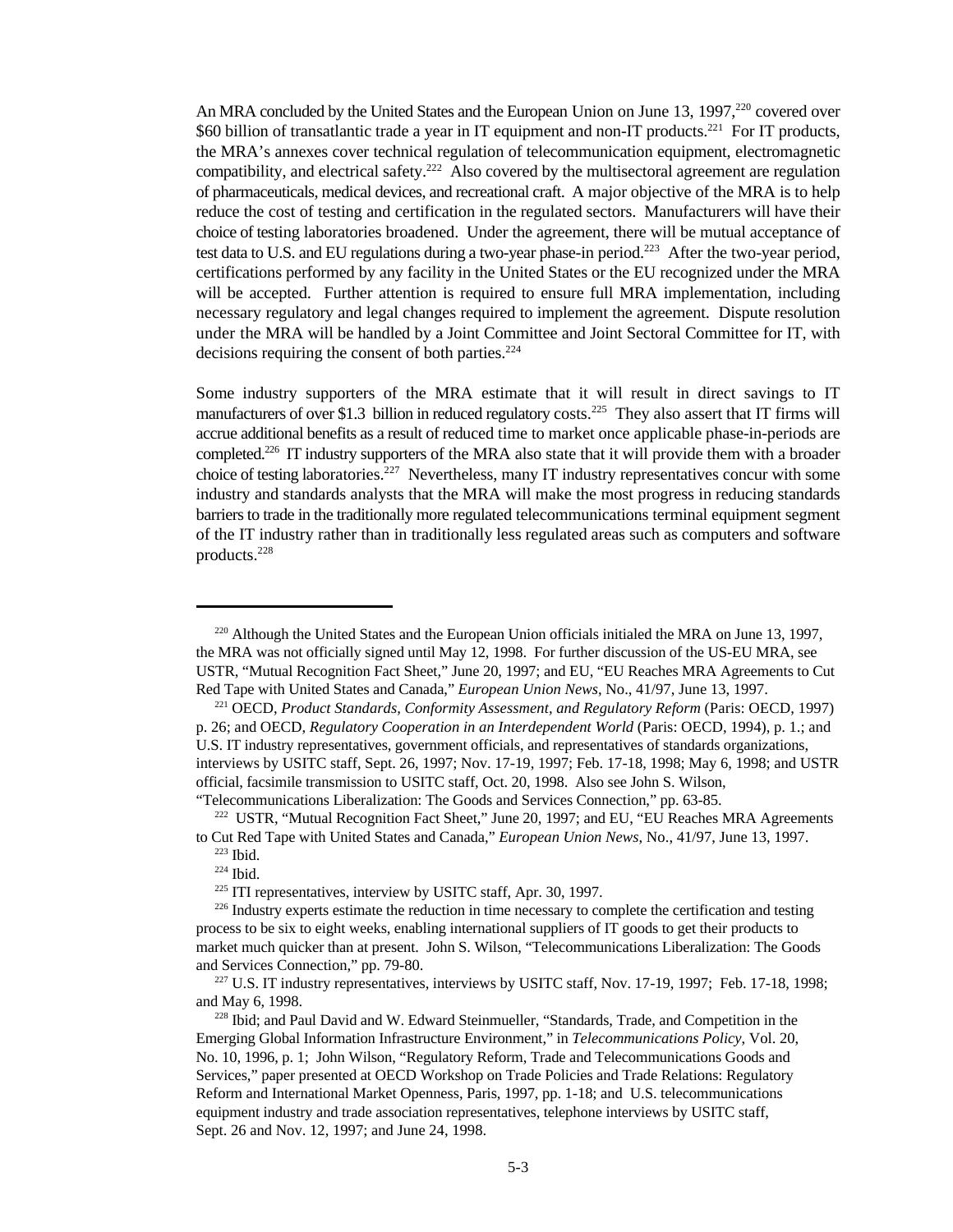A number of IT industry experts, regulators, and trade officials assert that several lessons were learned from the U.S.-EU MRA.<sup>229</sup> First, the MRA may have been too broad, covering too many sectors and issues, which made it very time consuming and expensive to complete.<sup>230</sup> Secondly, lessregulated IT industry sectors, such as the computer sector, are now subsumed under a comprehensive MRA which presupposes regulatory structures in the United States and the EU. A third problem with the U.S.-EU MRA is its bilateral nature, limiting opportunities for other countries to participate in the agreement. Therefore, while expanding trade opportunities among the United States and EU countries, the MRA may impede trade with non-participants.<sup>231</sup> This does not take into account the global nature of the IT industry whereby different stages of the IT production process occur in different locations worldwide. On the other hand, strong supporters of the U.S.-EU MRA point out that the European Commission has completed similar MRAs with Australia and Canada and plans to negotiate similar MRAs with a number of other trading partners. However, according to some trade experts, excluding Asia from the MRA, or completing a separate MRA with individual countries, will add to the complexity and cost of the production process.<sup>232</sup>

More recently, APEC trade ministers concluded a sectorally based mutual recognition arrangement  $(MRA)^{233}$  covering testing and certification of telecommunications and other IT equipment attached to networks. Ambassador Charlene Barshefsky, USTR, stated that the APEC Telecom MRA is the first multilateral MRA on telecommunications equipment.<sup>234</sup> Individual APEC economies may choose to sign and implement the MRA on a bilateral basis with other APEC economies. APEC ministers endorsed the MRA on June 5, 1998, and specified dates for 16 of the 18 APEC economies for bringing the MRA's provisions into effect (table 5-1).<sup>235</sup>

Under terms of the MRA, IT manufacturers will be able to have their products tested in the country where they are manufactured, then offer them for sale in any country covered by the MRA without further testing.<sup>236</sup> Products included in the arrangement are all telecommunications and other IT equipment subject to telecommunication regulations, including wireline and wireless, terrestrial, and satellite equipment. This could include computers, telephones, modems, transmitters, and software

<sup>&</sup>lt;sup>229</sup> U.S. IT industry representatives, government officials, and representatives of standards organizations, interviews by USITC staff, Sept. 25, 1997; Nov. 17-19, 1997; Feb. 17-18, 1998; and May 6, 1998. Also see John S. Wilson, "Telecommunications Liberalization: The Goods and Services Connection," pp. 79-80.

 $230$  Ibid.

<sup>&</sup>lt;sup>231</sup> OECD, *Product Standards, Conformity Assessment, and Regulatory Reform*, p. 26; and OECD, *Regulatory Cooperation in an Interdependent World*, p. 1.

 $232$  John Wilson, "Regulatory Reform, Trade and Telecommunications Goods and Services," pp. 1-18; and U.S. IT industry representatives, government officials, and representatives of standards organizations, interviews by USITC staff, Sept. 26, 1997; Nov. 17-19, 1997; Feb. 17-18, 1998; and May 6, 1998.

<sup>&</sup>lt;sup>233</sup> APEC terminology refers to MRAs as mutual recognition arrangements rather than the more commonly used term mutual recognition agreements. See appendix C for a glossary of important terms used in this report.

<sup>&</sup>lt;sup>234</sup> USTR, "Ambassador Barshefsky Announces Conclusion of APEC Telecommunications Equipment Mutual Recognition Arrangement,"*USTR Press Release*, June 5, 1998, pp. 1-3.

<sup>&</sup>lt;sup>235</sup> Chile and New Zealand indicated that participation is unnecessary for their economies due to the relative simplicity of their regulatory regimes for telecommunications equipment. USTR, "Ambassador Barshefsky Announces Conclusion of APEC Telecommunications Equipment Mutual Recognition Arrangement," pp. 1-3.

 $^{236}$  Ibid.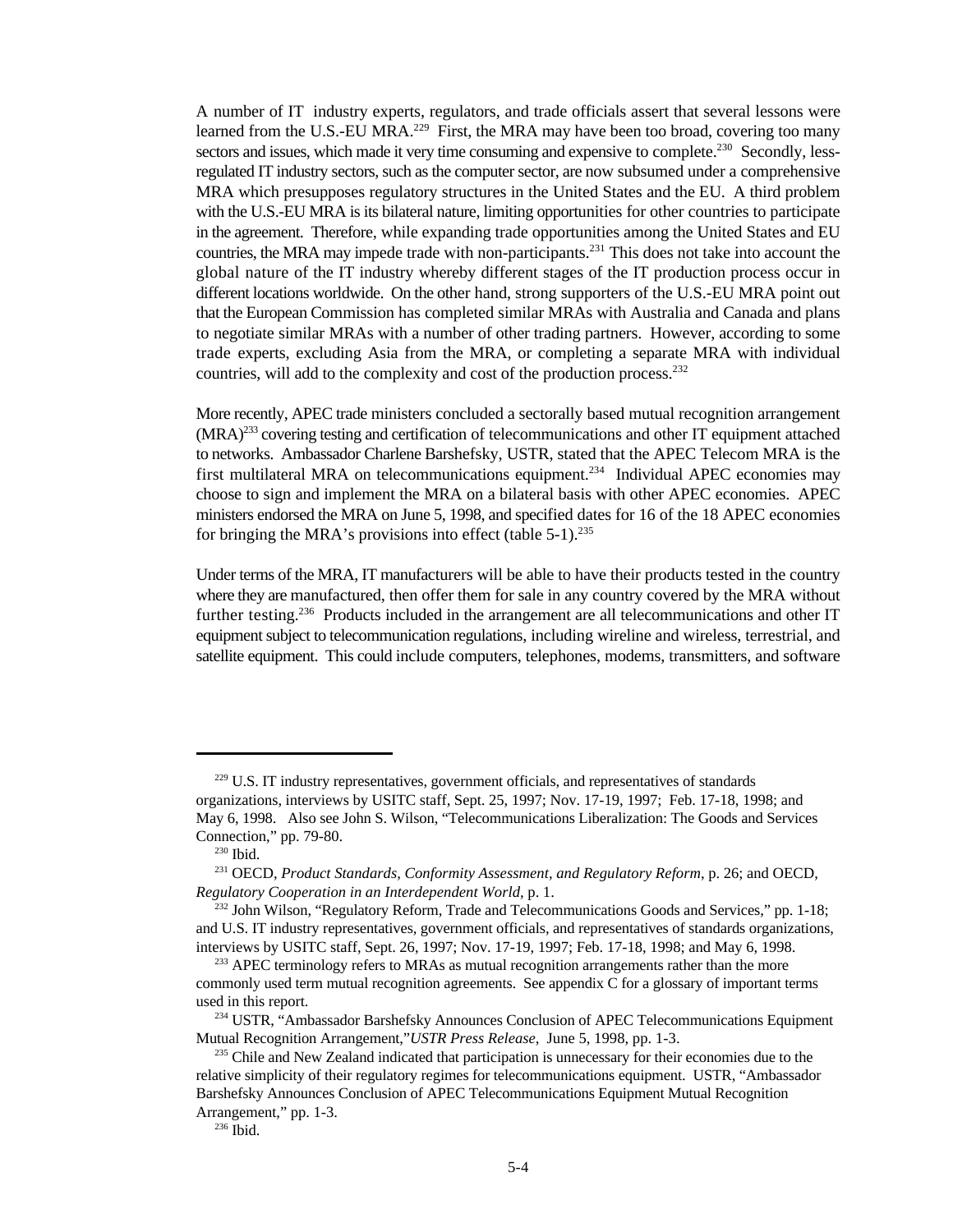#### **Table 5-1**

**Annex to the APEC Telecommunications Ministerial Declaration: Indicative schedule for early voluntary sectoral liberalization in the mutual recognition arrangement on conformity assessment for telecommunications equipment**

| <b>Country</b>           | <b>Mutual Recognition of Test Reports</b><br>(Phase I)        | <b>Mutual Recognition of Equipment</b><br><b>Certifications (Phase II)</b>             |
|--------------------------|---------------------------------------------------------------|----------------------------------------------------------------------------------------|
| Australia                | Australia already accepts test reports from<br>other parties. | Suppliers' declarations are accepted now.<br>Australia does not require certification. |
| <b>Brunei Darussalam</b> | 2003                                                          | 2003                                                                                   |
| Canada                   | <b>End of 1998</b>                                            | <b>End of 1999</b>                                                                     |
| China                    | 2002 for network terminals.                                   | To be advised.                                                                         |
| Hong Kong, China         | Already in effect.                                            | Two to three month process required.                                                   |
| Indonesia                | 2005                                                          | To be advised.                                                                         |
| Japan                    | <b>July 1999</b>                                              | July 1999 (targeted, but could be 2000)                                                |
| Korea                    | <b>July 1999</b>                                              | To be advised.                                                                         |
| Malaysia                 | 2003                                                          | 2003                                                                                   |
| Mexico                   | <b>June 2001</b>                                              | To be advised.                                                                         |
| New Zealand <sup>1</sup> | See footnote.                                                 | See footnote.                                                                          |
| Papua New Guinea         | December 2001                                                 | To be advised.                                                                         |
| Philippines              | 2005                                                          | 2006                                                                                   |
| Singapore                | <b>July 1999</b>                                              | <b>End of 1999</b>                                                                     |
| Chinese Taipei           | Already in effect.                                            | 2000 (targeted, but could be 2001)                                                     |
| Thailand                 | 2004                                                          | 2006                                                                                   |
| <b>United States</b>     | FCC currently accepts test data from other<br>parties.        | <b>July 1999</b>                                                                       |

<sup>1</sup> The responsibility for setting the standards for attachment to telecommunications networks in New Zealand rests with network operators, not the Government - except in as far as electrical safety and electro-magnetic compatibility are concerned. Recognizing its potential to contribute towards removal of NTMs in the APEC region, New Zealand proposes to endorse the MRA.

Source: APEC secretariat, 1998.

that is intended for connection to the public telecommunications network to send, process, or receive information $237$ 

 $237$  Other key elements of the MRA include (1) detailed procedures for designating, recognizing, and monitoring conformity assessment bodies, (2) a requirement for the acceptance of the results of conformity assessment procedures performed by these conformity assessment bodies, (3) a transition period for training and confidence building, (4) a joint committee to facilitate the implementation and running of the arrangement, and (6) due process requirements of all parties to the arrangement.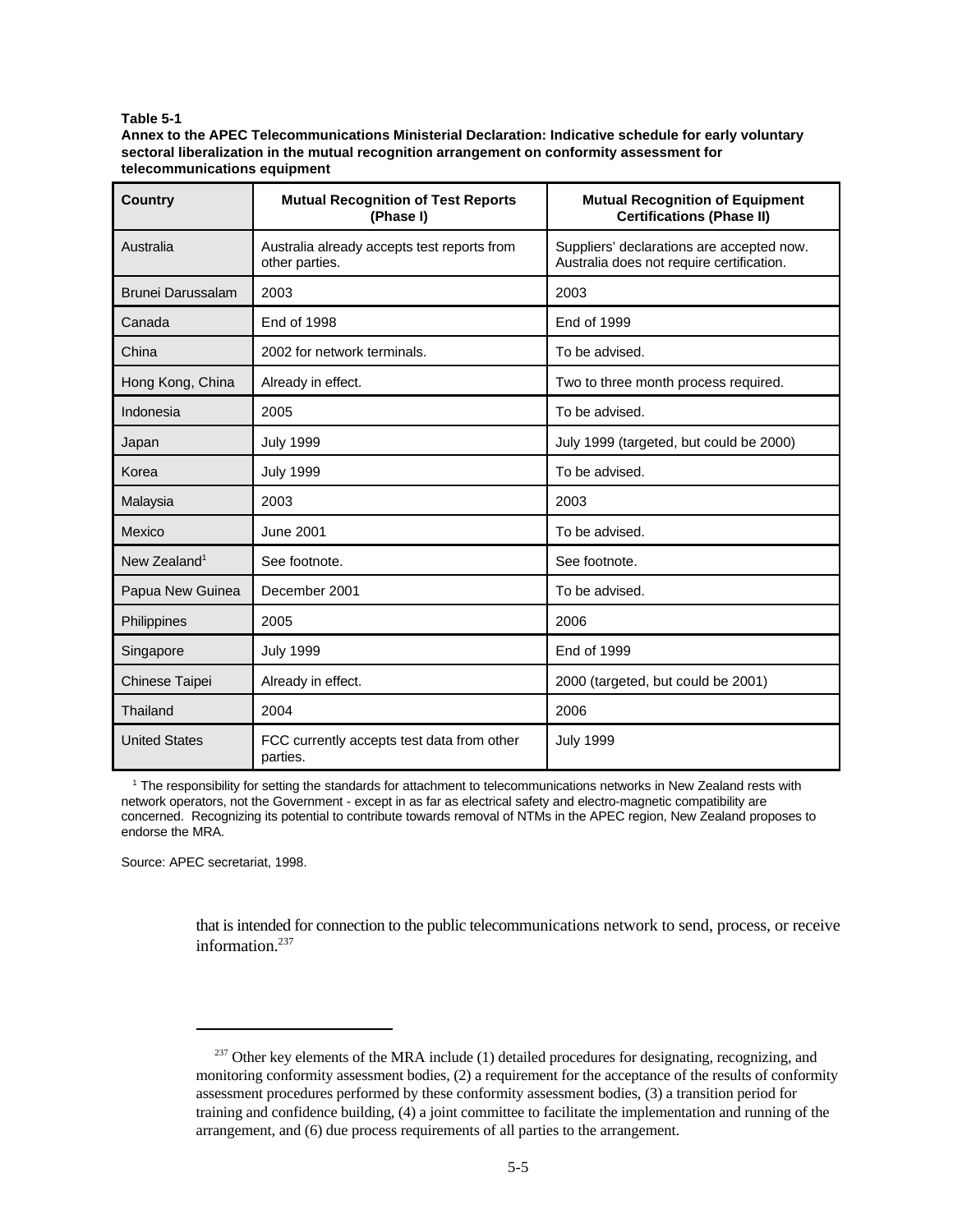While APEC ministers endorsed the conclusion of the MRA text, that text "does not, in and of itself, create legally binding international obligations."<sup>238</sup> It is the decision of each APEC economy to decide how it will use the MRA.<sup>239</sup> USTR stated that it was the intention of the United States to rely on exchanges of letters to bring the MRA into force as a trade agreement with interested APEC trade partners.  $240$  The FCC adopted a notice of proposed rulemaking on May 14, 1998, which is the first step towards U.S. implementation of the APEC Telecom MRA, as well as the telecommunications annex of the multisectoral U.S.-EU MRA.<sup>241</sup>

According to U.S. trade officials, the APEC MRA will boost trade in telecommunications and IT goods among APEC members, affecting about \$45 billion in current trade flows, or one-third of the global market.<sup>242</sup> Phase one of the MRA is expected to accelerate the completion of mutual acceptance of technical testing. Phase two will do the same for certification procedures.<sup>243</sup> The MRA would also accelerate necessary regulatory actions and cut redundant testing of IT goods. The purpose of the MRA is to streamline the conformity assessment procedures for a wide range of telecommunications and other related IT equipment and thereby facilitate trade among the participating parties.

Proponents of the APEC Telecom MRA suggest it has benefited significantly from lessons learned from the U.S.-EU negotiations that took almost four years to complete. For example, the APEC MRA was completed on a sectoral rather than on a multisectoral basis. U.S. trade negotiators and regulators found during the U.S.-EU negotiations that the sheer complexity of such a multisectoral agreement involving diverse sectors and issues required extensive technical and regulatory expertise that delayed final agreement considerably.<sup>244</sup> By focusing its efforts on the technical regulation of equipment affecting telecommunications networks in the APEC MRA, regulatory, trade, and IT industry officials in APEC economies were able to more effectively coordinate their activities in an efficient and timely manner. Further, since the APEC telecommunications MRA was a multilateral

 $244$  Efforts to reach an MRA took over three years. From the outset, the EU insisted that the negotiations should result in a "balanced package" that included an umbrella text and sectoral annexes reflecting roughly equal value of coverage for both sides. A minimum initial package would, according to EU officials, include five of the seven sectors actively being discussed. These sectors, however, ranged considerably in terms of the degree of hazard associated with them, as well as the amount and type of regulatory oversight already in existence. In addition to including annexes on telecommunications, EMC, and electrical safety, the MRA covered some non-IT related areas, including pharmaceuticals, medical devices, recreational craft, and veterinary biologics. Negotiations over medical devices and pharmaceuticals, two sectors of particular commercial significance to the EU, proved especially difficult. U.S. Department of State telegram, "April 17 U.S.-EU New Transatlantic Agenda Task Force Meeting," message reference No. State 92440, prepared by U.S. Department of State, Washington, DC, May 16, 1997; U.S. Department of State telegram, "U.S.-EU Mutual Recognition Agreements (MRAs)- January 6-10 Negotiations," prepared by U.S. Mission to the EU, message reference No. 213, Jan. 13, 1997. Also see USITC, *The Year in Trade 1997: Operation of the Trade Agreements Program*, Pub. 3103, May 1998, pp. 95-96.

<sup>&</sup>lt;sup>238</sup> USTR, "Ambassador Barshefsky Announces Conclusion of APEC Telecommunications Equipment Mutual Recognition Arrangement," pp. 1-3.

<sup>&</sup>lt;sup>239</sup> USTR official, NIST Standards in Trade Workshop, Gaithersburg, MD, May 15, 1998.

<sup>&</sup>lt;sup>240</sup> USTR, "Ambassador Barshefsky Announces Conclusion of APEC Telecommunications Equipment Mutual Recognition Arrangement," pp. 1-3.

 $241$  The FCC notice of proposed rulemaking, on implementation of the APEC, U.S.-EU, and other MRAs (ET Docket 98-68), may be viewed on the Internet at www.fcc.gov/oet/dockets.

<sup>&</sup>lt;sup>242</sup> USTR, "Ambassador Barshefsky Announces Conclusion of APEC Telecommunications Equipment Mutual Recognition Arrangement," pp. 1-3; and USTR official, NIST Standards in Trade Workshop, Gaithersburg, MD, May 15, 1998.

<sup>&</sup>lt;sup>243</sup> USTR official, NIST Standards in Trade Workshop, Gaithersburg, MD, May 15, 1998.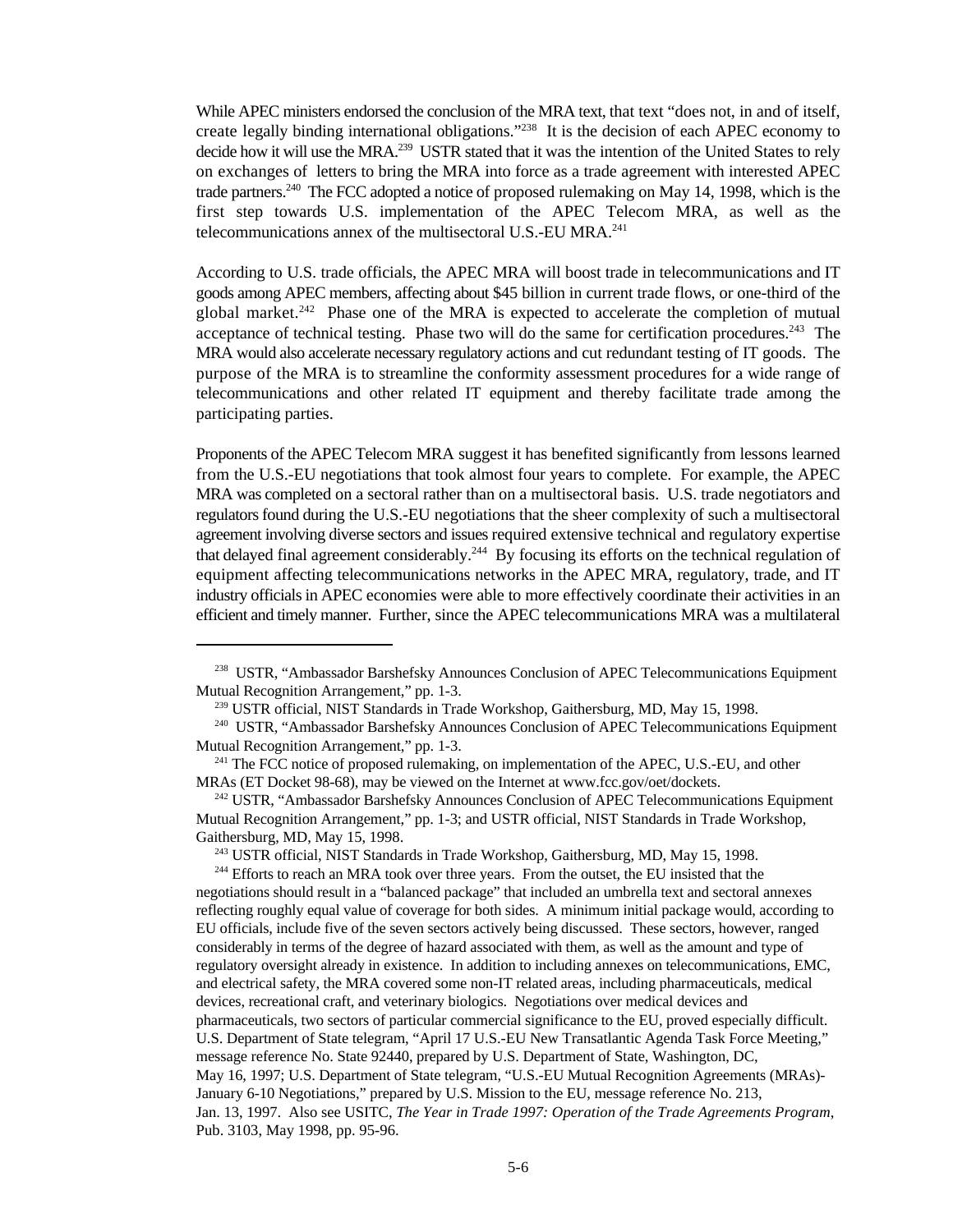rather than a bilateral effort, a number of industry and trade officials assert that it overcomes some of the problems of exclusion that occur in agreements such as the U.S.-EU MRA.

On the other hand, some critics suggest that the APEC MRA may provide too much flexibility to member economies.<sup>245</sup> The APEC MRA is voluntary; members are not required to enter into it. Although 16 of 18 APEC economies have announced their intentions to participate in the MRA, their specific schedules for implementing both phases of the agreement vary greatly (table 5-1). Further, APEC economies may suspend the mutual recognition and acceptance of obligations with respect to other parties to the agreement within 60 days of notice. The critics state that lack of a more formal agreement such as the US-EU MRA could affect large-scale implementation of the APEC MRA if political and economic conditions change in the future.<sup>246</sup>

To resolve some of the problems described in the MRAs above, a number of government and industry observers believe that, in instances where MRAs are determined to be appropriate, global, rather than bilateral, MRAs would be more efficient in overcoming multiple testing and certification procedures.<sup>247</sup> Ideally, such MRAs would be transparent and based on objective recognition criteria, and all interested third parties would be given an opportunity to join the MRA. For instance, U.S. industry representatives recommended to U.S. trade officials that, although the WTO TBT agreement envisioned bilateral types of MRAs, the TBT should give attention to the emergence of regional and international agreement systems that are based on confidence building.<sup>248</sup> Some IT industry representatives stated that MRAs should not discriminate against products of third-party origin even if free-riding occurs.<sup>249</sup> They would prefer that MRAs focus on quality and competence of the conformity assessment systems rather than the origin of the products that are going to be assessed.<sup>250</sup> The recognition of conformity assessment results for products of third-party origin would also be helpful for many developing countries where conformity assessment services may not be adequate.<sup>251</sup>

### *Alternatives to MRAs*

Although the WTO TBT supports the use of MRAs in certain circumstances, a 1997 report of the TBT Committee recognized that MRAs are not the only solution to standards-related barriers to trade (see text box below).<sup>252</sup> U.S. IT industry representatives and trade officials state that in

(continued...)

<sup>&</sup>lt;sup>245</sup> U.S. and EU IT industry representatives and government officials, telephone interviews by USITC staff, Aug. 10- 12, 1998.

 $246$  Ibid.

 $247$  U.S. IT industry representatives, government officials, and representatives of standards organizations, interviews by USITC staff, Sept. 26, 1997; Nov. 17-19, 1997; Feb. 17-18, 1998; and May 6, 1998.

 $^{248}$  U.S. industry representatives, interviews by USITC staff, Feb. 17-18, and May 6, 1998.

<sup>&</sup>lt;sup>249</sup> U.S. IT industry representatives, government officials, and representatives of standards

organizations, interviews by USITC staff, Sept. 26, 1997; Nov. 17-19, 1997; Feb. 17-18, 1998; and May 6, 1998.

 $250$  U.S. IT industry representatives, U.S. and foreign government officials, and representatives of standards organizations, interviews by USITC staff, Sept. 26, 1997; Nov. 17-19, 1997; Feb. 17-18, 1998; and May 6, 1998.

 $^{251}$  Ibid.

 $252$  U.S. industry and standards organization representatives, interviews by USITC staff, Sept. 23-24, 1997; U.S. government trade and regulatory officials, interviews by USITC staff, Oct. 27, 1998; WTO Committee on Technical Barriers to Trade, *Report of the First Triennial Review of the Operation and*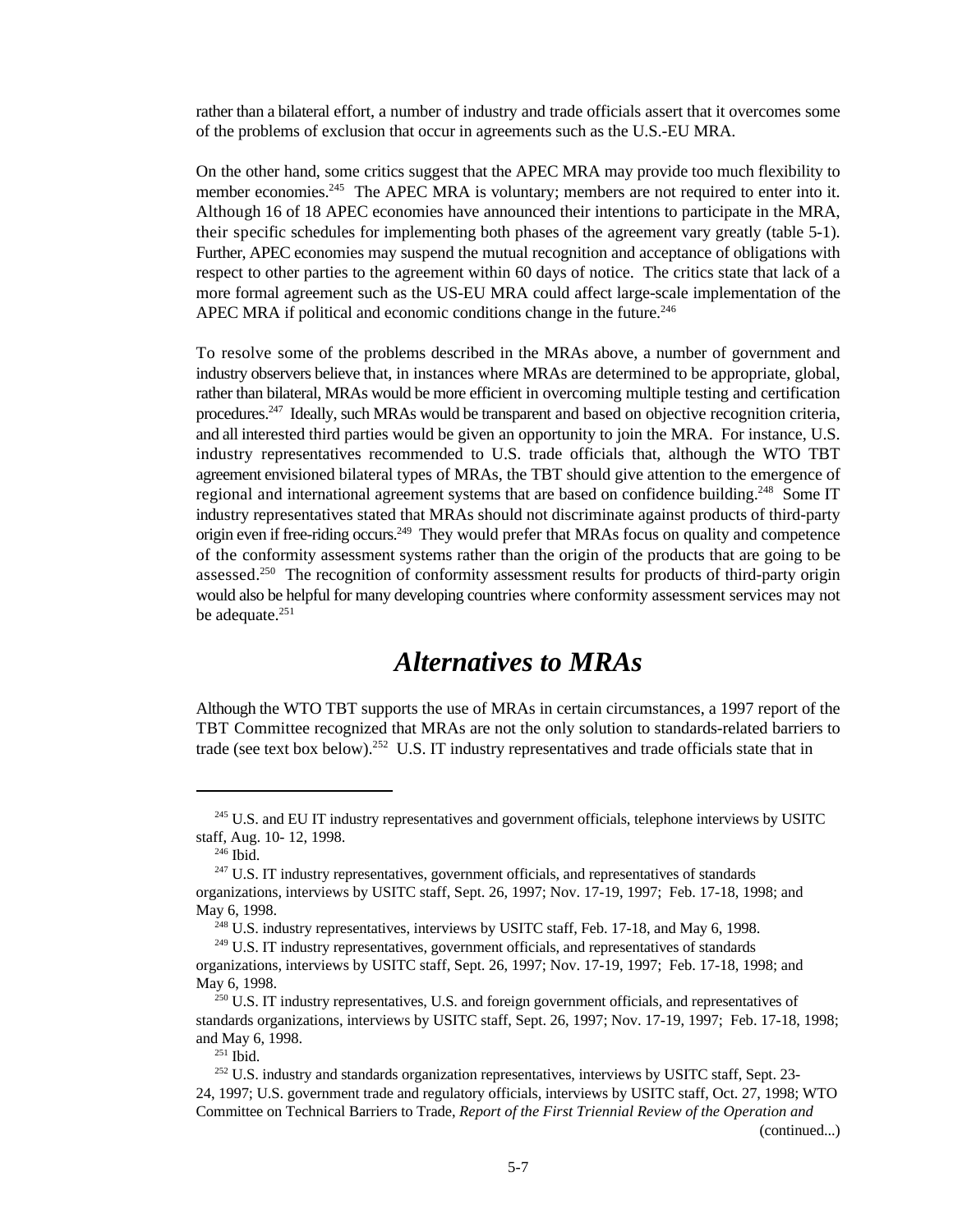#### **WTO Committee on Technical Barriers to Trade: MRAs**

In 1997, The WTO Committee on Technical Barriers to Trade noted the emerging interest in concluding MRAs at the regulatory level by WTO member countries on a bilateral basis. It also noted concerns that had been expressed on "possible difficulties and problems associated with MRAs." These included problems related to cost, transparency, their discriminatory nature, opportunities for countries to enter into bilateral MRA negotiations, the need to take into account the quality of conformity assessment procedures rather than the origin of the product, and the efficiency and effectiveness of MRAs to solve problems of multiple testing and conformity assessment procedures.

Source: WTO Committee on Technical Barriers to Trade, *Report of the First Triennial Review of the Operation and Implementation of the Agreement on Technical Barriers to Trade*, Nov. 18, 1997.

addition to considering MRAs as a possible tool for overcoming multiple testing and conformity assessment requirements in international markets, alternative means, such as unilateral recognition and supplier's declaration, should also be considered for accomplishing the objectives of technical regulations.<sup>253</sup>

#### **Unilateral Recognition**

Another approach for nations' acceptance of results of conformity assessment by other countries is unilateral recognition. In 1997, a WTO review of the operation of the agreement highlighted members' obligations to ensure that conformity assessment procedures are not more strict or applied more strictly than is necessary to give importing members adequate confidence that products conform with relevant technical regulations or standards.<sup>254</sup> Specifically, Article 2.7 of the TBT states that "Members shall give positive consideration to accepting as equivalent technical regulations of other Members, even if these regulations differ from their own, provided that they are satisfied that these regulations adequately fulfill the objectives of their own regulations."<sup>255</sup>

According to some U.S. trade officials, what is often lost in discussions on MRAs is the basic TBT obligation concerning the unilateral acceptance of conformity assessment results conducted by

 $252$  (...continued)

*Implementation of the Agreement on Technical Barriers to Trade*, Geneva, Nov. 18, 1997; OECD, *Product Standards, Conformity Assessment and Regulatory Reform,* p. 22; and Brian D. Unter, "Maximizing Customer Benefits--a Global Model for Regulatory Reform."

<sup>&</sup>lt;sup>253</sup> John Wilson, "The Economic Benefits of Removing Technical Barriers and Regulatory Barriers: Mutual Recognition Agreements and other Trade Facilitation Models," International Organization for Standardization Workshop on Mutual Recognition Agreements, Geneva, May 7, 1998, pp. 1-9.

<sup>&</sup>lt;sup>254</sup> WTO Committee on Technical Barriers to Trade, *Report of the First Triennial Review of the Operation and Implementation of the Agreement on Technical Barriers to Trade*, Geneva, Nov. 18, 1997.

 $^{255}$  Ibid.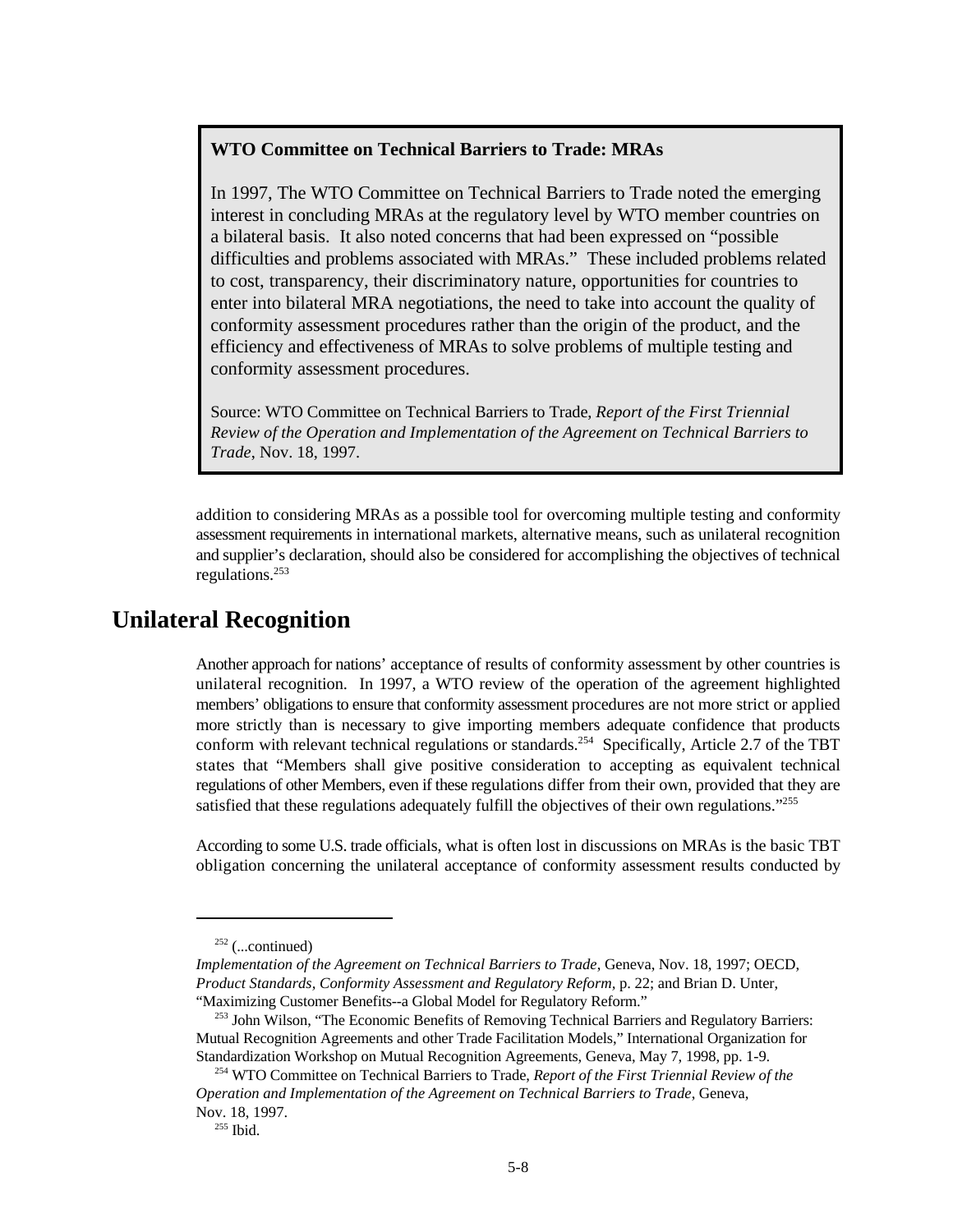bodies in other members' territories, whenever possible.<sup>256</sup> While the TBT provides some encouragement for MRAs, it also encourages its members to permit the participation of conformity assessment bodies located in the territories of other members on a nondiscriminatory basis. When this is possible, there is no need for mutual recognition and the additional costs and administrative layers that MRAs entail for governments and industries, both in terms of negotiating and implementing such agreements.

Because a number of governments require conformity assessment to the same or similar technical regulations in the IT industry, some IT industry and trade officials suggest that unilateral recognition by governments of other governments' conformity assessment results may be a less costly alternative to mutual recognition or other means of proving compliance to technical regulations.<sup>257</sup> According to these officials, when a conformity assessment body, wherever it is located, has demonstrated its procedures are based on international guides and standards, there often is a good basis for a presumption of conformity.<sup>258</sup>

#### **Supplier's Declaration**

U.S. IT industry representatives and trade officials suggest that another trade facilitation model that may be considered as an alternative to mutual recognition is supplier's declaration (table  $5-2$ ).<sup>259</sup> Supplier's declaration, they point out, is commonly agreed to be the least trade-restrictive approach to conformity assessment and was recognized as such in the report of the first triennial review of the TBT in 1997.<sup>260</sup>

<sup>259</sup> John S. Wilson, "The Likely Impact of U.S.-EU Sectoral Trade Liberalization," statement before U.S. International Trade Commission, Inv. No. 332-382, Sept. 23, 1997, p. 4.

 $256$  Article 6.1.

<sup>&</sup>lt;sup>257</sup> WTO Committee on Technical Barriers to Trade, *Report of the First Triennial Review of the Operation and Implementation of the Agreement on Technical Barriers to Trade*; U.S. IT industry representatives, interviews by USITC staff, Apr. 30, June 12, and Sept. 26, 1997, and Apr. 27, 1998; and U.S. and foreign government officials, and representatives of standards organizations, interviews by USITC staff, Sept. 26, 1997; Nov. 17-19, 1997; Feb. 17-18, 1998; and May 6, 1998.

 $258$  Ibid.

<sup>&</sup>lt;sup>260</sup> WTO Committee on Technical Barriers to Trade, Report of the First Triennial Review of the Operation and Implementation of the Agreement on Technical Barriers to Trade; U.S. IT industry representatives, interviews by USITC staff, Apr. 30, June 12, and Sept. 26, 1997; and Apr. 27, 1998; NIST Standards in Trade Workshop, Apr. 27, May 6, and May 7, 1998; and Brian D. Unter, "Maximizing Customer Benefits--A Global Model for Regulatory Reform."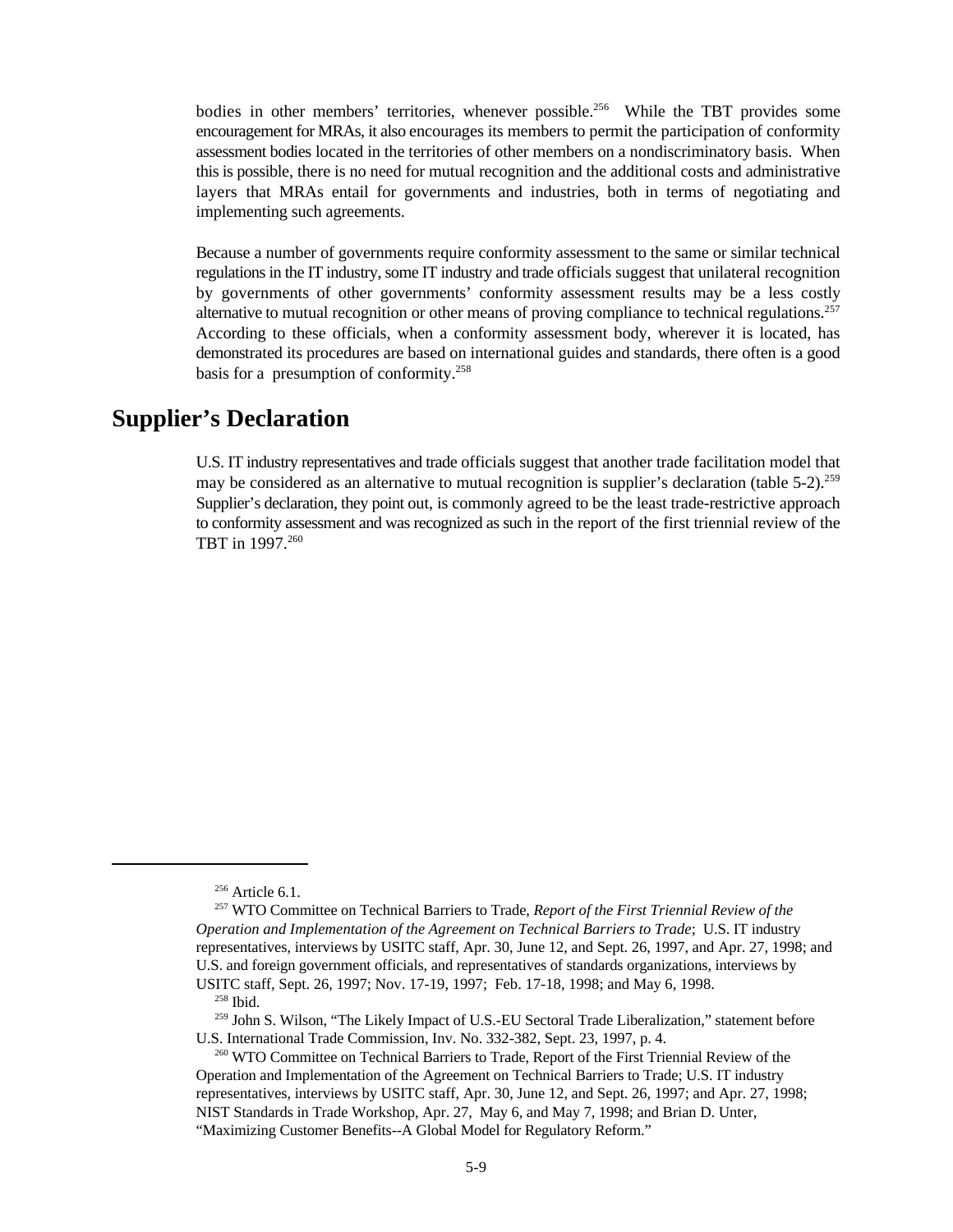|                               | <b>Electromagnetic Compatibility</b><br>(CISPR-22) | <b>Electrical Safety</b><br>(IEC 950) |
|-------------------------------|----------------------------------------------------|---------------------------------------|
| <b>Australia</b>              | x                                                  |                                       |
| <b>Czech Republic</b>         | χ                                                  | χ                                     |
| Canada                        | χ                                                  |                                       |
| <b>European Union (EU-15)</b> | χ                                                  | χ                                     |
| <b>Hong Kong</b>              |                                                    | χ                                     |
| <b>United States</b>          | х                                                  |                                       |

**Table 5-2 Selected countries whose technical regulations already accept supplier's declaration based on international electromagnetic compatibility or electrical safety standards:** 

Source: Information Technology Industry Council, 1998.

According to IT industry standards experts, the United States should support supplier's declaration and third party conformity assessment procedures as are appropriate in a given sector based on safety, regulatory, and marketplace needs.<sup>261</sup>

Supplier's declaration involves a process by which a manufacturer or supplier declares that a product meets one or more standards based on the manufacturer's confidence in its quality control system, or the results of testing or inspection the manufacturer undertakes or authorizes others to undertake on its behalf.<sup>262</sup> This approach allows producers to use laboratories in which they have confidence and which are most conveniently located in relation to production facilities, reducing the cost and time associated with testing. For regulatory purposes, government authorities may ensure that the integrity of supplier's declaration is maintained by establishing requirements for who signs the declaration of conformity and requiring access to the declaration or compliance records.<sup>263</sup>

Further, according to U.S. IT industry representatives, a country's product regulations should require just one test (or set of tests) without constraints on the location of the test laboratory.<sup>264</sup> This avoids duplicative testing. IT industry representatives state that, whenever possible, regulatory authorities should recognize a manufacturer's test or a third-party test that conforms to ISO/IEC guidelines<sup>265</sup>

(continued...)

<sup>&</sup>lt;sup>261</sup> U.S. industry representatives, interviews by USITC staff, Feb. 17-18, and May 6, 1998.  $262$  Ibid.

 $^{263}$  Ibid.; and U.S. IT industry representatives, U.S. and foreign government officials, and representatives of standards organizations, interviews by USITC staff, Sept. 26, 1997; Nov. 17-19, 1997; Feb. 17-18, 1998; and May 6, 1998.

 $264$  Ibid.

<sup>&</sup>lt;sup>265</sup> The Information Technology Industry Council suggested that the application of existing WTO disciplines could be used to advance implementation and adherence to international standards and guides relevant to IT products. These are (1) the International Electrotechnical Commission (IEC) 950 for electrical safety of IT equipment; (2) the International Special Committee on Radio Interference (CISPR) 22 for electromagnetic compatibility of IT equipment; (3) ISO/IEC Guide 25, "General Requirements for the Competence of Calibration and Testing Laboratories" as an indicator of the technical competence of laboratories; and (4) ISO/IEC Guide 22, "General Criteria for Supplier's Declaration of Conformity" as a basis for harmonized format and documentation requirements. As a first step, the Committee on Information Technology Products conducted a survey of ITA participants on their use of international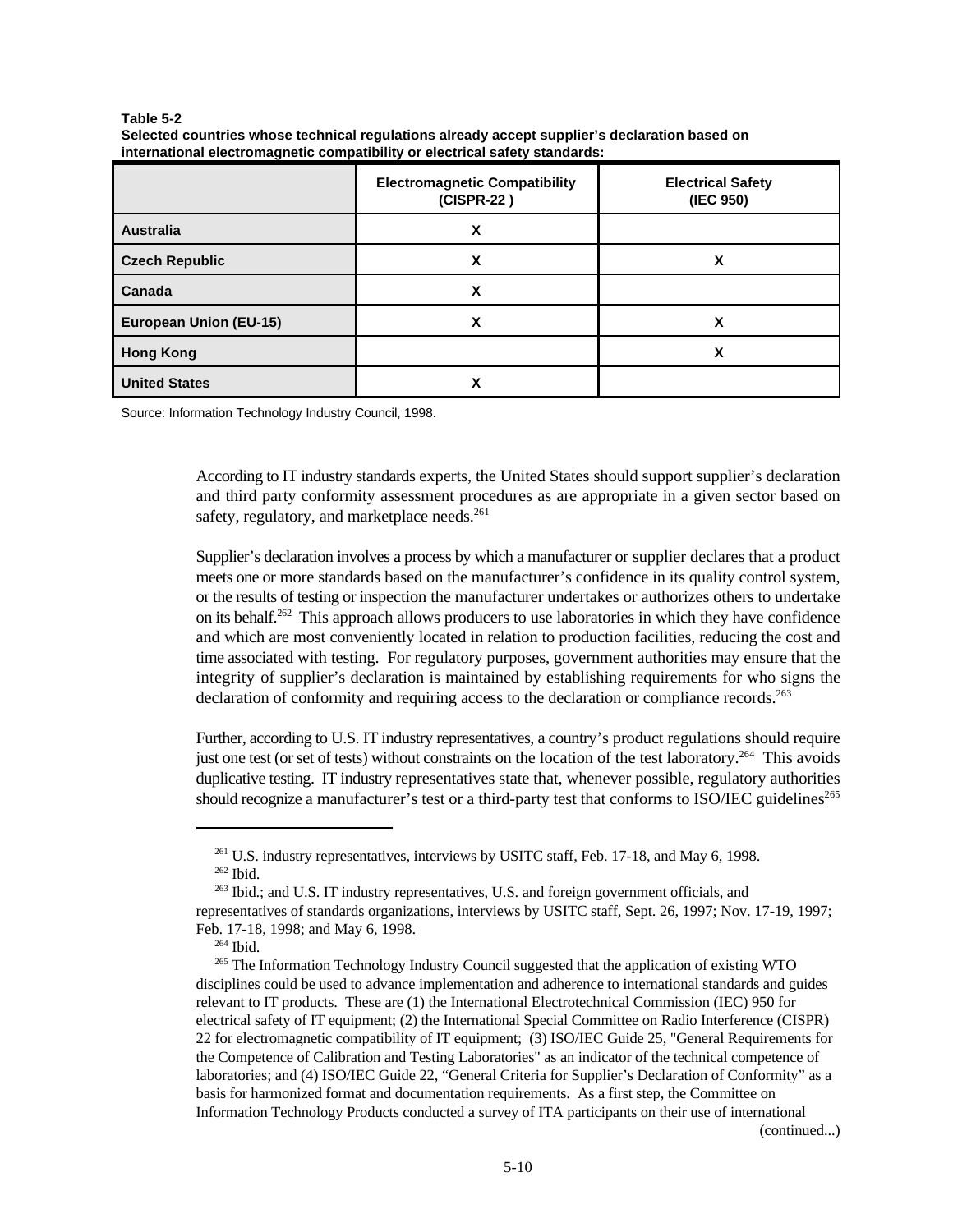based on supplier's declaration with no accreditation. Technical regulations should allow manufacturers to choose between a manufacturer's test and a third-party test based on cost, convenience, availability, perceived marketplace needs, and other business considerations.<sup>266</sup> Government regulatory authorities would equally recognize and accept a manufacturer's test or a third-party test.<sup>267</sup> The challenge to IT industry representatives and trade officials is convincing government regulators that this will not compromise regulators' objectives of ascertaining worker and consumer safety and the effective operation of public telephone networks and radio spectrums.

At a meeting of the WTO TBT Committee on March 27, 1998, in Geneva, the U.S. Government put forward a paper for discussion on the use of supplier's declaration of conformity as a cost-effective tool for regulators to meet legitimate policy objectives, such as ensuring safety and health. One example of a regulator's use of this tool is the FCC's recognition of supplier's declaration for PC's and PC peripherals, provided supporting test results are obtained from an accredited laboratory. Other countries' allowance of supplier's declaration in certain cases involving IT equipment was also noted.

However, the paper acknowledged that supplier's declaration is just one tool for demonstrating product conformity to standards and technical regulations. It pointed out that regulatory reliance on supplier's declaration must be underpinned by an effective post-market surveillance system with "spot checks" and an opportunity to impose penalties for non-compliance. Another factor that may be relevant to the willingness of regulators to rely on supplier's declaration is the extent to which national laws regarding manufacturer's liability supplement efforts by a regulatory agency to assure compliance with technical regulations. Finally, regulators may believe a different approach to conformity assessment may be necessary for confidence that the product fulfills the technical regulation. 268

The U.S. paper received much interest at the March 27 TBT Committee meeting. Hong Kong, for instance, stated that the exchange of information on supplier's declaration is important because it is an approach which presents an alternative to MRAs.<sup>269</sup>

[Hong Kong] felt that MRAs are not necessarily the best way to facilitate trade and that there are other mechanisms which may be overlooked and it is important to examine all mechanisms to determine which one will best help ensure the desired outcome. <sup>270</sup>

Some less advanced economies, such as India, also agreed that the proposal had merit for reducing trade barriers.<sup>271</sup> However, India stated that some of their industries do not currently have the capabilities to rely on supplier's declaration.<sup>272</sup> Other countries promised to submit additional information on their experiences with use of supplier's declaration and the TBT Committee agreed to continue discussion of the proposal.

 $265$  (...continued)

standards.

 $266$  ITI industry representatives, interviews by USITC staff, 1997-98.

 $267$  Ibid.

<sup>&</sup>lt;sup>268</sup> FCC and U.S. Department of Labor officials, interviews by USITC staff, Jan.-Mar. 1998.

<sup>&</sup>lt;sup>269</sup> U.S. Department of State telegram, "WTO Committee on Technical Barriers to Trade," message reference No., prepared by U.S. Mission, Geneva, July 22, 1998.

 $270$  Ibid.

 $271$  Ibid.

 $272$  Ibid.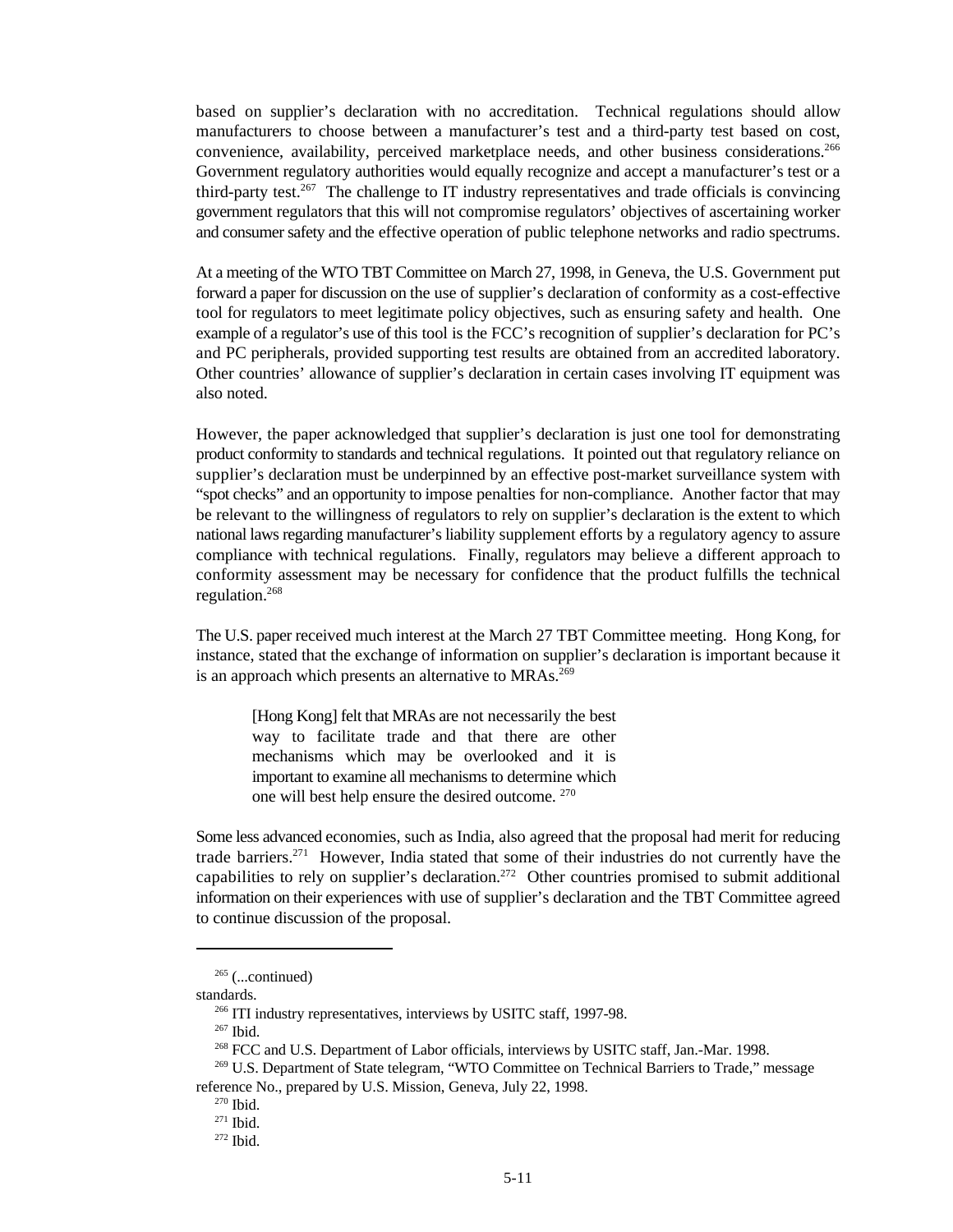## **Strategic Standards Policies**

As indicated in chapter 3, many industry observers believe that Japan, and, more recently, the EU, have done more to promote their standards and technical regulations internationally than the United States, particularly in developing countries with relatively nascent national standards policies.<sup>273</sup> In sectors such as computer hardware and telecommunications equipment, gaining and keeping global market share is dependent in large part on having access to foreign markets with comparable standards and technical regulations, be they mandatory or voluntary. Developing countries' adoption of Japanese or EU standards and standards-related processes provides markets for Japanese or EU manufacturers, often to the detriment of U.S. producers.

According to U.S. trade and standards agencies, unlike the EU and Japan, which have carefully coordinated strategic standards strategies, the United States "has adhered to pluralistic and uncoordinated systems for various standards- and conformity assessment-related activities."<sup>274</sup>

While this approach may work domestically, it significantly hampers the United States internationally. Furthermore, the international and domestic costs of the various disjointed conformity assessment activities are extremely high, with both government and industry faced with multiple, duplicate assessment. These increase product cost, waste time and staff resources, and could be perceived by our trading partners as a technical barrier to trade. There is a need for the various entities, both government and private sector, to work together to create and maintain sound technical arrangements for the United States on whose structures and functions all members of the public and private sectors agree. $275$ 

A 1997 report to Congress by the Trade Promotion Coordinating Committee, chaired by the Secretary of Commerce, stated that an effective U.S. standards strategy must achieve a coordinated approach among U.S. industry, U.S. Government agencies, and U.S. voluntary standards bodies.<sup>276</sup> It also stated that such a strategy required working with "non-European counterparts to develop cooperative and coordinated international standards positions that reflect Asian, Latin American and North American interests."<sup>277</sup> This is needed to counter increased efforts by the EU to establish its standards and conformity assessment system in third-country markets, especially in Asia and Latin

<sup>&</sup>lt;sup>273</sup> TPCC, "A Strategic Standards Policy," pp. 38-50; European Commission, "Community External Trade Policy in the Field of Standards and Conformity Assessment," p. 1; Carl Cargill, Netscape Communications, interview by USITC staff, May 7, 1997, Washington, DC; Statements before Subcommittee on Technology, Committee on Science, U.S. House of Representatives, hearing on "International Standards: Technical Barriers to Free Trade"; John P. Stern, "The Japanese Technology Infrastructure: Issues and Opportunities," p. 86; and U.S. IT industry representatives and standards officials, interviews by USITC staff, Sept. 25, 1997, and Feb. 17-18, 1998.

 $1274$  NIST, National Technology Transfer and Advancement Act of 1995, PL 104-113, Mar. 7, 1996, Plan for Implementation, transmitted to United States Congress, June 7, 1996; and TPCC, "A Strategic Standards Policy," pp. 38-50.

<sup>&</sup>lt;sup>275</sup> TPCC, "A Strategic Standards Policy," pp. 38-50.

 $276$  Ibid.

 $277$  Ibid.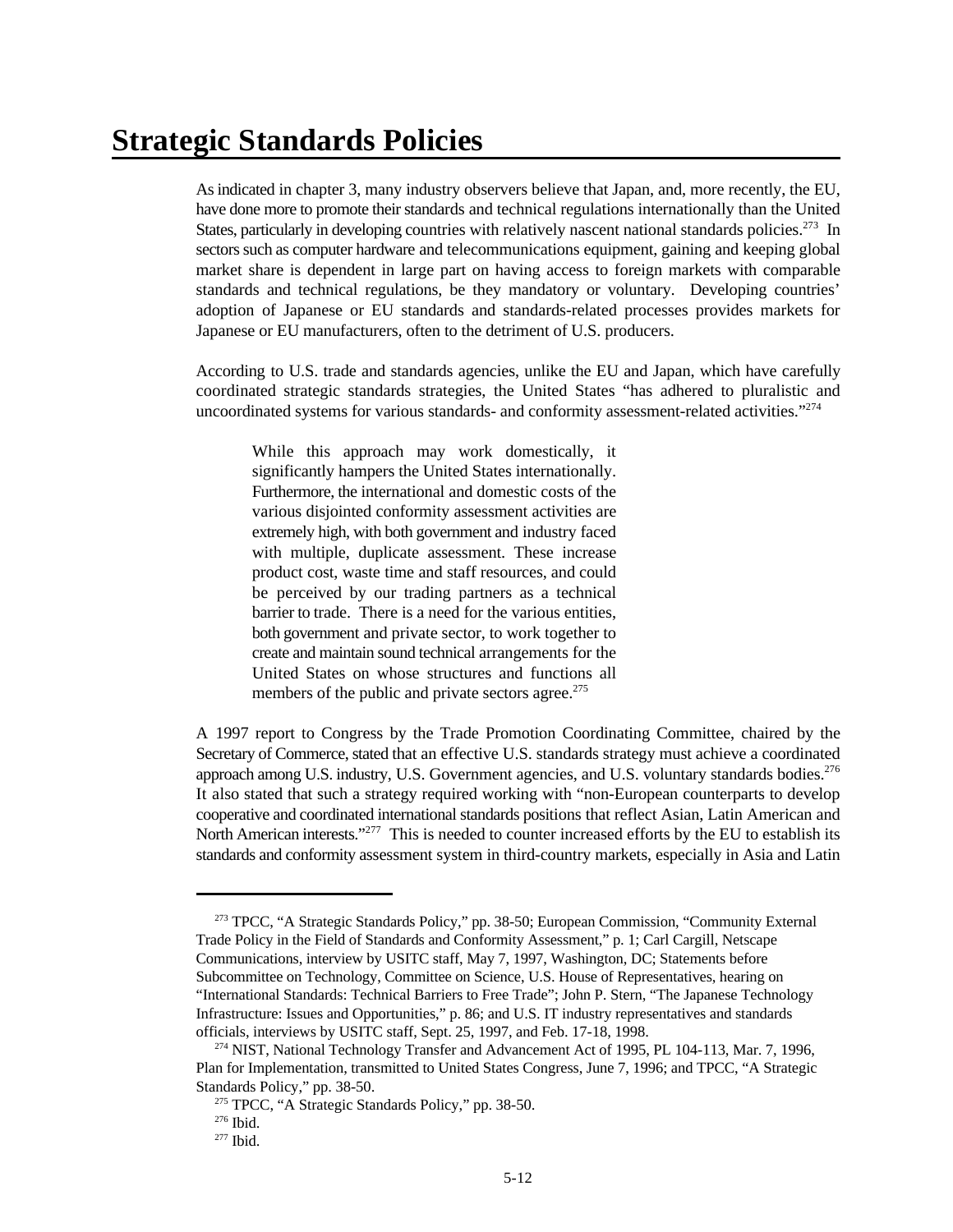America, as well as in Central European countries through use of its EU accession agreements with those countries. 278

As indicated in chapter 3, the USTR is responsible for providing leadership for the United States on all aspects of international policy matters related to international trade, including leadership in all multilateral, regional, and bilateral negotiations regarding standards-related measurers. In this regard, U.S. IT industry representatives assert that USTR has worked closely and successfully in recent years with the U.S. private sector to reduce standards-related barriers to trade in multilateral and regional trade fora, such as the WTO and APEC, and in response to bilateral trade issues related to standards and technical regulations.<sup>279</sup>

In the United States, NIST historically has been responsible for guiding and coordinating Federal agencies' involvement in the U.S. standards-setting process but has had little mandate to work on global standards-related activities. However, the 1995 Technology Transfer and Advancement Act substantially revised NIST's guidance policy, allowing it to take a more active role in promoting U.S. interests in global standards setting activities.<sup>280</sup> As a result of the Act, NIST has begun working with Federal agencies to come up with a coherent strategy on standards and has initiated a variety of activities with the private sector, including conferences and individual discussions.<sup>281</sup>

Further, some U.S. embassies, including those in Argentina, Mexico, Saudi Arabia, and India, and the U.S. Mission to the EC in Brussels, have standards attaches who are working to promote U.S. standards abroad.<sup>282</sup> These standards attaches, coupled with NIST standards workshops, $283$  enable the United States to establish close working relationships with technical and regulatory specialists in those markets.<sup>284</sup> NIST has plans to expand the standards expert program to other important markets such as Russia, China, and Brazil.<sup>285</sup> However, such expansion is contingent upon Congressional approval.

 $^{278}$  Ibid.

 $279$  ITI, "Considering a U.S. National Standards Strategy - Building on a Framework for Success," Position Statement of the Information Technology Industry Council, Sept. 11, 1998, pp. 1-7.

 $^{280}$  NIST official, telephone interview by USITC staff, June 29, 1998. For more information see NIST's website at http://ts.nist.gov/ts/htdocs/210.htm.

<sup>&</sup>lt;sup>281</sup> For example, on September 23, 1998, in conjunction with the U.S. celebration of World Standards Day, NIST and the American National Standards Institute, ANSI, co-hosted a summit entitled "Toward a National Standards Strategy Meet Global Needs" at the Ronald Reagan International Trade Center in Washington, D.C.

<sup>&</sup>lt;sup>282</sup> NIST official, telephone interview by USITC staff, June 29, 1998.

<sup>&</sup>lt;sup>283</sup> The standards information program of NIST's office of standards services is responsible for providing standards-related information to U.S. and foreign organizations, as well as standards-related assistance to U.S. industry. The major program areas are the National Center for Standards and Certification Information (NCSCI), which serves as the U.S. WTO TBT equiry point required under Article 10 of the TBT, and provides for non-agricultural standards-related issues.

<sup>&</sup>lt;sup>284</sup> TPCC, "A Strategic Standards Policy," pp. 38-50.

 $285$  Ibid.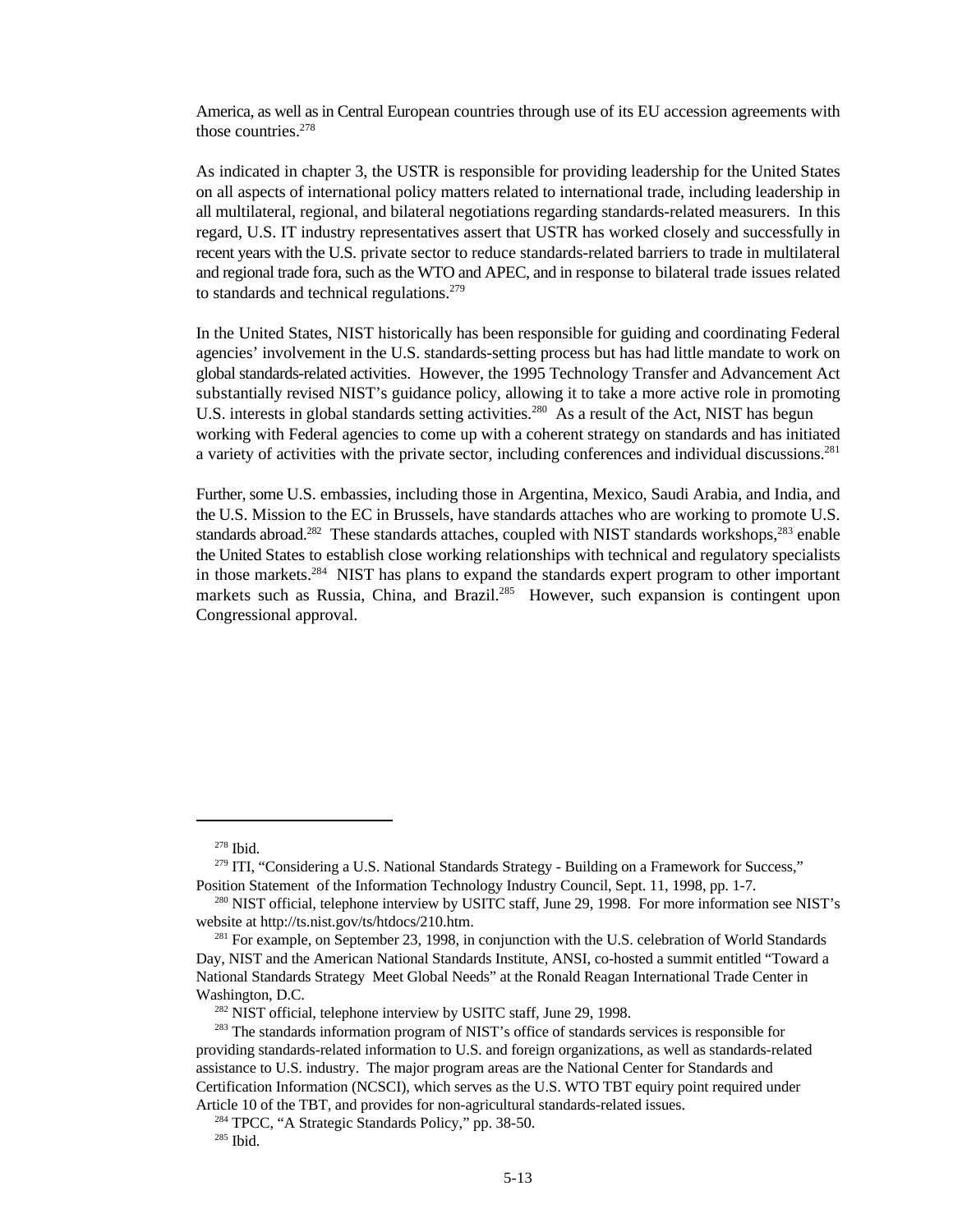#### **APPENDIX A GLOSSARY**

*Accreditation*: Procedures by which an authoritative body gives formal recognition that a body or person is competent to carry out specific tasks.

*Certification*: Procedure by which a third party gives written assurance that a product, process, or service conforms to specified requirements.

*Certification mark*: A sign or symbol that is used exclusively by the operator of a third-party certification program to identify products or services as being certified.

*Certification of conformity*: Action by a third party, demonstrating that adequate confidence is provided that a duly identified product, process, or service is in conformity with a specific standard or other normative document.

*Conformity*: Fulfillment by a product, process, or service of all requirements specified.

*Conformity assessment*: The determination of whether a product or process conforms to particular standards, specifications, or technical regulations. Activities associated with conformity assessment may include testing, certification, accreditation, and quality assurance system registration.

*Consortium standard*: a standard published by a limited group of companies or organizations. The group decides the process and voting procedures for its development, revision, and maintenance. The standard services the group's need. The group may or may not share these standards with those outside the consortium.

*De facto standard*: A standard arising from nonrequired processes in the competitive marketplace. When a particular set of product or process specifications gains market share such that it acquires authority or influence, that set of specifications is then considered a de facto standard.

**Design standard**: A standard that specifies precisely how a product must be made. Design standards are considered to be much more restrictive than performance standards. (See performance standard.)

*Electromagnetic compatibility (EMC)*: The ability of equipment to function satisfactorily in its electromagnetic environment without introducing intolerable disturbances to anything in that environment.

*Electromagnetic interference (EMI)*: The degradation of the performance of a device, transmission channel, or system caused by an electromagnetic disturbance.

*Harmonized standards*: Standards on the same subject approved by different standardizing bodies that establish interchangeability of products, processes, and services, or mutual understanding of test results or information provided according to these standards.

*International standards*: All standards which have significant de facto international use or an established base for international acceptability.

*International standardizing organization*: Standardizing organization whose membership is open to the relevant national body from every country. (This definition is undergoing review in the WTO.)

*Laboratory accreditation*: Formal recognition that a testing laboratory is competent to carry out specific tests or types of tests.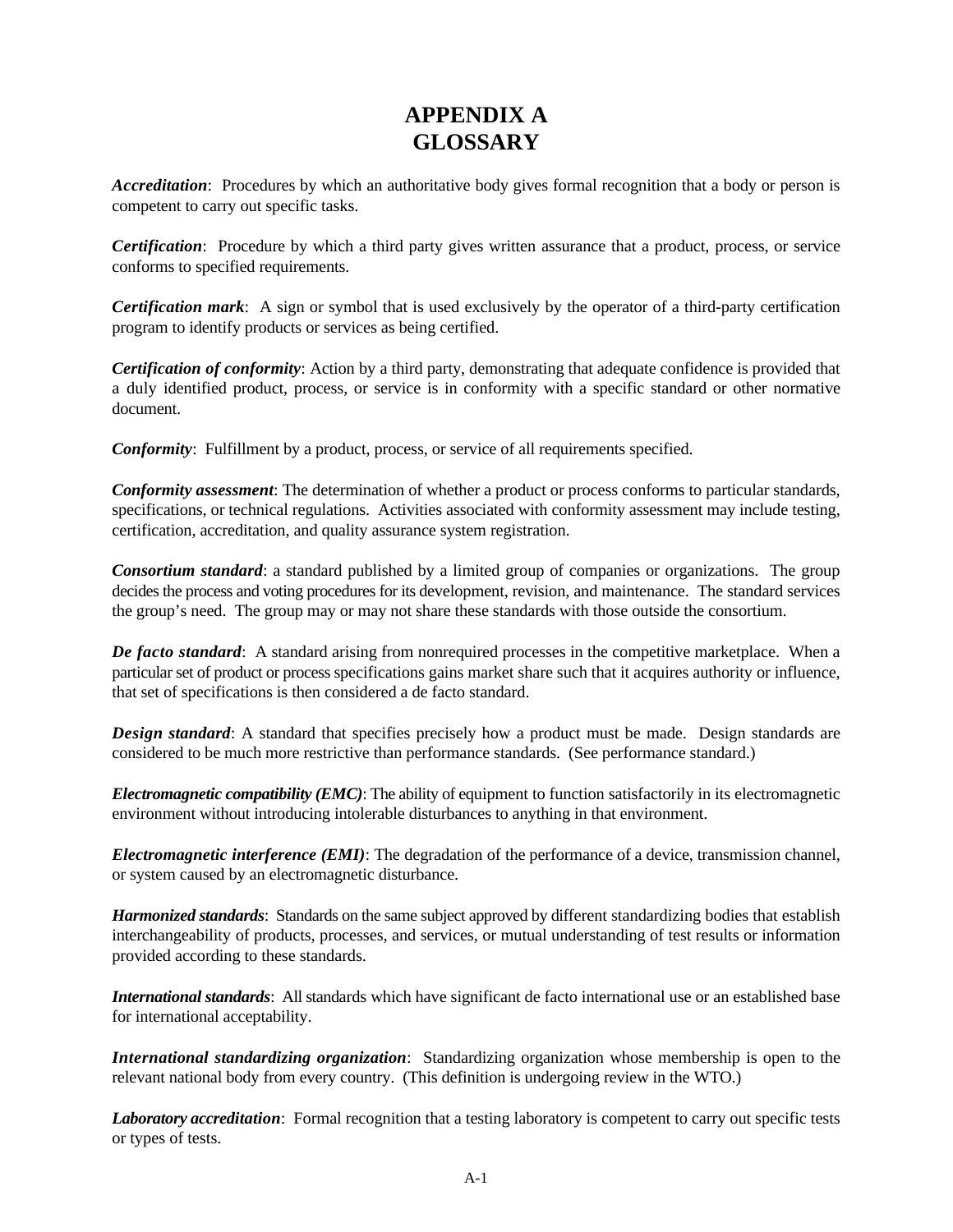*Mutual recognition agreement*: Agreement between governmental or nongovernmental parties to accept some or all aspects of one another's work. Usually based on the acceptance by one party of results, presented by another party, from the implementation of one or more designated functional elements of a conformity assessment or certification system. Commonly referred to as MRAs.

*National standards body*: Standard body recognized at the national level, that is eligible to be the national member of the corresponding international and regional standards organizations. The American National Standards Organization (ANSI), a voluntary, non-profit body, has been designated the United States' national standards body. In some countries, the designated national standards body is a government entity.

*Performance standard*: A standard that defines a product's characteristics in terms of how it is to function. Because this type of standard leaves open to the designer the issue of how the product achieves the desired functionality, performance standards are considered less restrictive than design standards. (See design standard.)

*Quality management system*: The organizational structure, responsibilities, practices, procedures, processes, and resources for implementing, and maintaining quality management.

*Quality system registration*: Assessment and periodic audit of the adequacy of a producer's quality assurance system by a third party known as a quality system registrar.

*Standard*: The World Trade Organization (WTO) Agreement on Technical Barriers to Trade (TBT) defines a standard as a "[d]ocument approved by a recognized body, that provides, for common and repeated use, rules, guidelines or characteristics for products or related processes and production methods, with which *compliance is not mandatory*." This is in contrast with the TBT definition of a technical regulation (or mandatory standard), as a "[d]ocument which lays down product characteristics or their related processes and production methods, including the applicable administrative provisions, with which *compliance is mandatory*." The TBT states that technical regulations "may also include or deal exclusively with terminology, symbols, packaging, marking or labelling requirements as they apply to a product, process or production method." Standards and technical regulations "may also include or deal exclusively with terminology, symbols, packaging, marking or labelling requirements as they apply to a product, process or production method."

*Standards-related measures*: Standards-related measures include certification, testing, labeling, and conformity assessment requirements.

*Technical regulation*: A mandatory standard set by governments. Regulation that provides technical requirements, either directly or by referring to or incorporating the content of a standard, technical specification, or code of practice. Voluntary standards developed for private use often become mandatory when referenced within government regulation or procurement. The TBT defines a technical regulation as a "[d]ocument which lays down product characteristics or their related processes and production methods, including the applicable administrative provisions, with which *compliance is mandatory*."

*Test*: Technical operation that consists of the determination of one or more characteristics of a given product, process, or service according to a specified procedure.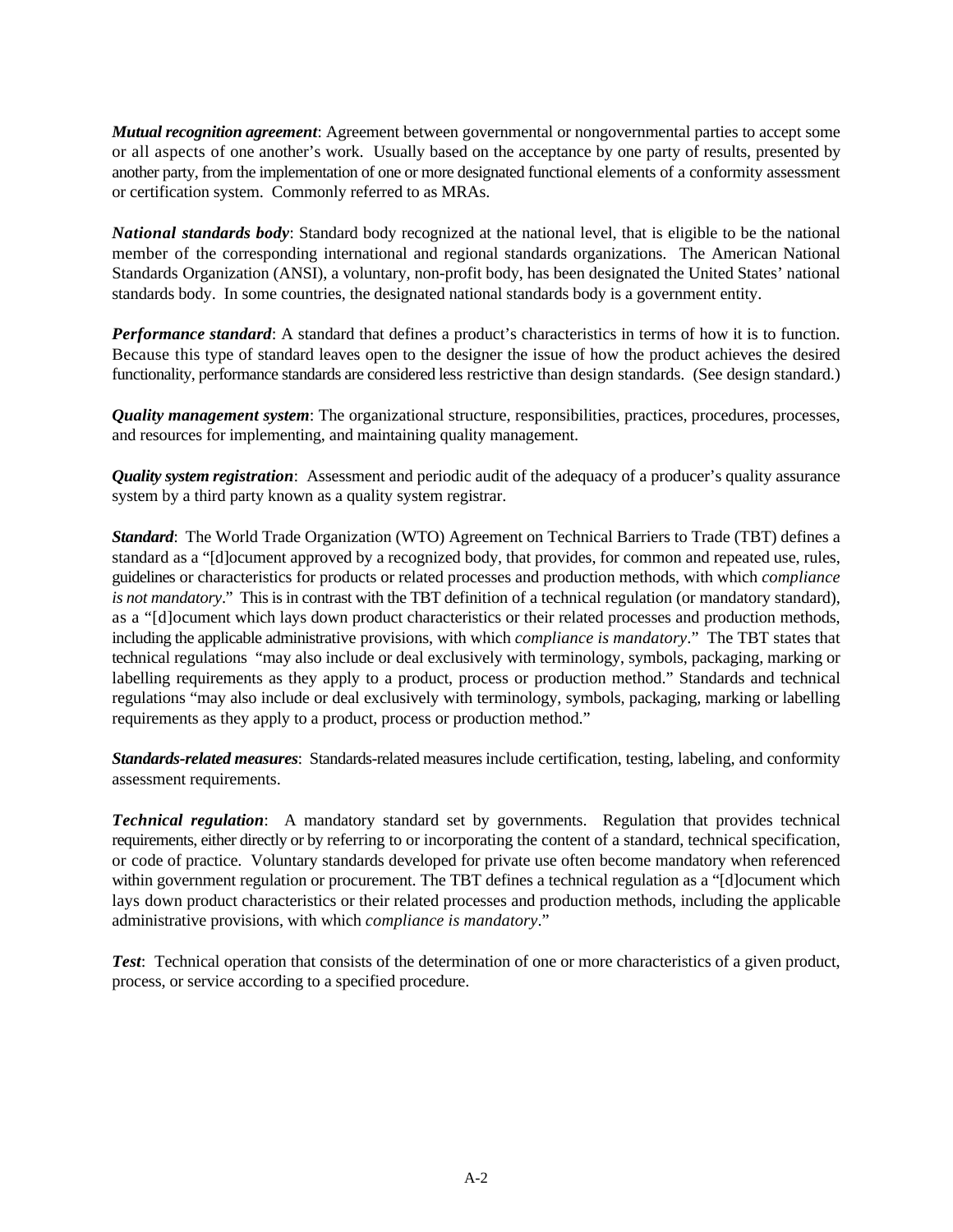#### **APPENDIX B BIBLIOGRAPHY**

Bjorkof, Dag. "CE Marking: A Sign of Compliance and a Gateway to Europe." In *Compliance Engineering: 1998 Reference Guide*, 1998.

Bjorkof, Dag. "EMC Standards and Their Application." In *Compliance Engineering,* Nov.-Dec. 1997.

Breitenberg, Maureen. *ABC's of the U.S. Conformity Assessment System*. April 1, 1997.

Breitenberg, Maureen. *Index of Products Regulated by Each State*. Gaithersburg, MD: National Bureau of Standards, 1987.

Bubisch, Roland W. "The VCCI: EMI Requirements in Japan." In *Compliance Engineering: 1998 Annual Reference Guide*, 1998.

Cargill, Carl F. *Information Technology Standardization: Theory, Process, and Organizations.* Bedford, MA: Digital Press, 1989.

Cecchini, Paolo. *The European Challenge 1992, The Benefits of a Single Market.* London: Grower, 1988.

Deardorff, Alan V. And Robert M. Stern. *Measurement of Non-Tariff Barriers*. Economics Department Working Papers. No. 179. Paris: Organization for Economic Cooperation and Development (OECD), 1997.

Evans, Karen. "Regulation of Telecommunications Terminal Equipment Markets in Argentina and Chile." In *Compliance Engineering: 1998 Reference Guide*, 1998.

Gallaway, Michael P. "*The General Equilibrium Implications of Fixed Export Costs on Market Structure and Global Welfare.*" USITC Office of Economics Working paper No. 94-12-B.

Hutchins, Greg. *ISO 9000: A Comprehensive Guide to Registration, Audit Guidelines and Successful Certification.* Essex Junction, Vermont: Oliver Wight Publications, Inc., 1993.

Hoekman, Bernard, and Michel Kostecki. *The Political Economy of the World Trading System*. Oxford: Oxford University Press, 1997.

Hufbauer, Gary Clyde, and Erika Wada, editors. *Unfinished Business: Telecommunications after the Uruguay Round.* Washington, DC: Institute for International Economics, Dec. 1997.

Japanese Industrial Standards Committee (JISC). "Outlook for Industrial Standardization in Japan." In *Industrial Standardization in Japan*. Tokyo: JISC, 1994.

Lecraw, Donald J. "Japanese Standards: A Barrier to Trade?" In *Product Standardization and Competitive Strategy*, H. Landis Gabel, ed. North Holland: Elsevier Science Publishers, 1987.

Locke, *Conformity Assessment--At What Level*? American Association for Laboratory Accreditation. Presented at Joint ISO, ANSI, and ASQC ISO 9000 Forum Application Symposium, Washington, DC, Oct. 7, 1993.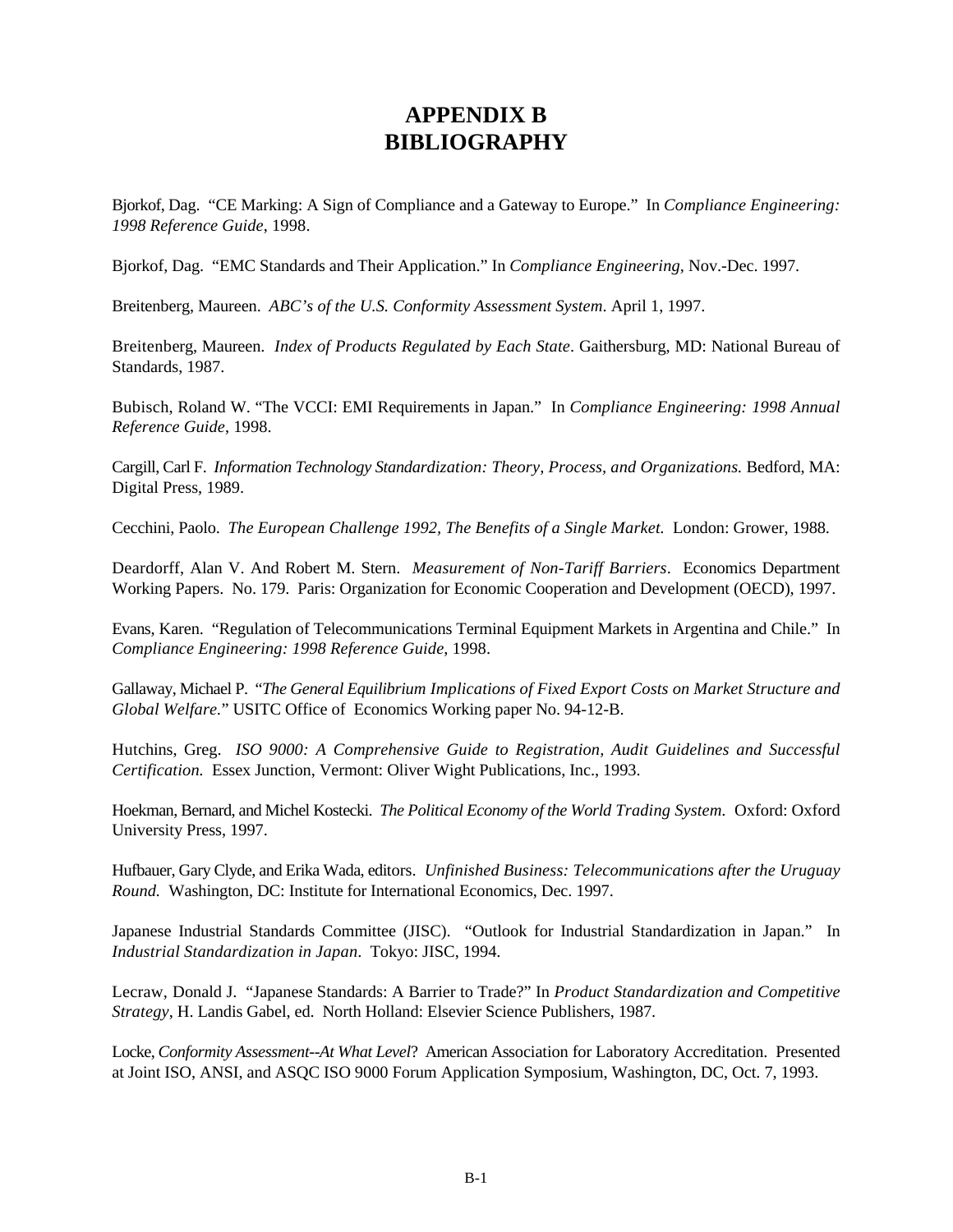McIntyre, John R., ed. *Japan's Technical Standards: Implications for Global Trade and Competitiveness.* Westport, CT: Quorum Books, 1997.

National Research Council. *Standards, Conformity Assessment and Trade Into the 21st Century.* John S. Wilson, Project Director. Washington DC: National Academy of Sciences, 1995.

Organization for Economic Cooperation and Development (OECD). *Consumer Product Safety Standards and Conformity Assessment: Issues in a Global Marketplace.* Paris: OECD, 1996.

OECD. *Information Technology Standards: The Economic Dimension.* Paris: OECD, 1991.

OECD. *OECD Proceedings: Regulatory Reform and International Market Openness*. Paris: OECD, 1996.

OECD. *"*Product Standards, Conformity Assessment and Regulatory Reform." In *The OECD Report on Regulatory Reform*. Paris: OECD, 1997.

OECD. *Regulatory Co-operation for an Interdependent World.* Paris: OECD, 1994.

OECD. *Telecommunications Type Approval: Polices and Procedures for Market Access*. Paris: OECD, 1992.

OECD. Working Party of the Trade Committee. *Review of Tariffs and Non-Tariff Barriers: Non-Tariff Barriers and Trade Liberalization*. Paris: OECD, 1998.

Paul, David and Edward Steinmueller. "Standards, Trade, and Competition in the Emerging Global Information Infrastructure Environment." In *Telecommunications Policy*. Vol. 20, No. 10, 1996.

Sykes, Alan O. *Product Standards for Internationally Integrated Goods Markets.* Washington, DC: Brookings Institution, 1995.

Trade Promotion Coordinating Committee (TPCC). "A Strategic Standards Policy," Ch. in *National Export Strategy: Cornerstones for Growth,* Fifth Annual Report to Congress.Washington, DC: TPCC, 1997.

U.S. Congress. Office of Technology Assessment. *Global Standards: Building Blocks for the Future.* Washington, DC: U.S. Government Printing Office, 1992.

Wilson, John S. "The Economic Benefts of Removing Technical Barriers and Regulatory Barriers: Mutual Recognition Agreements and other Trade Facilitation Models." International Organization for Standardsization Workshop on Mutual Recognition Agreements. Geneva: ISO, May 7, 1998.

Wilson, John S. "Regulatory Reform, Trade and Telecommunications Goods and Services." Paper presented at OECD "Workshop on Trade Policies and Trade Relations: Regulatory Reform and International Market Openness." Paris: OECD, 1997.

Wilson, John S. *Standards and APEC: An Action Agenda.* Washington, DC: Institute for International Economics, October 1995.

Wilson, John S. *Triennial Review of the Agreement on Technical Barriers to Trade*. Experts Briefing at the World Trade Organization. Geneva, Switzerland, April 18, 1997.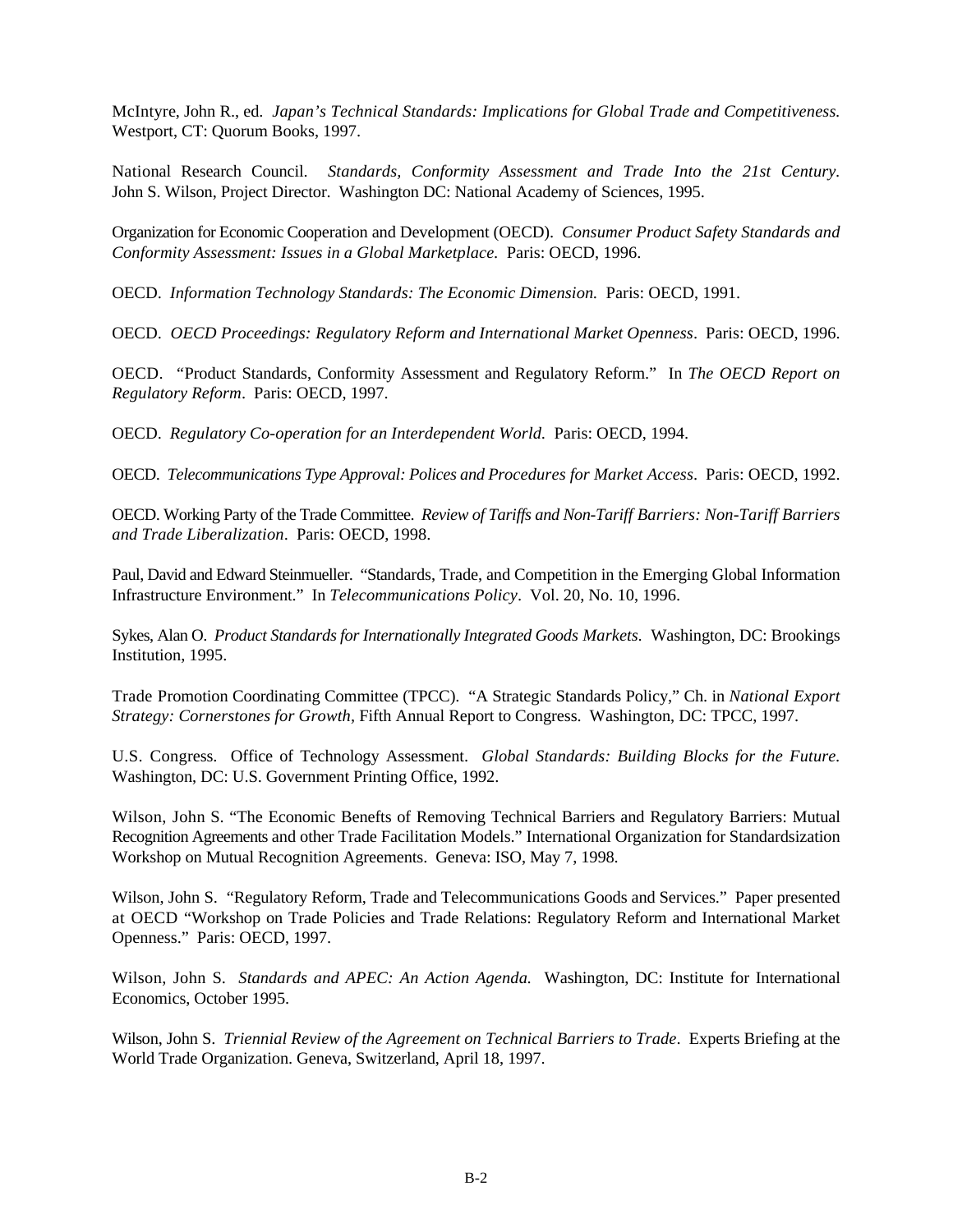#### **APPENDIX C LIST OF CONTRIBUTORS**

#### **Companies**

AMP, Inc. IBM Compaq Computer Corning, Inc. Dell Computer Corp. Hewlett-Packard Corp. Lexmark Lucent Technologies, Inc. McAfee Microsoft Corp. Motorola Corp. Netscape Communications Texas Instruments Underwriters Laboratories Inc.

#### **Standards Organizations**

American National Standards Institute International Organization for Standardization International Electrotechnical Committee

#### **Associations**

Business Software Alliance Communications Industry Association of Japan Electronic Industries Alliance Electronic Industry Association of Japan Information Technology Industry Council Telecommunications Industry Association

#### **Government Agencies**

European Commission Ministry of Posts and Telecommunications (Japan) Office of the United States Trade Representative U.S. Department of Commerce National Institute of Standards and Technology International Trade Administration U.S. Department of Labor Occupational Health and Safety Administration U.S. Federal Communications Commission U.S. General Accounting Office